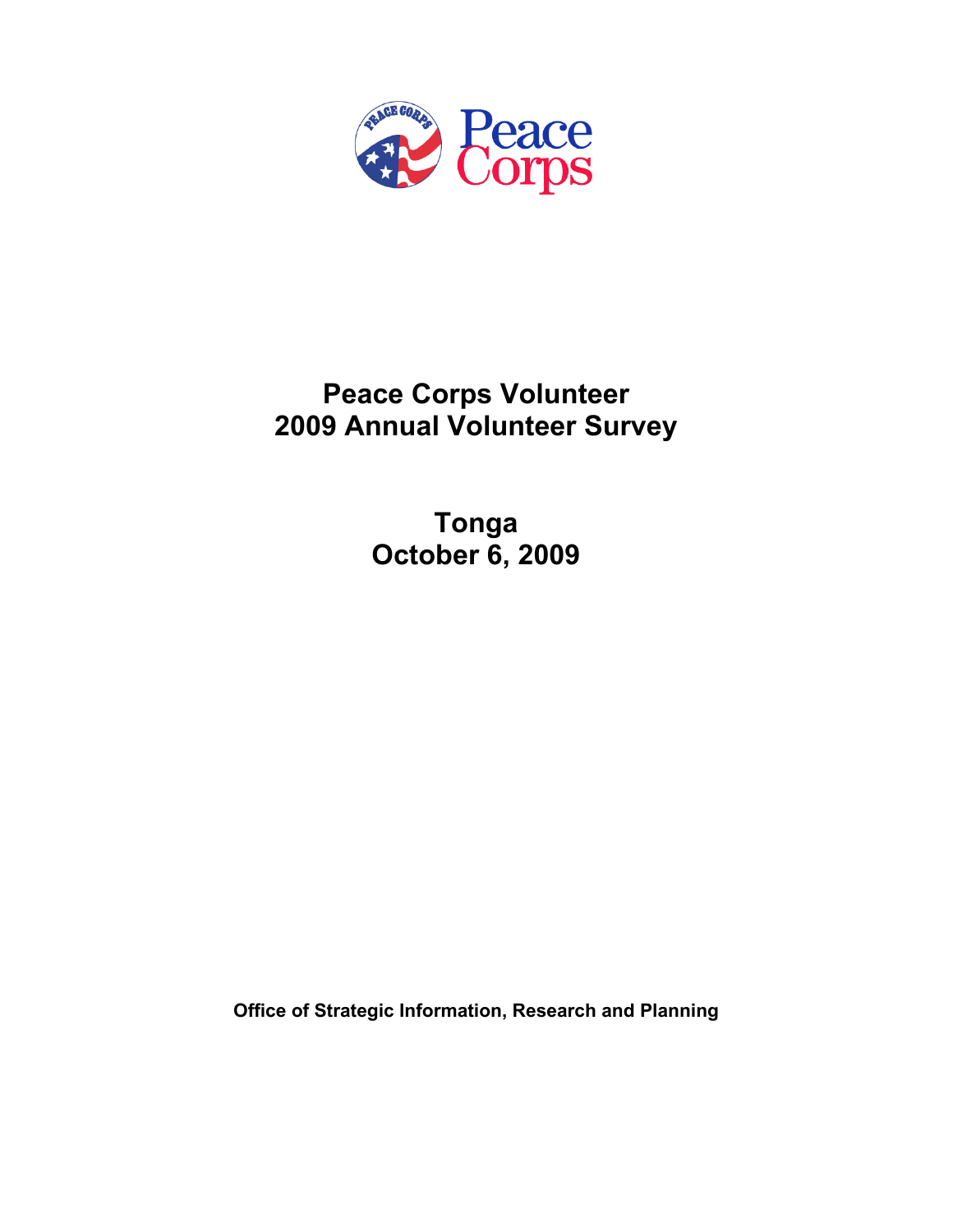## **Table of Contents**

| Introduction to the 2009 Annual Volunteer Survey Report 3 |  |
|-----------------------------------------------------------|--|
| Overview of the Post's 2009 Volunteer Survey Respondents4 |  |
|                                                           |  |
|                                                           |  |
|                                                           |  |
|                                                           |  |
|                                                           |  |
|                                                           |  |
|                                                           |  |
|                                                           |  |
|                                                           |  |
|                                                           |  |
|                                                           |  |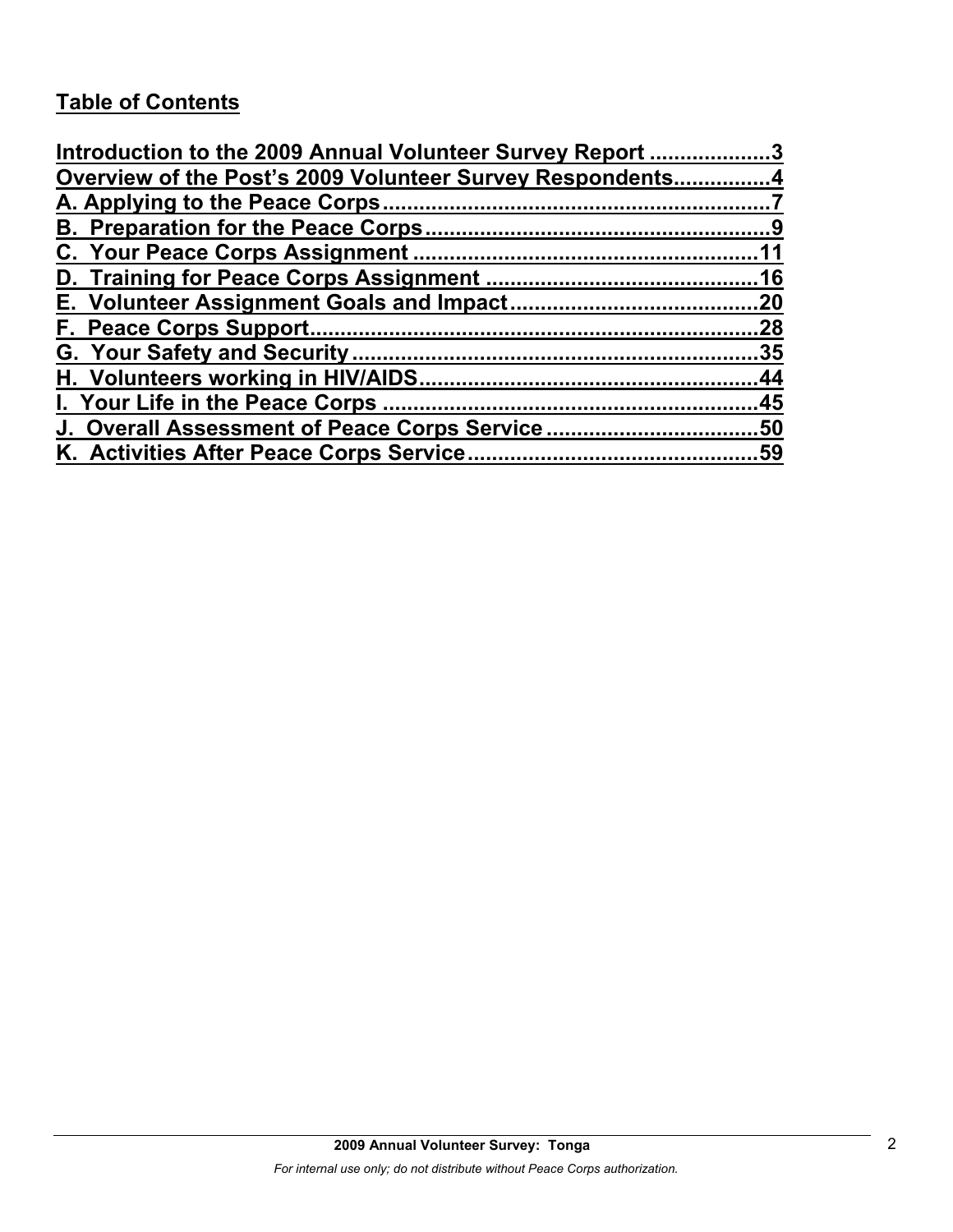## **Introduction to the 2009 Annual Volunteer Survey Report**

This country report contains the tables and charts from the Volunteers in your country who completed the 2009 Annual Volunteer Survey (AVS). The results provide a picture of the activities, experiences and views of Peace Corps Volunteers in 2009. The results show areas where Volunteers' needs are met and identify areas where improvements may be needed. The survey was fielded from May through August 2009.

A core set of questions was asked of all Volunteers. For the first time, Volunteers were also asked a series of questions relevant to their time in country:

- Volunteers in country 8 or less months were asked about applying to and preparing for the Peace Corps.
- Volunteers in country 18 or less months were asked about the effectiveness of their preservice training (PST).
- Volunteers in country 19 or more months were asked about their post-service plans, as well as the Peace Corps' resources for their post-service transition.

Tables and graphs are labeled by survey section and the survey question. The tables show the percent of post respondents that selected each choice and the total number of post respondents that answered the question. The number of responses for each question will vary, depending on:

- whether the question was asked of all Volunteers or only the Volunteers in-country a certain number of months and
- how many of the Volunteers who were "eligible" to answer the question did respond.

Most survey questions asked respondents to select only one from a set of choices. The percentages for the "select one" responses add up to 100 percent. Other questions asked Volunteers to "mark all that apply" in situations, for example, where it is likely that respondents are involved in more than one secondary activity. The percentages of the "mark all that apply" responses will total more than 100 percent; each percentage equals the number of respondents selecting that choice divided by the number of respondents who answered the question.

Posts are encouraged to compare these 2009 results with the 2006 and 2008 survey results to note trends and changes over time. Because questions are revised from one survey to the next, a crosswalk between the 2008 and 2009 questions is posted on the OSIRP intranet page under 2009 AVS Reports "Reference Documents." The earlier 2008 survey global, regional and post reports are also posted on the OSIRP Intranet page.

Volunteers' extensive narrative responses to the 29 open-ended questions on the survey are in the post's 2009 Annual Volunteer Survey Open Ended Reponses report. All Volunteers' narrative responses to key questions will be analyzed for global themes and presented in a later report.

The number of surveys for each post includes surveys submitted online by Volunteers and completed paper surveys sent to the Peace Corps headquarters for hand-entry into the online survey system. The final count may include mostly completed partial surveys added to the final dataset after the survey closed.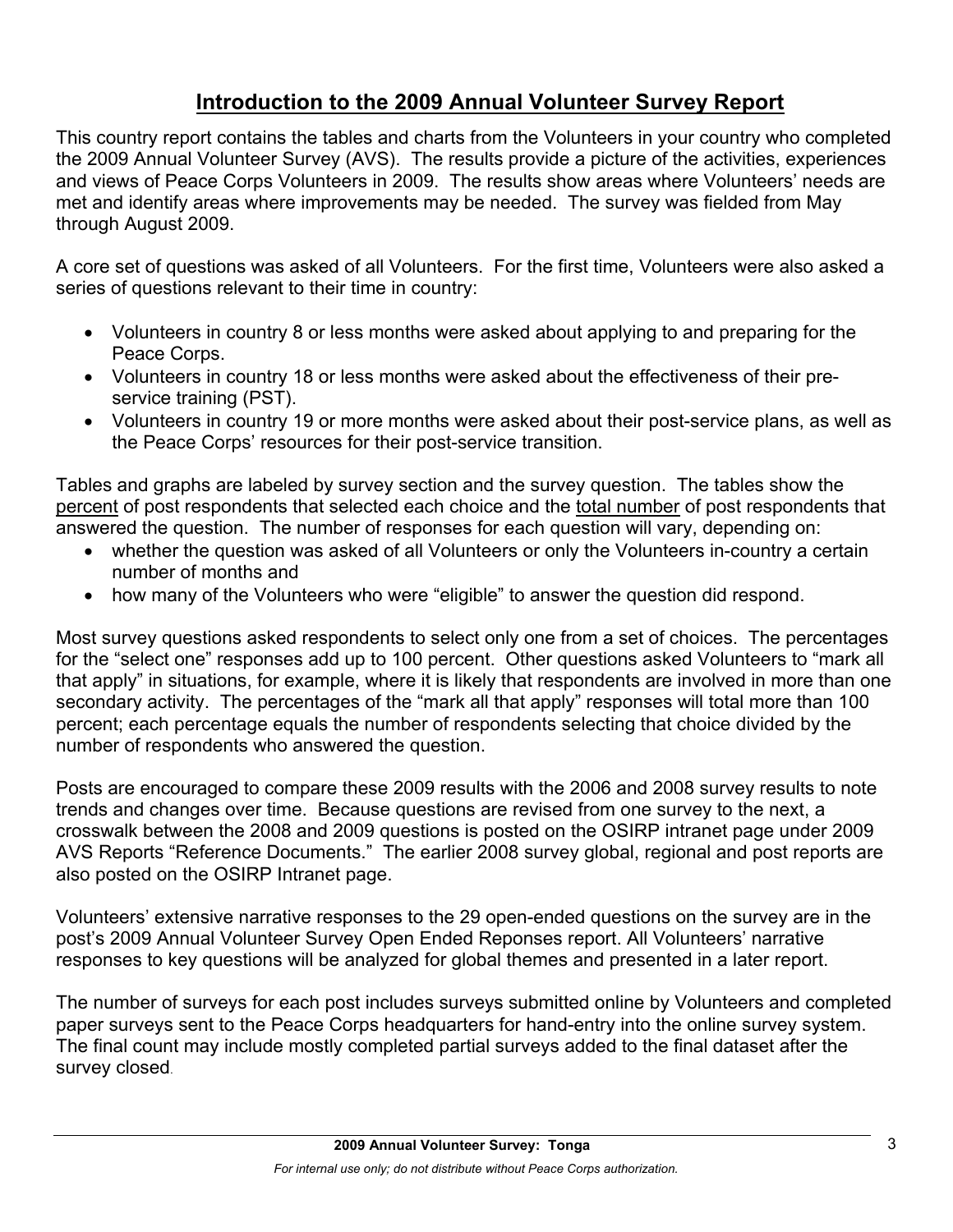## **Overview of the Post's 2009 Volunteer Survey Respondents**

This overview presents basic information about the characteristics of Volunteers who completed the 2009 Annual Volunteer Survey at post.

|            | 8 months or less |         | 9 to 18 months |         | 19 months or more |         | Total  |         |
|------------|------------------|---------|----------------|---------|-------------------|---------|--------|---------|
|            | Number           | Percent | <b>Number</b>  | Percent | Number            | Percent | Number | Percent |
| Months3grp |                  | 26%     | 5              | 19%     | 15                | 56%     | 27     | 100%    |

#### **Completed Surveys by Months in Country**

#### **L1: What is your age?**

|         | 20-29 | 30-49 | $50+$ | Total |
|---------|-------|-------|-------|-------|
| AGE3grp | 73%   | 19%   | 8%    | 26    |

#### **L2: What is your gender?**

|               | Female | Male | Total |
|---------------|--------|------|-------|
| <b>GENDER</b> | 60%    | 40%  | 25    |

#### **Completed surveys by project.**

|                                              | Count           | Column N % |
|----------------------------------------------|-----------------|------------|
| <b>Business Education and</b><br>Development | 10 <sup>1</sup> | 38%        |
| <b>Community Education</b>                   | 16              | 62%        |
| Other. Please specify                        |                 |            |
| otal <sup>.</sup>                            | 26              | 100%       |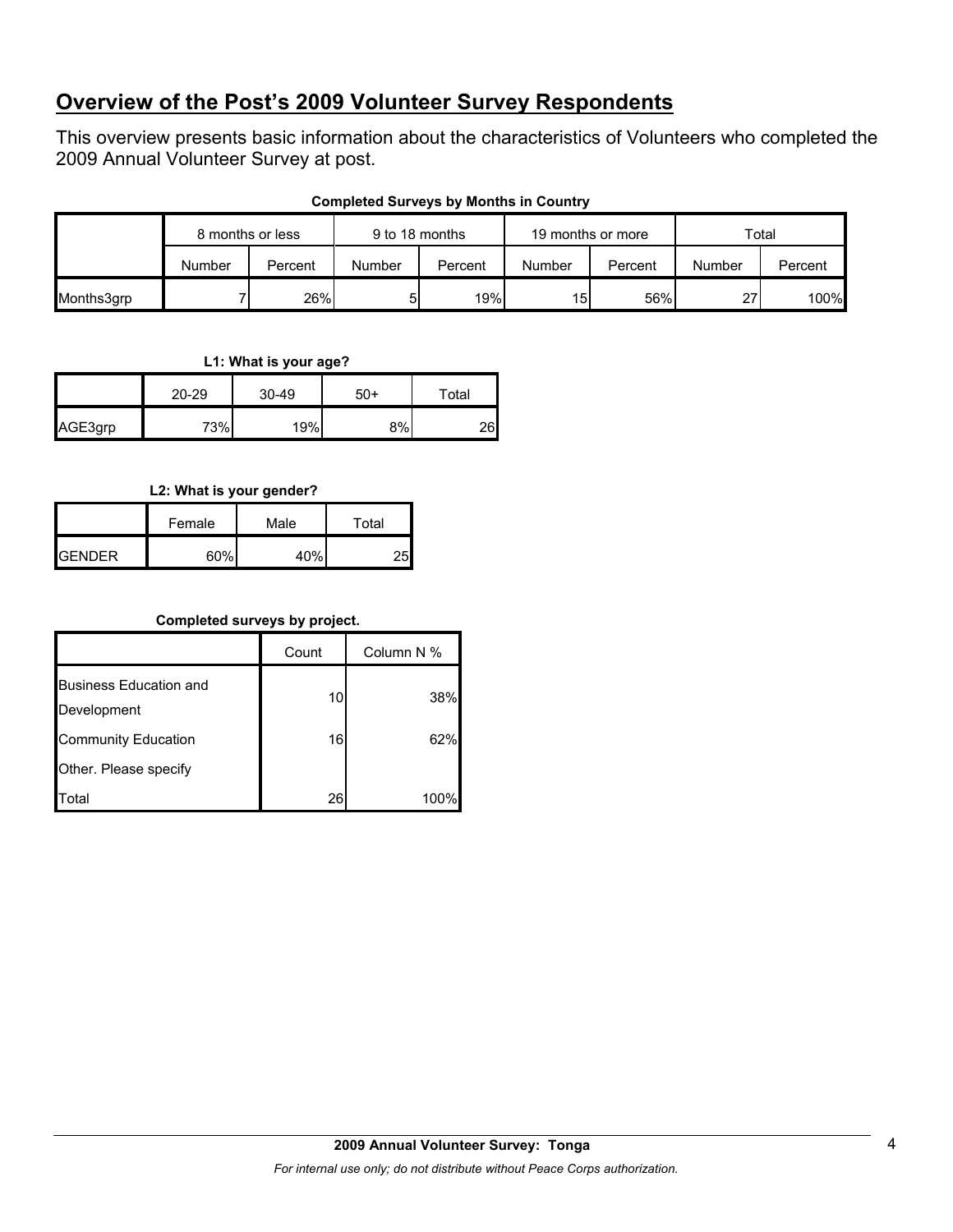|                |                                                 | Percent | Number         |
|----------------|-------------------------------------------------|---------|----------------|
| C <sub>2</sub> | English teaching                                | 48%     | 13             |
|                | Other: Please specify                           | 22%     | 6              |
|                | Business education/advising                     | 11%     | 3              |
|                | Community development                           | 11%     | 3              |
|                | Information & communications technology (ICT)   | 7%      | $\overline{2}$ |
|                | Urban & regional planning/municipal development |         |                |
|                | Youth development                               |         |                |
|                | Water sanitation                                |         |                |
|                | <b>HIV/AIDS</b>                                 |         |                |
|                | Health extension                                |         |                |
|                | Forestry/parks                                  |         |                |
|                | Environmental education                         |         |                |
|                | Other education                                 |         |                |
|                | Teacher training                                |         |                |
|                | Math/science teaching                           |         |                |
|                | Agroforestry                                    |         |                |
|                | NGO development                                 |         |                |
|                | Agriculture/fish/livestock                      |         |                |
|                | Total                                           | 100%    | 27             |

#### **C2: Which best describes the focus of your primary assignment/work?**

#### **C2.TEXT: Which of the following initiatives does your primary work include? Other (specify)**

|                      |                                                | PERCENT | <b>NUMBER</b> |  |
|----------------------|------------------------------------------------|---------|---------------|--|
| C <sub>2</sub> .TEXT | Open-ended results. Not responsive to request. |         |               |  |
|                      |                                                |         |               |  |
|                      |                                                |         |               |  |
|                      |                                                |         |               |  |
|                      |                                                |         |               |  |
|                      |                                                |         |               |  |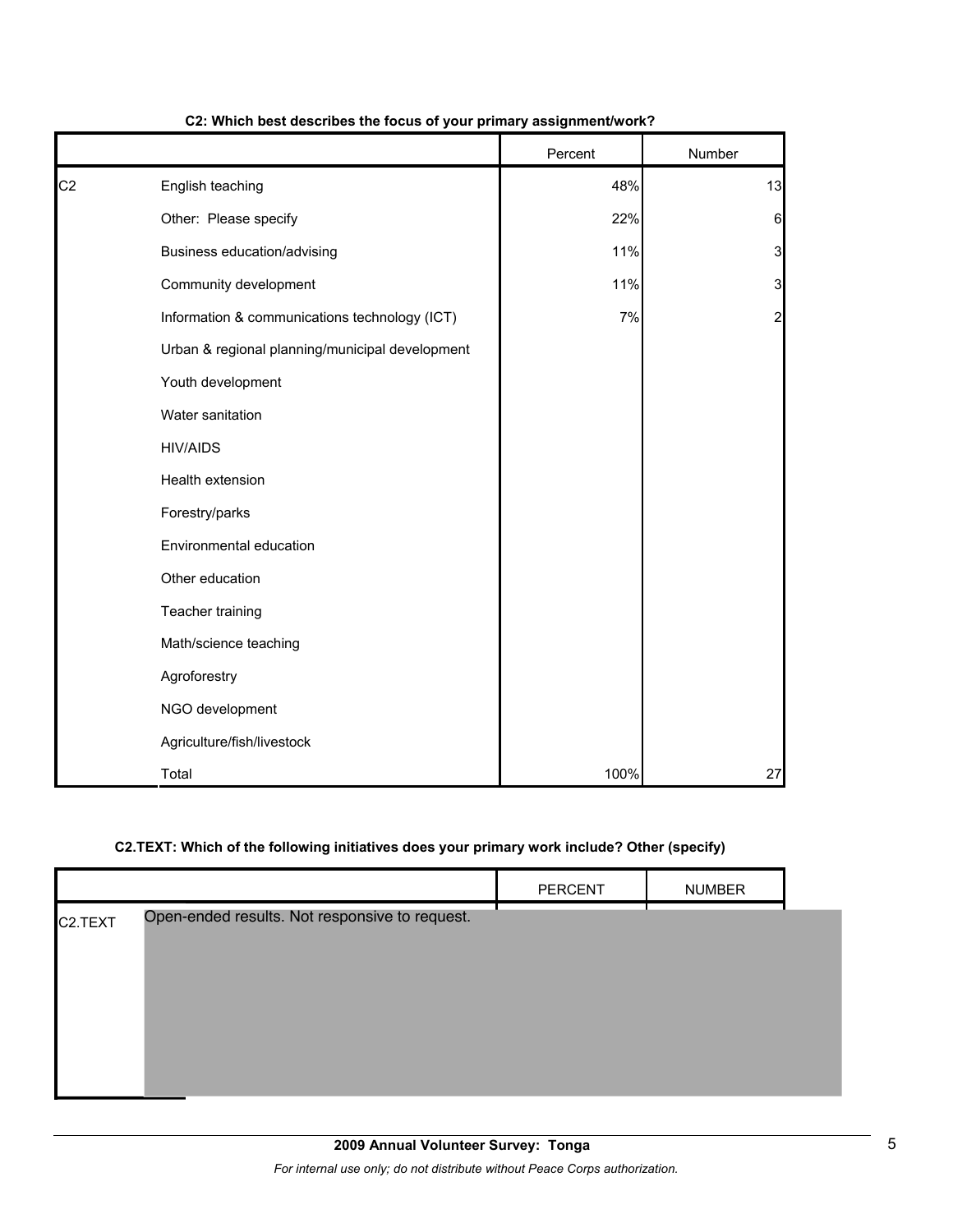| Open-ended results. Non-responsive to request. |      |  |
|------------------------------------------------|------|--|
| Total                                          | ነበበ% |  |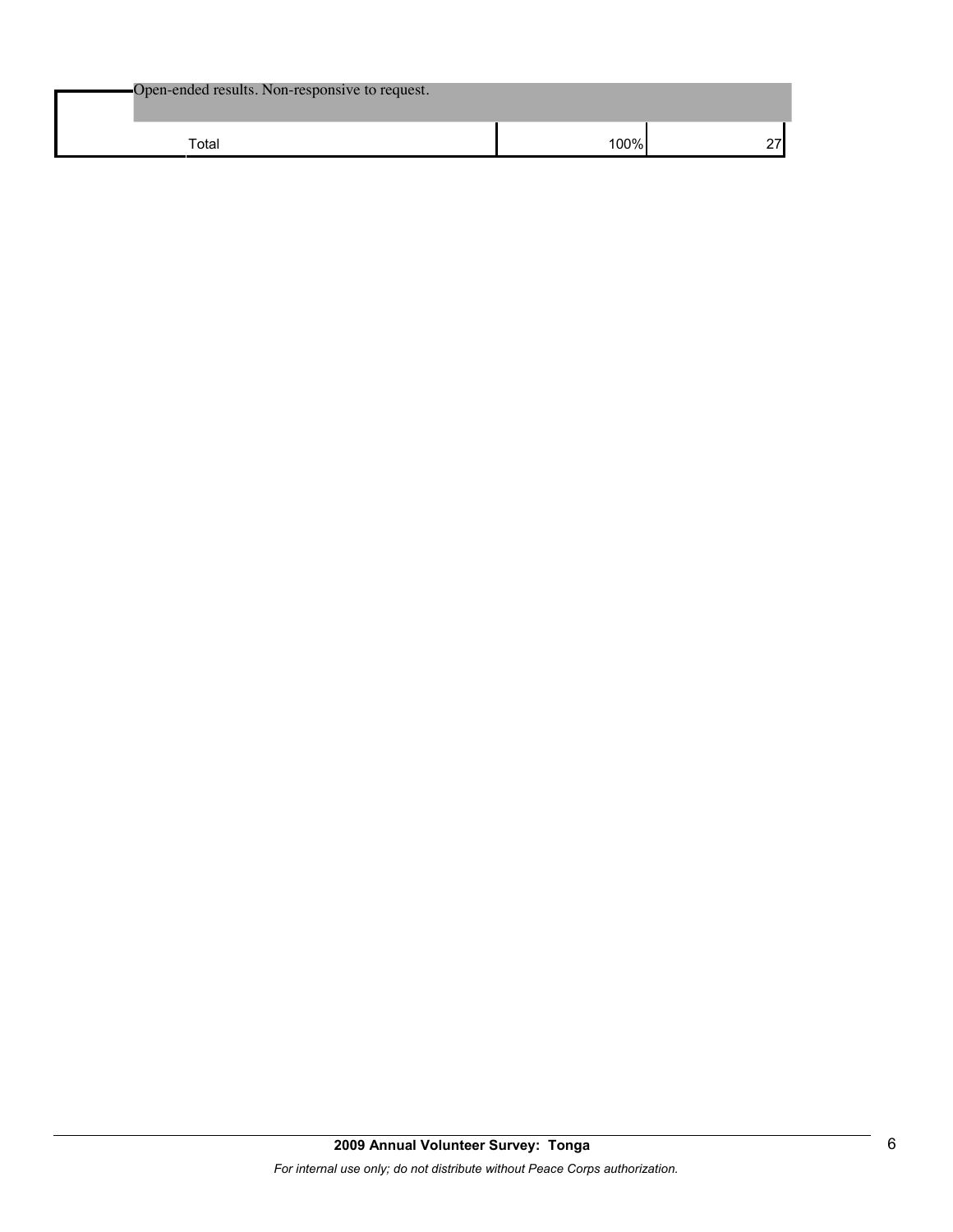## **A. Applying to the Peace Corps**

*This section reports Volunteers' motivations in applying and accepting a Peace Corps assignment* 

|                             | Not Important | Somewhat<br>important | Important | <b>NA</b> | Total |
|-----------------------------|---------------|-----------------------|-----------|-----------|-------|
| Different culture           | 14%           | 14%                   | 71%       |           | 7     |
| Work experience             | 14%           | 29%                   | 57%       |           | 7     |
| Help others                 |               |                       | 100%      |           | 7     |
| International experience    |               |                       | 100%      |           | 7     |
| Language                    | 14%           | 43%                   | 43%       |           | 7     |
| Personal growth             | 14%           | 29%                   | 57%       |           | 7     |
| U. S. job market            | 86%           |                       | 14%       |           | 7     |
| Serve my country            | 57%           | 29%                   | 14%       |           | 7     |
| Travel/adventure            |               | 14%                   | 86%       |           | 7     |
| Other: Please specify below |               |                       |           | 100%      |       |

|  |  | A1: How important were the following factors in accepting a PC assignment? |  |  |  |  |
|--|--|----------------------------------------------------------------------------|--|--|--|--|
|--|--|----------------------------------------------------------------------------|--|--|--|--|

#### **A1\_OTHER: How important were the following factors in accepting a PC assignment? Other (specify)**

|                                |       | <b>PERCENT</b> | <b>NUMBER</b> |
|--------------------------------|-------|----------------|---------------|
| A <sub>1</sub><br><b>OTHER</b> |       | 100%           | 27            |
|                                | Total | 100%           | 27            |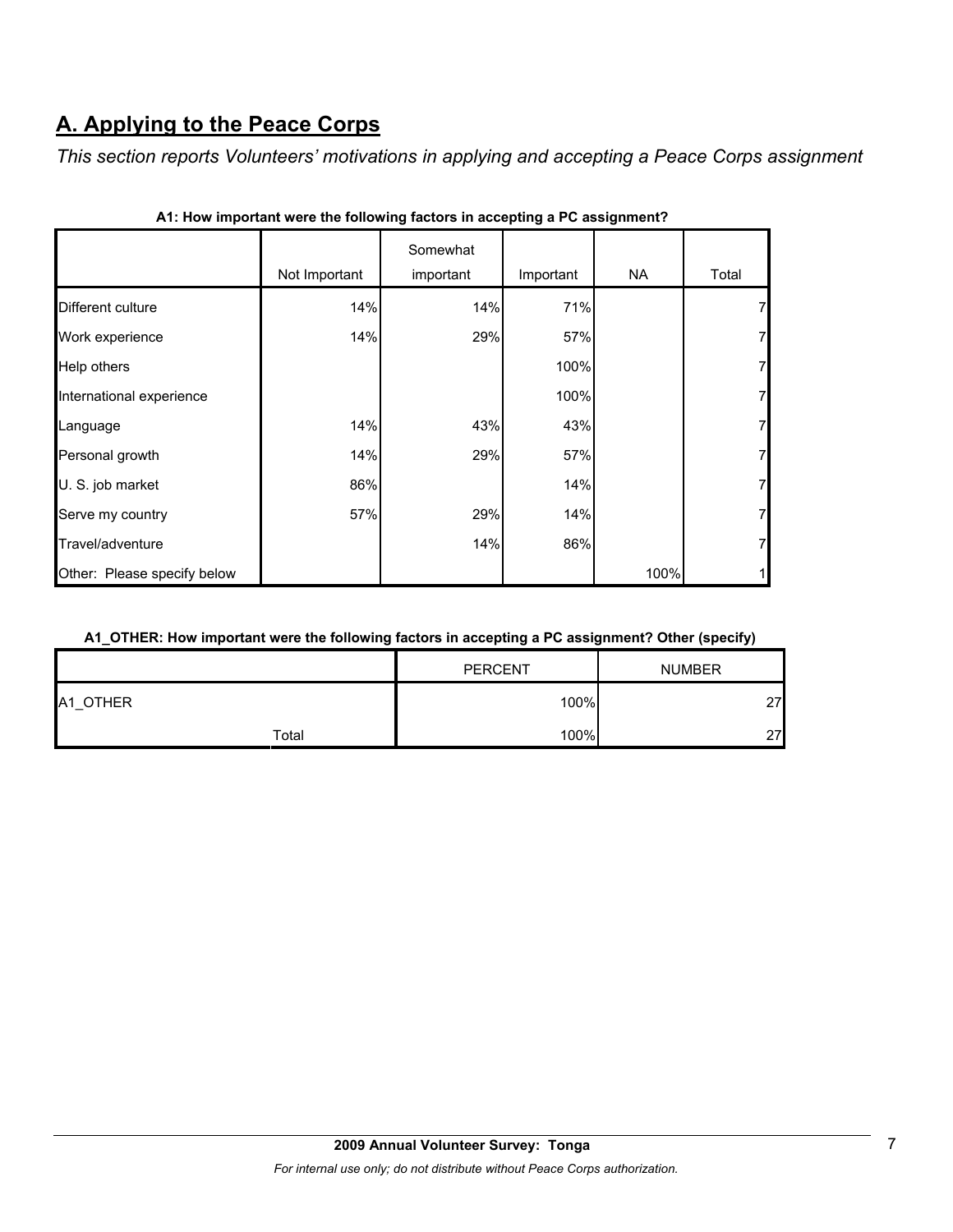|                                     |                                                                                                 | PCV Responses | % Involved in<br>Initiative | <b>Total PCVs</b><br>Responding |
|-------------------------------------|-------------------------------------------------------------------------------------------------|---------------|-----------------------------|---------------------------------|
| What prompted you to apply to<br>PC | Personal interest in the Peace<br>Corps                                                         | 7             | 100%                        |                                 |
|                                     | <b>Returned Peace Corps</b><br>Volunteer (e.g., someone you<br>met or know personally           | 2             | 29%                         |                                 |
|                                     | Peace Corps website                                                                             | 2             | 29%                         |                                 |
|                                     | Returned Peace Corps<br>Volunteer who spoke to your<br>school or group about the<br>Peace Corps |               | 14%                         |                                 |
|                                     | Peace Corps recruiter                                                                           |               | 14%                         |                                 |
|                                     | Peace Corps campus or<br>community information session                                          |               | 14%                         |                                 |
|                                     | Article or book about the Peace<br>Corps                                                        |               | 14%                         |                                 |
|                                     | Other: Please specify                                                                           |               | 14%                         |                                 |
|                                     | Radio, TV, or print<br>advertisement                                                            |               |                             |                                 |
|                                     | Peace Corps material in the<br>mail                                                             |               |                             |                                 |
|                                     | Total                                                                                           |               |                             | 7                               |

#### **A2. What prompted you to apply to the PC? Mark all that apply.**

Percents may total to more than 100% since Volunteers were asked to "Mark all that apply."

#### **A2.OTHER.TEXT: What prompted you to apply to the PC? Other (specify)**

|               |                                                | <b>PERCENT</b> | <b>NUMBER</b> |  |
|---------------|------------------------------------------------|----------------|---------------|--|
| A2.OTHER.TEXT | Open-ended results. Not responsive to request. |                |               |  |
|               |                                                |                |               |  |
|               |                                                |                |               |  |
|               | Total                                          | 100%           | 27            |  |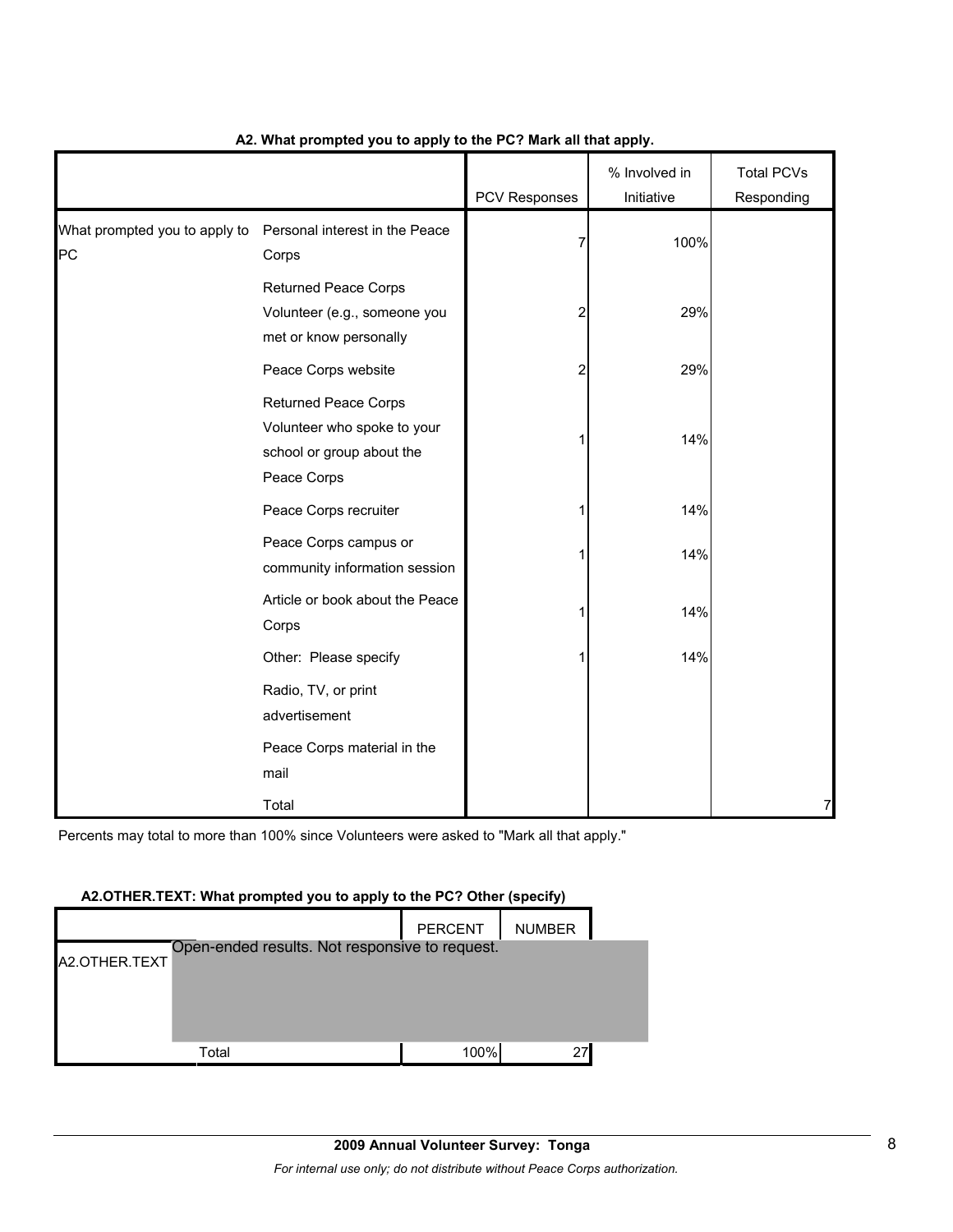## **B. Preparation for the Peace Corps**

*This section reports on Volunteers' assessment of the materials and information available before their service.* 

## **B1: How useful was the information on the PC website in preparing you for the realities of living and working**

|            |              |     |     |     |             | Don't know (did |       |
|------------|--------------|-----|-----|-----|-------------|-----------------|-------|
|            |              |     |     |     |             | not access      |       |
|            | Not at all 1 |     |     | 4   | Extremely 5 | information)    | Total |
| <b>B</b> 1 |              | 29% | 14% | 14% | 14%         | 29%             | 71    |

**as a Volunteer?**

#### **B2: How useful were the PC materials about your country in helping you prepare for your service?**

|                |              |     |     |     |             | Don't know (did |       |
|----------------|--------------|-----|-----|-----|-------------|-----------------|-------|
|                |              |     |     |     |             | not access      |       |
|                | Not at all 1 | ົ   | 3   | 4   | Extremely 5 | information)    | Total |
| B <sub>2</sub> |              | 14% | 14% | 57% | 14%         |                 |       |

## **B3: How useful were the materials you received from the PC about your primary assignment in helping you**

|  |  |  | prepare for your service? |
|--|--|--|---------------------------|
|--|--|--|---------------------------|

|                |              |     |     |     |             | Don't know (did |       |
|----------------|--------------|-----|-----|-----|-------------|-----------------|-------|
|                |              |     |     |     |             | not access      |       |
|                | Not at all 1 |     | ົ   | 4   | Extremely 5 | information)    | Total |
| B <sub>3</sub> | 14%          | 43% | 14% | 14% | 14%         |                 | ⇁     |

#### **B4: How useful were the materials you received from the PC regarding the need for flexibility in adapting to**

**your work?**

|                |              |     |     |     |             | Don't know (did |       |
|----------------|--------------|-----|-----|-----|-------------|-----------------|-------|
|                |              |     |     |     |             | not access      |       |
|                | Not at all 1 | ◠   | ິ   | 4   | Extremely 5 | information)    | Total |
| B <sub>4</sub> |              | 14% | 29% | 29% | 29%         |                 |       |

#### **B7: How prepared do you feel to meet the challenges of PC service?**

| Total<br>Nı<br>an<br>- 1<br>–<br>______ |
|-----------------------------------------|
|-----------------------------------------|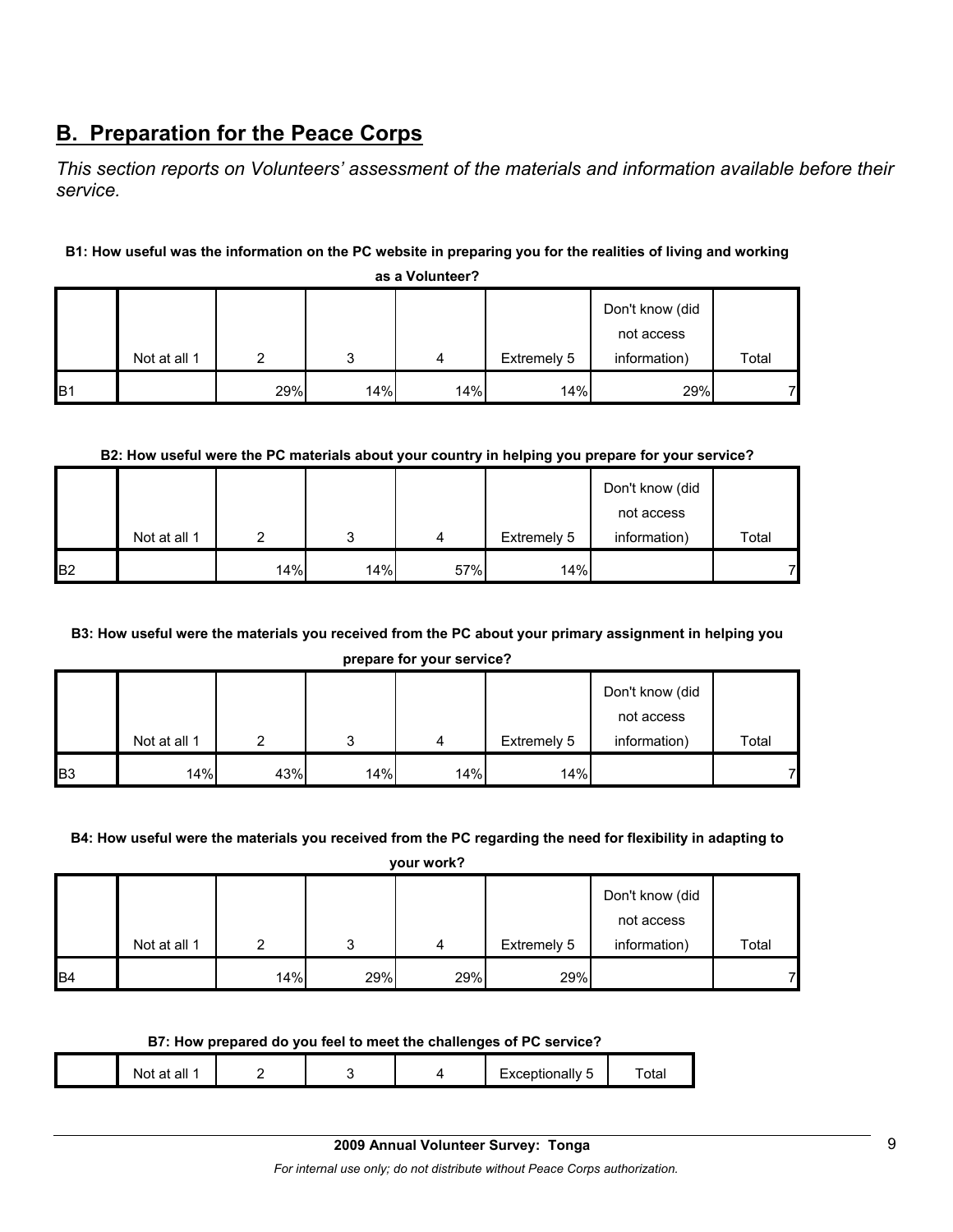|    | Not at all 1 |     |     | Exceptionally 5 | ™otal |
|----|--------------|-----|-----|-----------------|-------|
| B7 |              | 29% | 43% | 29%             | ⇁     |

**B7: How prepared do you feel to meet the challenges of PC service?**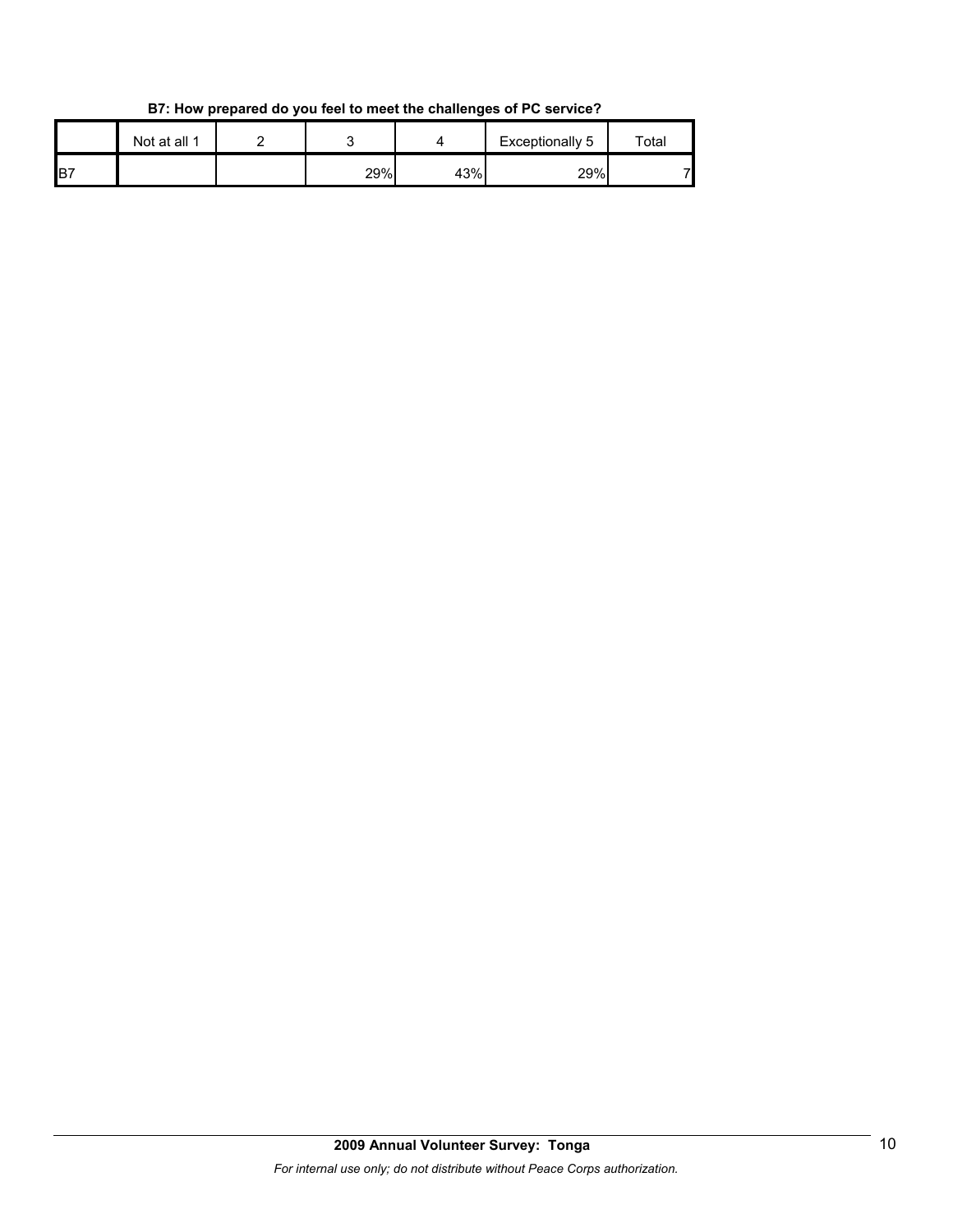## **C. Your Peace Corps Assignment**

*This section reports Volunteers' primary assignment work and secondary activities. The term "primary assignment" refers to the Volunteers' assignment which is part of an overall project plan designed by your host country partners and in-country Peace Corps staff.* 

|            |                                                                                         |                         | % Involved in | <b>Total PCVs</b> |
|------------|-----------------------------------------------------------------------------------------|-------------------------|---------------|-------------------|
|            |                                                                                         | PCV Responses           | Initiative    | Responding        |
| \$C3PrmAct | English teaching                                                                        | 15                      | 56%           |                   |
|            | Working with youth                                                                      | 12                      | 44%           |                   |
|            | Library development                                                                     | 11                      | 41%           |                   |
|            | Information and communications<br>technology (ICT)                                      | 9                       | 33%           |                   |
|            | Literacy                                                                                | 8                       | 30%           |                   |
|            | Sports/fitness                                                                          | 7                       | 26%           |                   |
|            | Arts                                                                                    | 5                       | 19%           |                   |
|            | <b>Business advertising</b>                                                             | 5                       | 19%           |                   |
|            | Girls' education                                                                        | 5                       | 19%           |                   |
|            | Income generation                                                                       | 5                       | 19%           |                   |
|            | Environment work                                                                        | 4                       | 15%           |                   |
|            | Working with NGO(s)                                                                     | 4                       | 15%           |                   |
|            | Other: Please specify                                                                   | 4                       | 15%           |                   |
|            | Microenterprise development                                                             | 3                       | 11%           |                   |
|            | Mobilize host country nationals<br>(HCNs) to volunteer                                  | 3                       | 11%           |                   |
|            | <b>HIV/AIDS</b>                                                                         | 2                       | 7%            |                   |
|            | Nutrition education                                                                     | $\overline{c}$          | 7%            |                   |
|            | Working with special groups (e.g.,<br>disabled, elderly, ethnic minorities,<br>orphans) | $\overline{\mathbf{c}}$ | 7%            |                   |
|            | World Wise Schools/<br>Correspondence Match                                             | 2                       | 7%            |                   |

**C3: Which of the following activities does your primary assignment/work include? Mark all that apply.**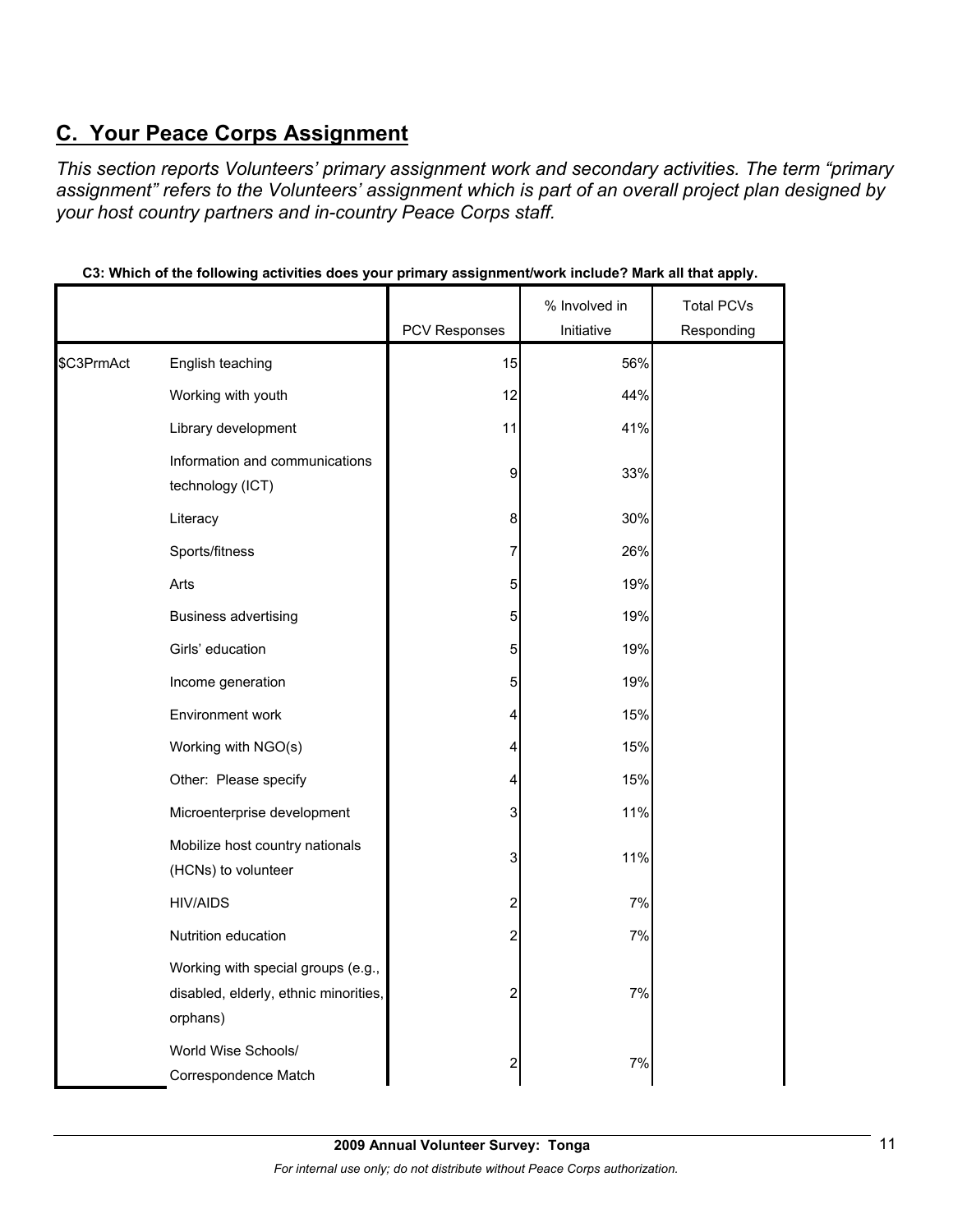| Biodiversity conservation                         | 4% |    |
|---------------------------------------------------|----|----|
| Child survival                                    | 4% |    |
| Natural resources management                      | 4% |    |
| WID/GAD                                           | 4% |    |
| Community food security<br>(production/marketing) |    |    |
| Household food security                           |    |    |
| Rural development                                 |    |    |
| Urban development/municipal<br>development        |    |    |
| Water and sanitation                              |    |    |
| Total                                             |    | 27 |

Percents may total to more than 100% since Volunteers were asked to "Mark all that apply."

#### **C3: Which of the following activities does your primary assignment/work include? Other**

|               | (specify)                                      |            |       |         |  |
|---------------|------------------------------------------------|------------|-------|---------|--|
|               |                                                | Column N % | Count | Row N % |  |
| C3.OTHER.TEXT | Open-ended results. Not responsive to request. |            |       |         |  |
|               | Total                                          |            | 27    | 100%    |  |

#### **C4: Hours Spent on Primary Assignment During Average Work Week**

|           | None | $1-10$ hrs | 11-20 hrs | 21-30 hrs | 31-40 hrs | More than 40 hrs | Total |
|-----------|------|------------|-----------|-----------|-----------|------------------|-------|
| C4Hrs6grp |      | 4%         | 41%       | 37%       | 19%       |                  | 27    |

#### **C4: How many hours do you spend on your primary assignment during an average work**

| week? |                |         |                 |                  |                |  |  |  |
|-------|----------------|---------|-----------------|------------------|----------------|--|--|--|
|       | All Volunteers | Average | Lowest reported | Highest reported | Did not answer |  |  |  |
| C4    | 27             | 24.7    | 10l             | 40               | 0              |  |  |  |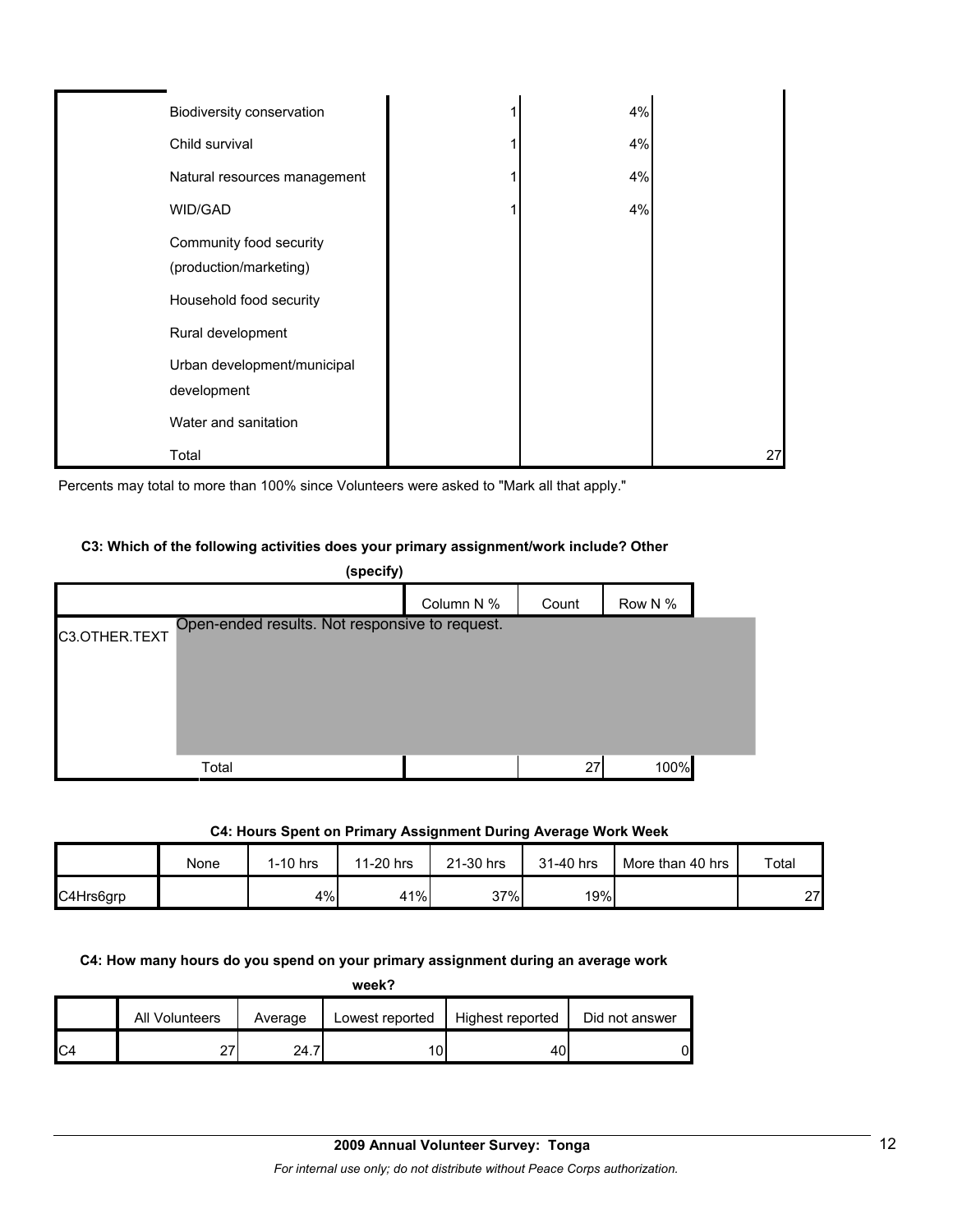|            |                                                        |                         | % Involved in | <b>Total PCVs</b> |
|------------|--------------------------------------------------------|-------------------------|---------------|-------------------|
|            |                                                        | PCV Responses           | Initiative    | Responding        |
| \$C5SecAct | Working with youth                                     | 12                      | 46%           |                   |
|            | English teaching                                       | 9                       | 35%           |                   |
|            | Environment work                                       | 9                       | 35%           |                   |
|            | <b>HIV/AIDS</b>                                        | 9                       | 35%           |                   |
|            | Sports/fitness                                         | 7                       | 27%           |                   |
|            | Girls' education                                       | 6                       | 23%           |                   |
|            | Information and<br>communications technology<br>(ICT)  | 6                       | 23%           |                   |
|            | Working with NGO(s)                                    | 6                       | 23%           |                   |
|            | Arts                                                   | 5                       | 19%           |                   |
|            | Library development                                    | 5                       | 19%           |                   |
|            | Literacy                                               | 5                       | 19%           |                   |
|            | Nutrition education                                    | 4                       | 15%           |                   |
|            | Business advertising                                   | 3                       | 12%           |                   |
|            | Income generation                                      | 3                       | 12%           |                   |
|            | Natural resources<br>management                        | 3                       | 12%           |                   |
|            | WID/GAD                                                | 3                       | 12%           |                   |
|            | Other: Please specify                                  | 3                       | 12%           |                   |
|            | Biodiversity conservation                              | 2                       | 8%            |                   |
|            | Rural development                                      | 2                       | 8%            |                   |
|            | Water and sanitation                                   | $\overline{c}$          | 8%            |                   |
|            | World Wise Schools/<br>Correspondence Match            | $\overline{\mathbf{c}}$ | $8\%$         |                   |
|            | Mobilize host country<br>nationals (HCNs) to volunteer | 1                       | 4%            |                   |

## **C5: Which of the following do your secondary activities (other than your primary assignment work) include? Mark all that apply.**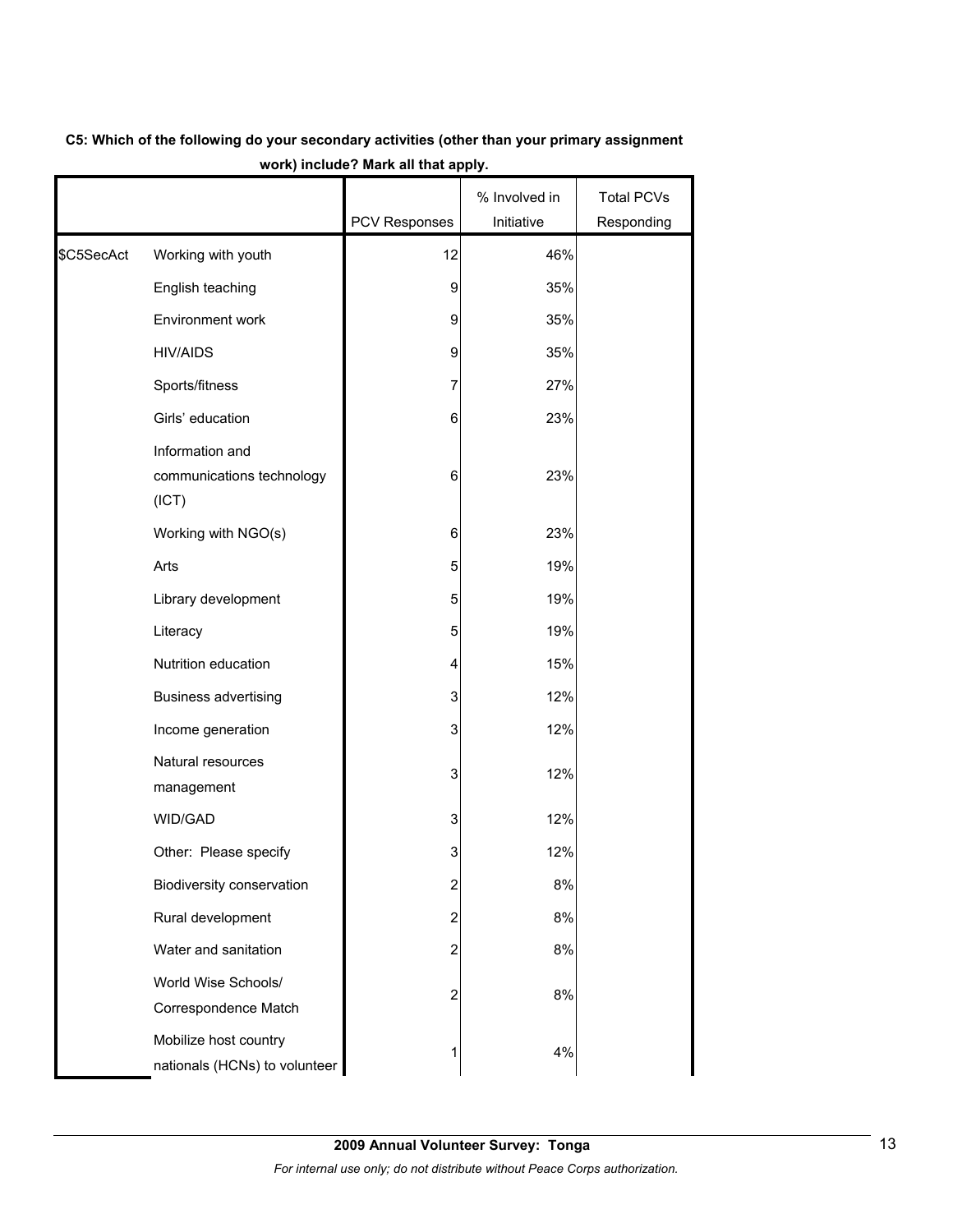| Working with special groups<br>(e.g., disabled, elderly, ethnic<br>minorities, orphans) | 4% |    |
|-----------------------------------------------------------------------------------------|----|----|
| Child survival                                                                          |    |    |
| Community food security<br>(production/marketing)                                       |    |    |
| Household food security                                                                 |    |    |
| Microenterprise development                                                             |    |    |
| Urban development/municipal                                                             |    |    |
| development                                                                             |    |    |
| Total                                                                                   |    | 26 |

 $\blacksquare$ 

Percents may total to more than 100% since Volunteers were asked to "Mark all that apply."

|               |                                                |            | . .   | . .     |  |
|---------------|------------------------------------------------|------------|-------|---------|--|
|               |                                                | Column N % | Count | Row N % |  |
| C5.OTHER.TEXT | Open-ended results. Not responsive to request. |            |       |         |  |
|               |                                                |            |       |         |  |
|               |                                                |            |       |         |  |
|               |                                                |            |       |         |  |
|               |                                                |            |       |         |  |
|               | Total                                          |            | 27    | 100%    |  |

#### **C5: Which of the following do your secondary activities include? Other (specify)**

#### **C5: No Secondary Activities**

|         |                                        | Percent | Number |
|---------|----------------------------------------|---------|--------|
| C5.NONE | No                                     | 96%     | 26     |
|         | Yes, I have no secondary<br>activities | 4%      | 1      |
|         | Total                                  | 100%    | 27     |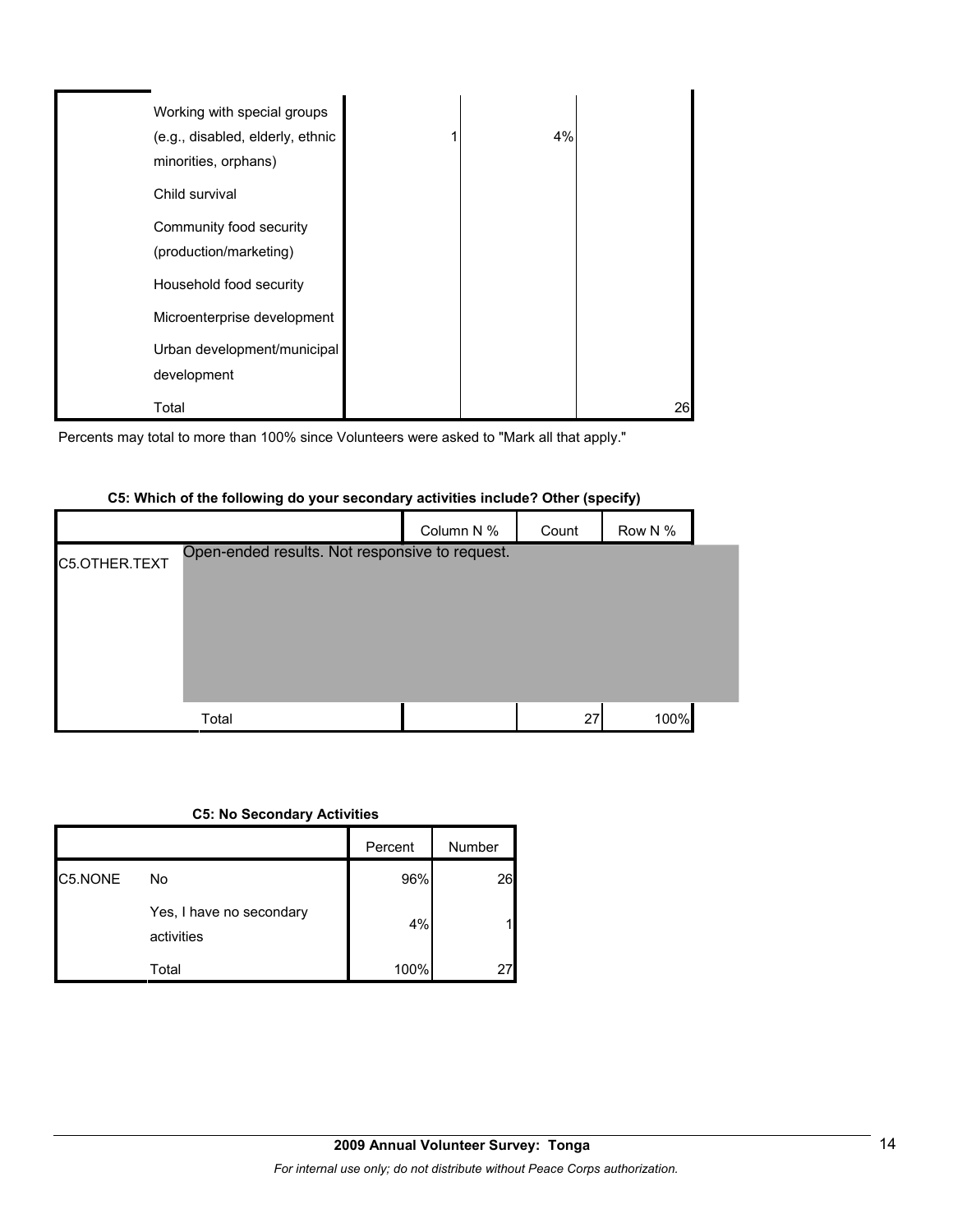|           |      |          |           |           | . .       |                  |       |
|-----------|------|----------|-----------|-----------|-----------|------------------|-------|
|           | None | 1-10 hrs | 11-20 hrs | 21-30 hrs | 31-40 hrs | More than 40 hrs | Total |
| C6Hrs6grp |      | 76%      | 20%       | 4%        |           |                  | 25    |

#### **C6: Hours Spent on Secondary Activities During Average Work Week**

## **C6. How many hours do you spend on secondary activities during an average work week?**

|     | <b>All Volunteers</b> | Average | Lowest reported | Highest reported | Did not answer |
|-----|-----------------------|---------|-----------------|------------------|----------------|
| IC6 | ^7<br>، ے             | 10.61   |                 | つに<br>້          | റ              |

**C7: How personally satisfying is your--?**

|                    | Not at all 1 | ◠   | 3   | 4   | <b>Exceptionally 5</b> | Total |
|--------------------|--------------|-----|-----|-----|------------------------|-------|
| Primary assignment | 7%           | 19% | 15% | 48% | 11%                    | 27    |
| Secondary          |              | 12% | 38% | 31% | 19%                    | 26    |
| project/activities |              |     |     |     |                        |       |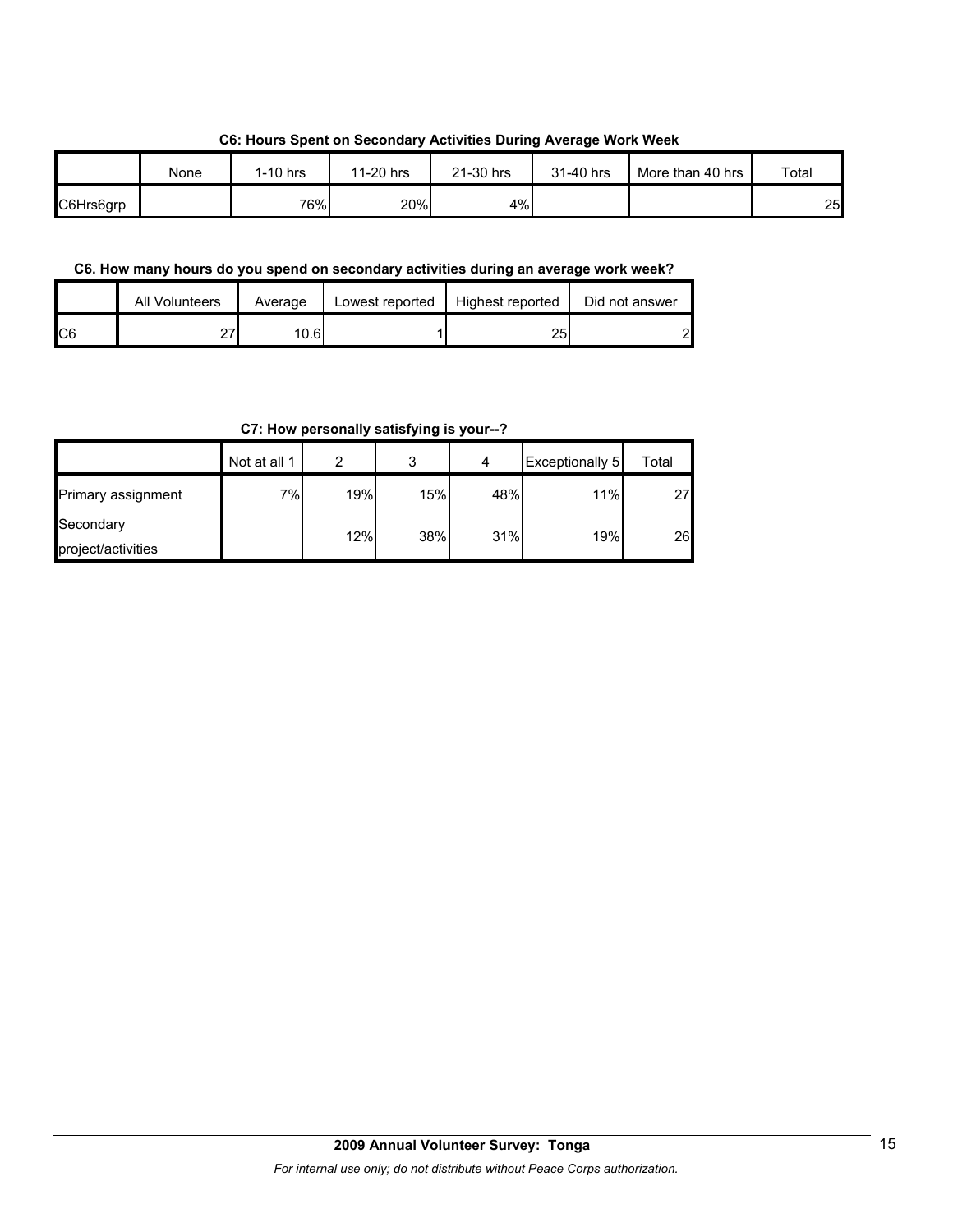## **D. Training for Peace Corps Assignment**

*This section reports Volunteers' assessments of the effectiveness of their Pre-Service Training and In-Service Training at post. In-Service Training (IST) includes: Reconnect; Technical IST; Mid-Service and Close of Service conferences; project management/leadership conferences; and other post-sponsored training sessions.* 

|                                                                       | Not effective | Poor | Adequate | Effective | Very Effective | NA/No training | Total |
|-----------------------------------------------------------------------|---------------|------|----------|-----------|----------------|----------------|-------|
| Manage cultural differences                                           |               |      | 33%      | 42%       | 25%            |                | 12    |
| Deal with adjustment issues                                           |               |      | 42%      | 33%       | 25%            |                | 12    |
| Work with<br>counterparts/community<br>partners                       |               | 33%  | 17%      | 17%       | 33%            |                | 12    |
| Use language needed in<br>work and social interactions                | 8%            |      | 42%      | 33%       | 17%            |                | 12    |
| Perform technical aspects of<br>your work                             |               | 18%  | 27%      | 45%       | 9%             |                | 11    |
| Work on your project goals<br>and objectives                          |               | 25%  | 25%      | 42%       | 8%             |                | 12    |
| Conduct a participatory<br>community needs<br>assessment (e.g., PACA) |               | 25%  | 42%      | 25%       |                | 8%             | 12    |
| Monitor your project goals<br>and outcomes                            |               | 17%  | 50%      | 25%       | 8%             |                | 12    |
| Maintain your physical health                                         |               | 8%   | 42%      | 33%       | 17%            |                | 12    |
| Maintain your<br>mental/emotional health                              |               | 8%   | 50%      | 25%       | 17%            |                | 12    |
| Maintain your personal safety<br>and security                         |               |      | 50%      | 33%       | 17%            |                | 12    |

**D1: (PCVs at post 18 months or less) How effective was your Pre-Service Training (PST) in preparing you to--**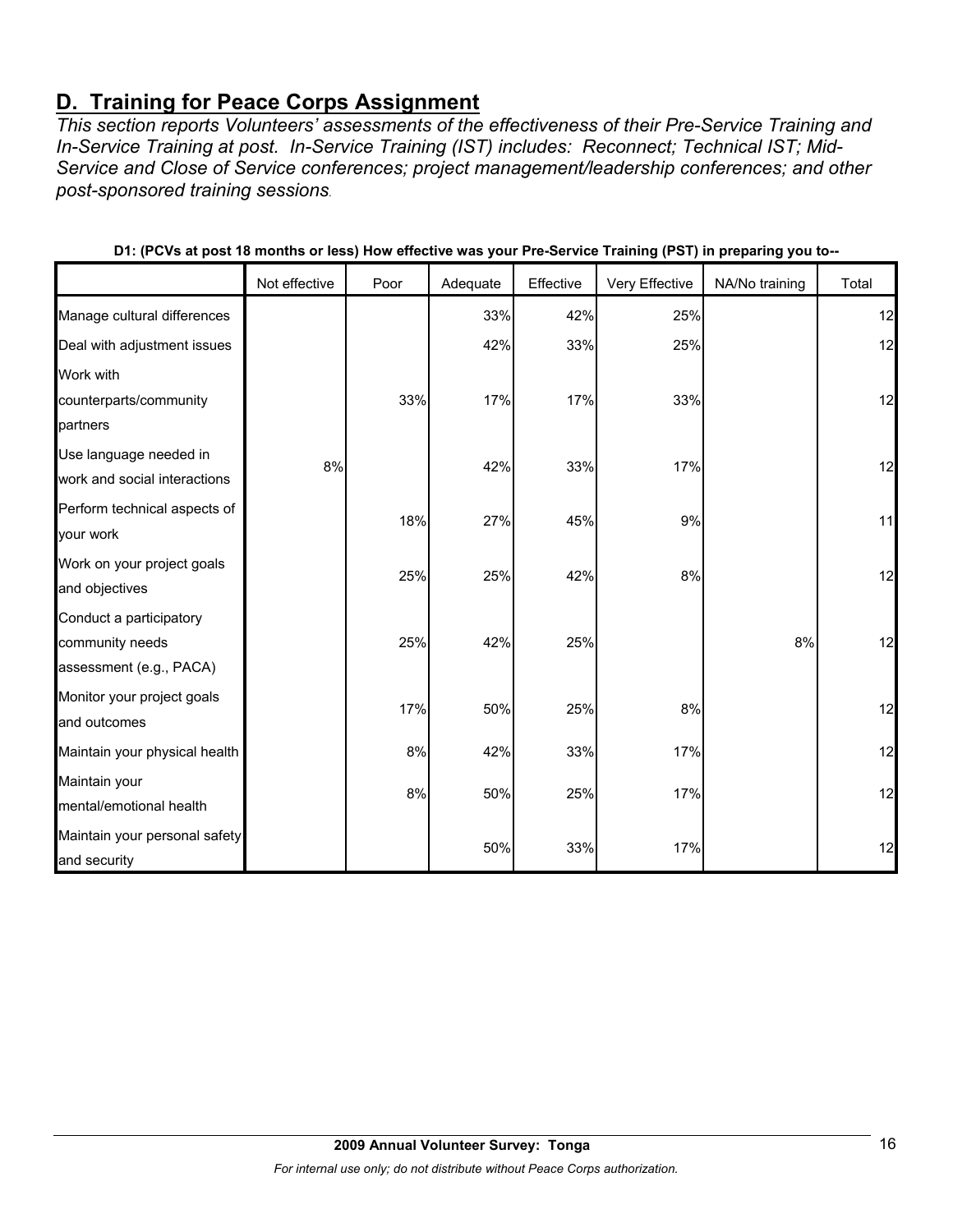|                                                                                          | Not effective | Poor | Adequate | Effective | Very Effective | NA/No training | Total |
|------------------------------------------------------------------------------------------|---------------|------|----------|-----------|----------------|----------------|-------|
| Manage cultural differences                                                              | 4%            | 15%  | 33%      | 33%       | 11%            | 4%             | 27    |
| Deal with adjustment issues                                                              | 4%            | 11%  | 37%      | 41%       | 4%             | 4%             | 27    |
| Build and strengthen working<br>relationships with<br>counterparts/community<br>partners | 7%            | 19%  | 44%      | 19%       | 11%            |                | 27    |
| Use language needed in<br>work and social interactions                                   | 11%           |      | 33%      | 26%       | 26%            | 4%             | 27    |
| Perform technical aspects of<br>your work                                                | 7%            | 22%  | 30%      | 37%       | 4%             |                | 27    |
| Work on your project goals<br>and objectives                                             | 7%            | 11%  | 41%      | 37%       | 4%             |                | 27    |
| Conduct a participatory<br>community needs<br>assessment (e.g., PACA)                    | 7%            | 26%  | 33%      | 15%       |                | 19%            | 27    |
| Monitor project goals and<br>outcomes                                                    | 7%            | 22%  | 30%      | 41%       |                |                | 27    |
| Maintain your physical health                                                            | 4%            | 22%  | 15%      | 52%       | 4%             | 4%             | 27    |
| Maintain your<br>mental/emotional health                                                 | 4%            | 23%  | 19%      | 46%       | 4%             | 4%             | 26    |
| Maintain your personal safety<br>and security                                            | 4%            | 19%  | 22%      | 44%       | $7\%$          | 4%             | 27    |

**D5: How effective was your In-Service Training (IST) in preparing you to--**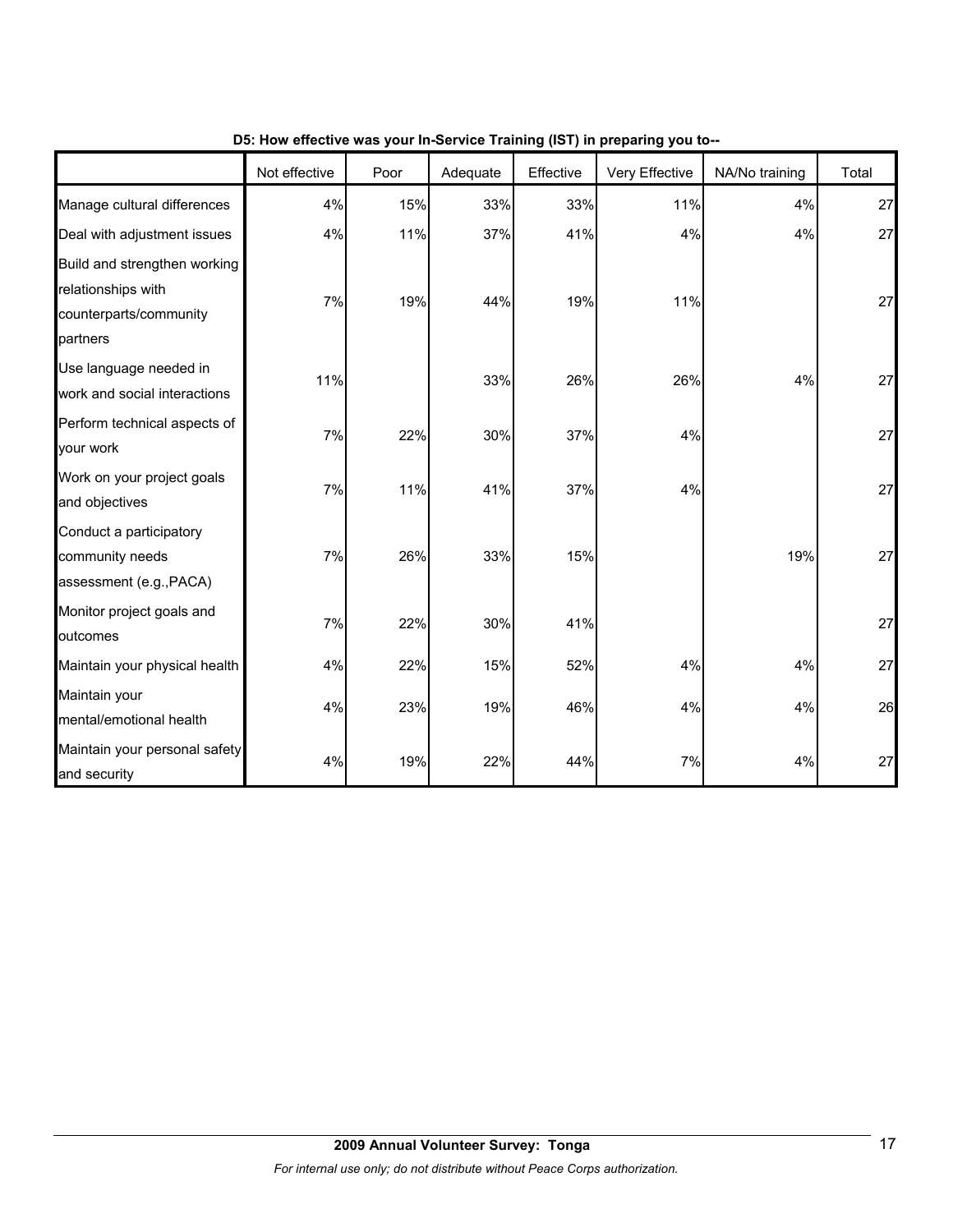## **D8: Did you have this skill before joining the Peace Corps?**

|                                                  | No/ No answer | Yes | Total |
|--------------------------------------------------|---------------|-----|-------|
| Skills specific to my assignment                 |               | 20  | 27    |
| Assessing community needs                        | 13            | 13  | 26    |
| Organizing/implementing<br>community activities  | 7             | 18  | 25    |
| Building capacity of local<br>organizations      | 16            | 9   | 25    |
| Monitoring, reporting, and<br>evaluating my work | 6             | 19  | 25    |
| Designing and implementing<br>training sessions  | 15            | 11  | 26    |

## **D8: Is the skill needed for your Peace Corps work?**

|                                                  | No/ No answer | Yes | Total |
|--------------------------------------------------|---------------|-----|-------|
| Skills specific to my assignment                 |               | 17  | 18    |
| Assessing community needs                        | 2             | 24  | 26    |
| Organizing/implementing<br>community activities  | 8             | 19  | 27    |
| Building capacity of local<br>organizations      | 6             | 21  | 27    |
| Monitoring, reporting, and<br>evaluating my work | 4             | 22  | 26    |
| Designing and implementing<br>training sessions  | 11            | 16  | 27    |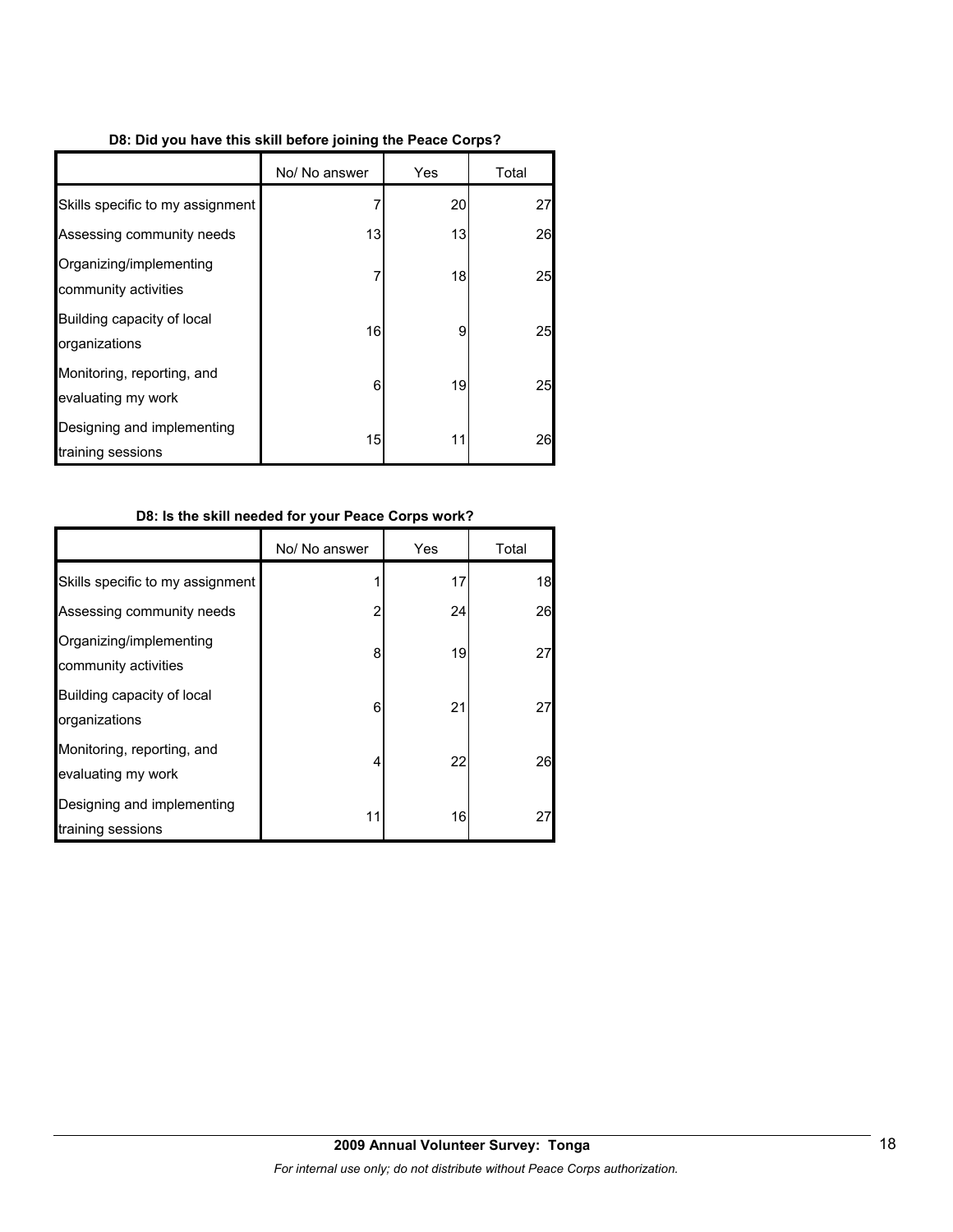## **D8: Have you had adequate Peace Corps training to acquire the skill?**

|                                                  | No/ No answer | Yes | Total |
|--------------------------------------------------|---------------|-----|-------|
| Skills specific to my assignment                 |               | 12  | 19    |
| Assessing community needs                        | 4             | 21  | 25    |
| Organizing/implementing<br>community activities  | 8             | 15  | 23    |
| Building capacity of local<br>organizations      | 9             | 15  | 24    |
| Monitoring, reporting, and<br>evaluating my work | 5             | 20  | 25    |
| Designing and implementing<br>training sessions  | 8             | 14  | 22    |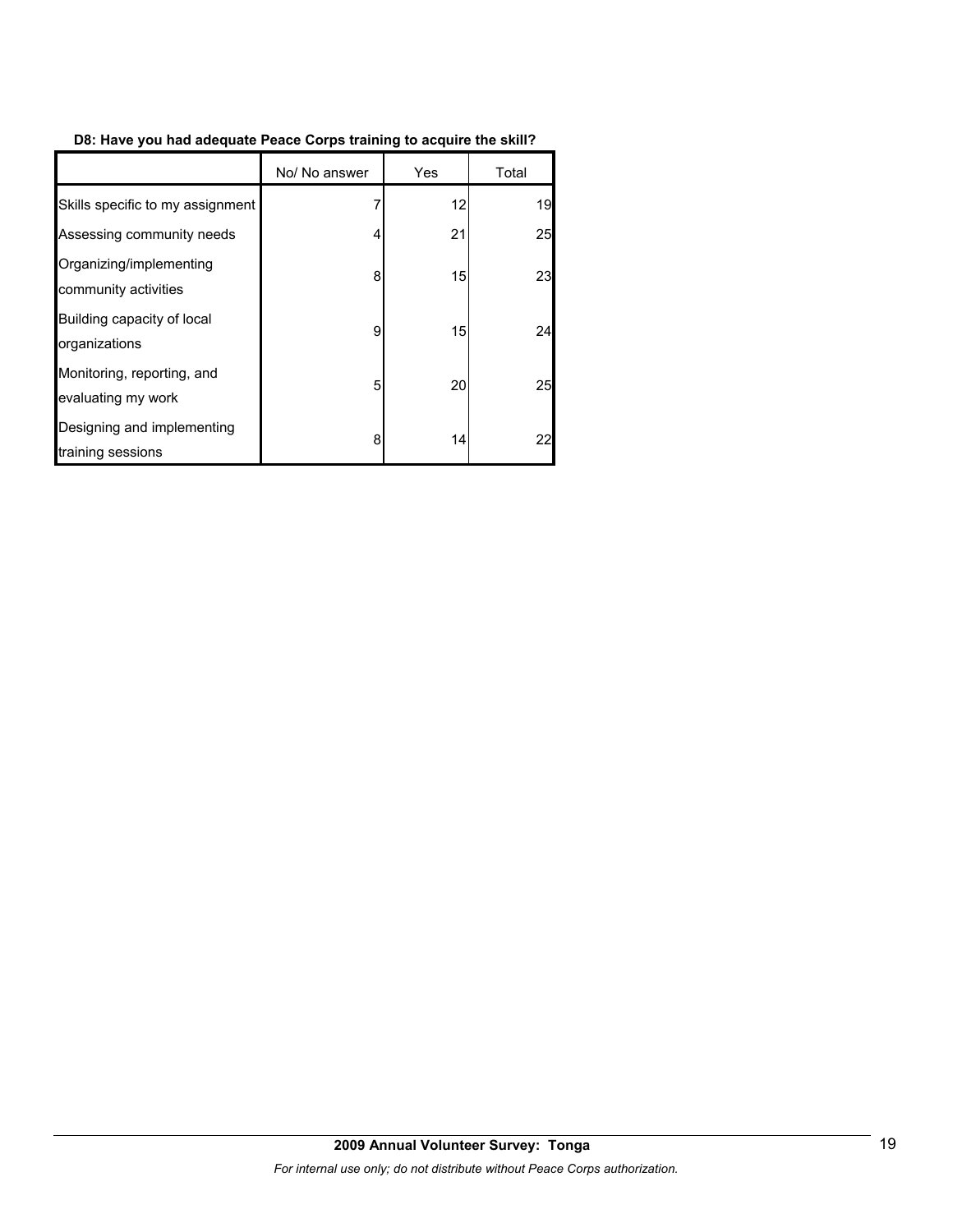## **E. Volunteer Assignment Goals and Impact**

*This section reports Volunteers' self-assessments of their impact on the individuals and organizations in the communities in which they serve. At the end of this section, Volunteers' third goal activities, participation in Coverdell World Wise School/Correspondence Match (CWWS/CM) and use of Peace Corps resources to support their work are reported in questions.* 

|                                                                                                       | Not at all 1 | $\overline{c}$ | 3   | 4   | Exceptionally 5 | <b>NA</b> | Total |
|-------------------------------------------------------------------------------------------------------|--------------|----------------|-----|-----|-----------------|-----------|-------|
| Meets the objectives of the<br>project plan                                                           | 4%           | 22%            | 26% | 22% | 26%             |           | 27    |
| Builds local capacity for<br>sustainability                                                           | 7%           | 26%            | 30% | 19% | 19%             |           | 27    |
| Involves local people in<br>planning and implementing<br>activities                                   | 4%           | 7%             | 30% | 37% | 22%             |           | 27    |
| Complements other local<br>development activities                                                     | 4%           | 19%            | 26% | 30% | 15%             | 7%        | 27    |
| Transfers skills to host country<br>individuals and organizations                                     |              | 15%            | 30% | 26% | 26%             | 4%        | 27    |
| Mobilizes host country<br>nationals (HCNs) to volunteer                                               | 15%          | 37%            | 26% | 4%  |                 | 19%       | 27    |
| Helps promote a better<br>understanding of Americans<br>on the part of the peoples<br>served (goal 2) | 4%           | 19%            | 30% | 30% | 19%             |           | 27    |
| Helps promote a better<br>understanding of other<br>peoples on the part of<br>Americans (goal 3)      | 4%           | 22%            | 30% | 26% | 15%             | 4%        | 27    |

**E1: To what extent does your Volunteer work assignment address the following?**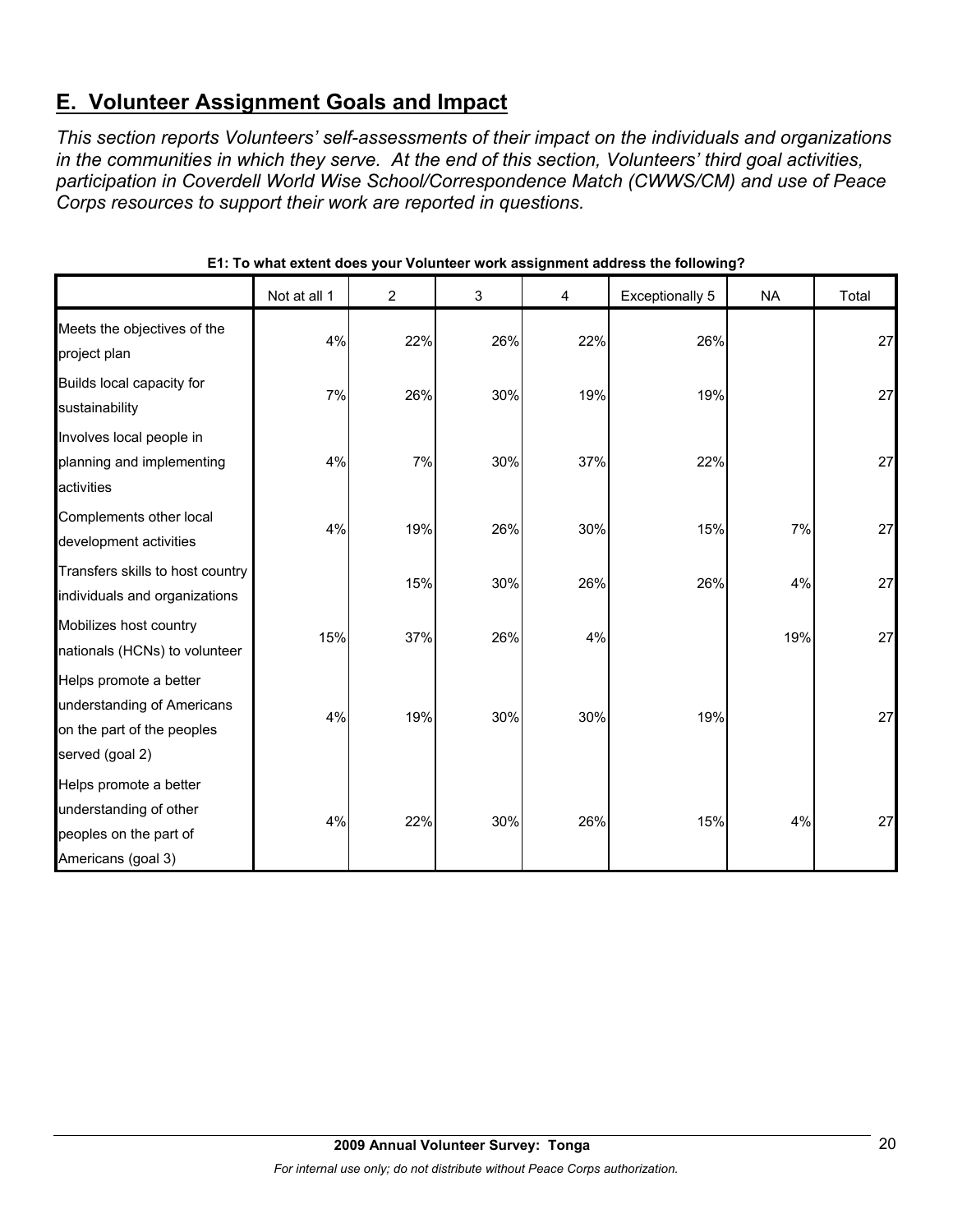|                                          | Not at all 1 | ົ   | ົ<br>J | 4   | Exceptionally 5 | <b>NA</b> | Total |
|------------------------------------------|--------------|-----|--------|-----|-----------------|-----------|-------|
| Need the assistance that you<br>provided | 13%          | 13% | 33%    | 20% | 20%             |           | 15    |
| Want the assistance that you<br>provided | 7%           | 13% | 13%    | 47% | 20%             |           | 15    |

**E2: To what extent does your host community--?**

### **E3: How much impact does your assignment have on the capacities of your host counterparts/community partners?**

|                                                                  | None 1 | $\overline{2}$ | 3   | 4   | Exceptional 5 | <b>NA</b> | Total |
|------------------------------------------------------------------|--------|----------------|-----|-----|---------------|-----------|-------|
| Ability to access information<br>(e.g., library, Internet, etc.) | 4%     | 15%            | 37% | 33% | 11%           |           | 27    |
| Leadership skills                                                | 8%     | 15%            | 31% | 27% | 15%           | 4%        | 26    |
| Planning and management                                          |        | 11%            | 48% | 22% | 19%           |           | 27    |
| Problem solving/critical thinking                                | 4%     | 26%            | 33% | 22% | 11%           | 4%        | 27    |
| Self-esteem                                                      | 7%     | 19%            | 37% | 30% | 4%            | 4%        | 27    |
| <b>Technical skills</b>                                          |        | 15%            | 37% | 37% | 7%            | 4%        | 27    |
| Use of local resources                                           |        | 19%            | 52% | 19% | 4%            | 7%        | 27    |
| Use of external resources (e.g.,<br>grants, international NGOs)  | 11%    | 19%            | 44% | 19% | 4%            | 4%        | 27    |
| Better understanding of<br>Americans                             |        | 15%            | 26% | 44% | 15%           |           | 27    |
| Other: Please specify below                                      |        |                |     | 9%  | 9%            | 82%       | 11    |

#### **E3: How much impact does your assignment have on the capacities**

### **of your host counterparts/community partners? Other (specify)**

|          |       | Column N % | Count | Row N % |
|----------|-------|------------|-------|---------|
| E3 OTHER |       | 100%       | 27    |         |
|          | Total |            | 27    | 100%    |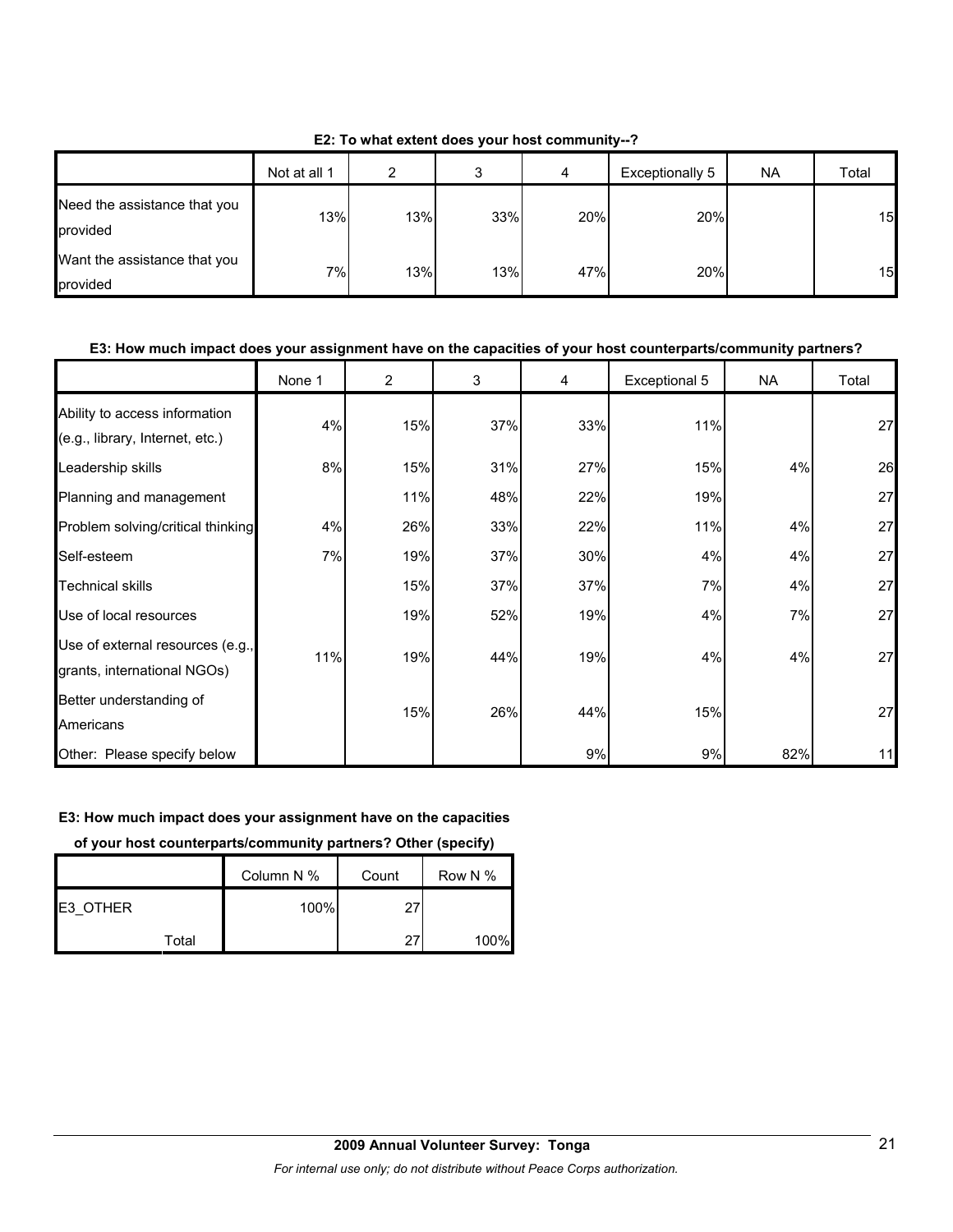|                                                                  | None 1 | $\overline{2}$ | 3   | 4   | Exceptional 5 | NA  | Total |
|------------------------------------------------------------------|--------|----------------|-----|-----|---------------|-----|-------|
| Ability to access information<br>(e.g., library, Internet, etc.) | 15%    | 11%            | 30% | 33% | 11%           |     | 27    |
| Leadership skills                                                | 7%     | 22%            | 44% | 19% | 4%            | 4%  | 27    |
| Planning and management                                          | 7%     | 22%            | 44% | 19% | 4%            | 4%  | 27    |
| Problem solving/critical thinking                                | 7%     | 19%            | 44% | 26% | 4%            |     | 27    |
| Self-esteem                                                      | 7%     | 7%             | 33% | 41% | 7%            | 4%  | 27    |
| <b>Technical skills</b>                                          | 7%     | 22%            | 22% | 33% | 11%           | 4%  | 27    |
| Use of local resources                                           | 11%    | 22%            | 41% | 22% |               | 4%  | 27    |
| Use of external resources (e.g.,<br>grants, international NGOs)  | 19%    | 37%            | 19% | 15% |               | 11% | 27    |
| Better understanding of<br>Americans                             |        | 15%            | 30% | 33% | 22%           |     | 27    |
| Other: Please specify below                                      |        |                |     | 11% | 11%           | 78% | 9     |

#### **E4: How much impact does your assignment have on the capacities of your host individuals with whom you work?**

#### **E4: How much impact does your assignment have on the capacities of your host**

**individuals with whom you work? Other (specify)**

|          |                                                | Column N % | Count | Row N % |  |
|----------|------------------------------------------------|------------|-------|---------|--|
| E4 OTHER | Open-ended results. Not responsive to request. |            |       |         |  |
|          |                                                |            |       |         |  |
|          |                                                |            |       |         |  |
|          | Total                                          |            | 27    | 100%    |  |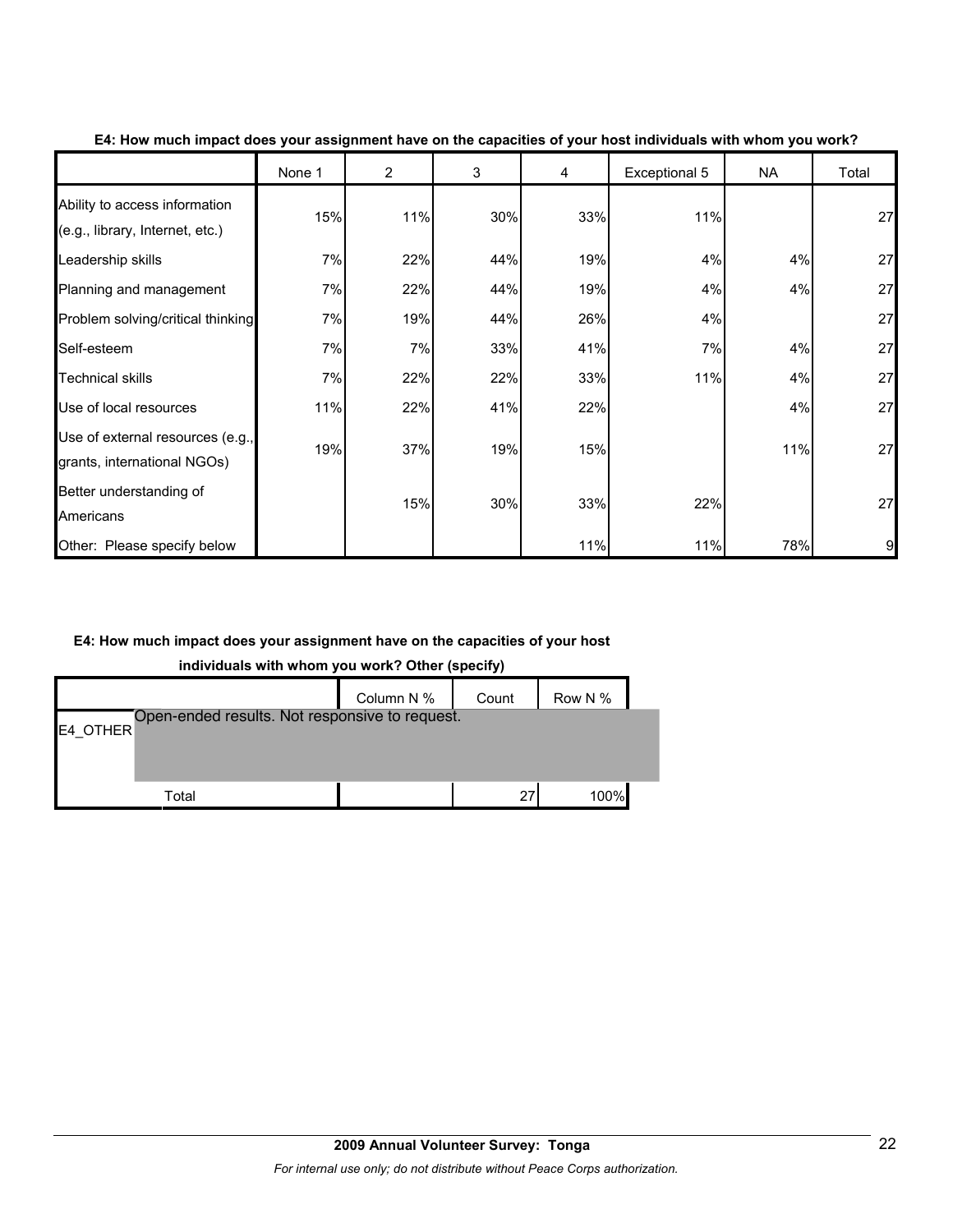|                                                              | None 1 | 2   | 3   | 4   | Exceptional 5 | <b>NA</b> | Total |
|--------------------------------------------------------------|--------|-----|-----|-----|---------------|-----------|-------|
| Identifying and prioritizing<br>organizational needs         |        | 19% | 30% | 37% | 7%            | 7%        | 27    |
| Leadership                                                   | 7%     | 19% | 22% | 26% | 11%           | 15%       | 27    |
| Management                                                   | 7%     | 15% | 37% | 15% | 15%           | 11%       | 27    |
| Monitoring and evaluation                                    | 19%    | 7%  | 37% | 22% | 7%            | 7%        | 27    |
| Planning and implementing<br>organizational activities       | 7%     | 15% | 30% | 30% | 11%           | 7%        | 27    |
| Teamwork/participatory<br>decision-making                    | 4%     | 15% | 30% | 26% | 15%           | 11%       | 27    |
| Use of local resources                                       | 7%     | 15% | 41% | 22% | 4%            | 11%       | 27    |
| Ability to mobilize, manage,<br>and sustain local volunteers | 15%    | 22% | 22% | 11% | 7%            | 22%       | 27    |
| Other: Please specify below                                  |        |     |     |     |               | 100%      | 8     |

#### **E5: To what extent does your assignment enhance the capacities of organizations with whom you work?**

#### **E5: To what extent does your assignment enhance the capacities of**

#### **organizations with whom you work? Other (specify)**

|                 | Column N % | Count | Row N % |
|-----------------|------------|-------|---------|
| <b>E5 OTHER</b> | 100%       | つフ    |         |
| Total           |            | つっ    | 100%    |

#### **E6: How effective have you been in transferring knowledge and skills to help the following persons or groups build their**

**capacities?**

|                                       | Not at all 1 | 2   | 3   | 4   | Exceptionally 5 | <b>NA</b> | Total |
|---------------------------------------|--------------|-----|-----|-----|-----------------|-----------|-------|
| Your counterpart/community<br>partner |              | 15% | 37% | 26% | 19%             | 4%        | 27    |
| Another institution/organization      | 4%           | 11% | 44% | 22% | 11%             | 7%        | 27    |
| Members of your host<br>community     | 4%           | 26% | 26% | 26% | 15%             | 4%        | 27    |
| Other: Please specify below           |              |     |     | 10% |                 | 90%       | 10    |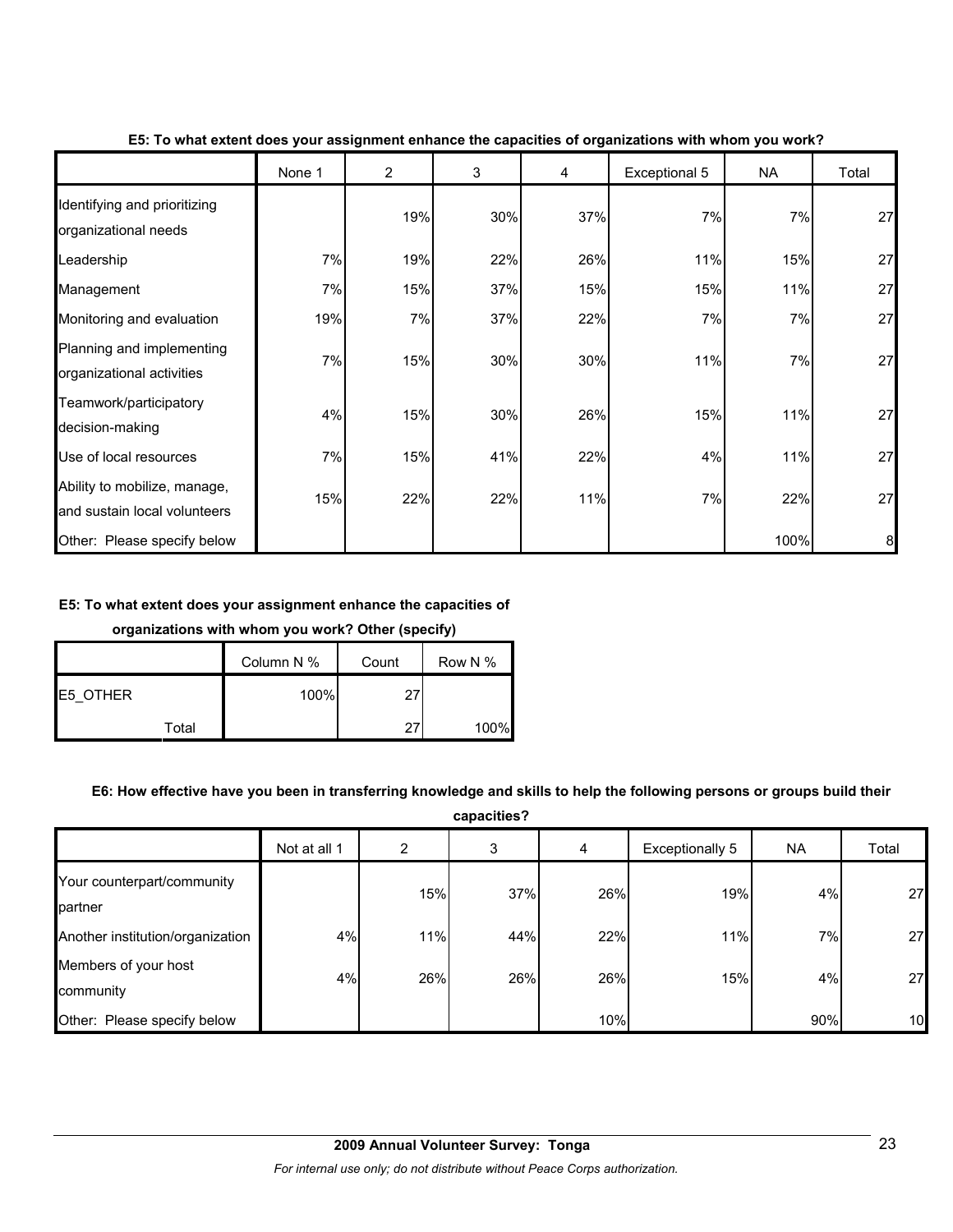|    | Not at all | Minimally | Moderatelv | <b>Considerably</b> | Exceptionally | Too early to tell | Total |
|----|------------|-----------|------------|---------------------|---------------|-------------------|-------|
| E7 | 0%I        | 4%        | 33%        | 44%                 | 15%           | $4\%$             | 27    |

#### **E7: To what extent have HC individuals gained a better understanding of Americans? Includes "Too early to tell."**

### **E7: To what extent have HC individuals gained a better understanding of Americans? Excludes**

| "Too early to tell." |            |           |            |              |               |       |  |  |  |  |
|----------------------|------------|-----------|------------|--------------|---------------|-------|--|--|--|--|
|                      | Not at all | Minimally | Moderately | Considerably | Exceptionally | Total |  |  |  |  |
| E7                   |            | 4%        | 35%        | 46%          | 15%           | 26    |  |  |  |  |

#### **E9. In which of the following third goal activities have you participated during your PC service?**

|               |                                                              | PCV Responses | % Doing This | <b>Total PCVs</b><br>Responding |
|---------------|--------------------------------------------------------------|---------------|--------------|---------------------------------|
| \$E9Goal3Acts | Electronic updates                                           | 27            | 100%         |                                 |
|               | Personal website or blog                                     | 18            | 67%          |                                 |
|               | <b>Hosting American visitors</b>                             | 17            | 63%          |                                 |
|               | Hard copy/paper update                                       | 15            | 56%          |                                 |
|               | Pen pal program/letter<br>exchange                           | 8             | 30%          |                                 |
|               | While on home leave, spoke at<br>a school or community group | 8             | 30%          |                                 |
|               | Enrollment in the CWWS/CMS<br>program                        |               | 15%          |                                 |
|               | Peace Corps Week activities                                  |               | 15%          |                                 |
|               | Other please specify                                         |               | 15%          |                                 |
|               | Podcasted/created a slide show<br>or video posted online     | 3             | 11%          |                                 |
|               | Total                                                        |               |              | 27                              |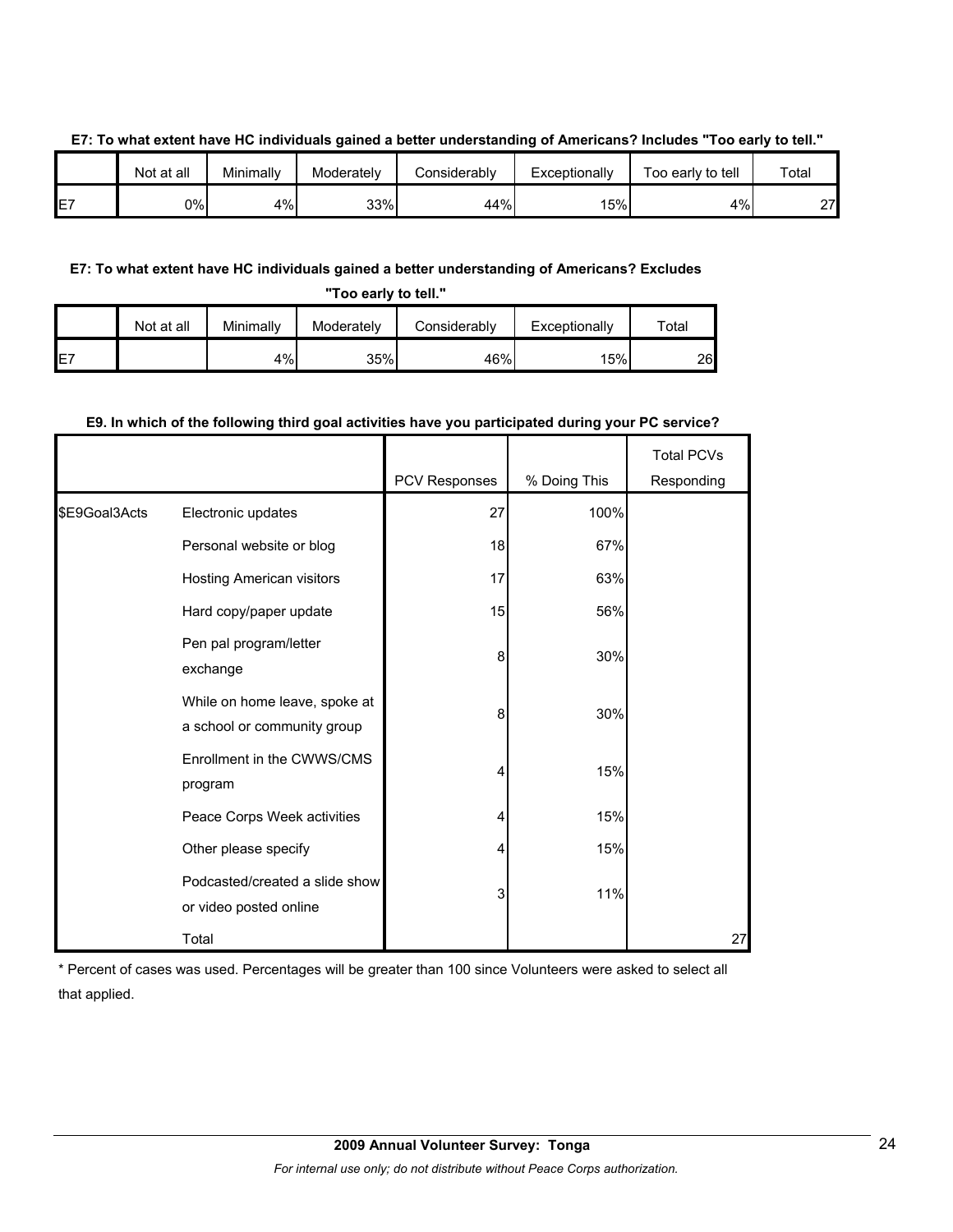## **E9: When asked about third goal activities, Volunteer answered "No**

|                                                                                                                                                                                                                                                                                       | Have done third<br>goal activities | No third goal<br>activities | Total |
|---------------------------------------------------------------------------------------------------------------------------------------------------------------------------------------------------------------------------------------------------------------------------------------|------------------------------------|-----------------------------|-------|
| Peace Corps' third goal is to<br>"help promote a better<br>understanding of other peoples<br>on the part of Americans." In<br>which of the following third goal<br>activities, including your contact<br>with family and friends, have<br>you participated during your<br>Peace Corps | 100%                               |                             | 27    |

## **E10: Would you recommend participation in the CWWS CMS to other Volunteers?**

|                 |                          | have participated in | I have participated in |       |
|-----------------|--------------------------|----------------------|------------------------|-------|
|                 | have not participated in | CWWS/CM & would      | CWWS/CM and would      |       |
|                 | CWWS/CM.                 | recommend it         | NOT recommend it       | Total |
| E <sub>10</sub> | 85%                      | 15%                  |                        | 26    |

## **E11: To what extent have Americans gained a better understanding of HCNs? Includes "Too early to tell."**

|     | Not at all | Minimallv | Moderately       | Considerably | Exceptionally | Too early to tell | $\tau$ otai |
|-----|------------|-----------|------------------|--------------|---------------|-------------------|-------------|
| E11 | 0%l        | 7%        | 19% <sub>I</sub> | 44%          | 26%           | 4%                | 27<br>_     |

## **E11: To what extent have Americans gained a better understanding of HCNs? Excludes "Too early**

**to tell."**

|                 | Not at all | Minimally | Moderately | Considerably | Exceptionally | $\tau$ otal |
|-----------------|------------|-----------|------------|--------------|---------------|-------------|
| E1 <sup>4</sup> |            | 8%        | 19%        | 46%          | 27%           | 26          |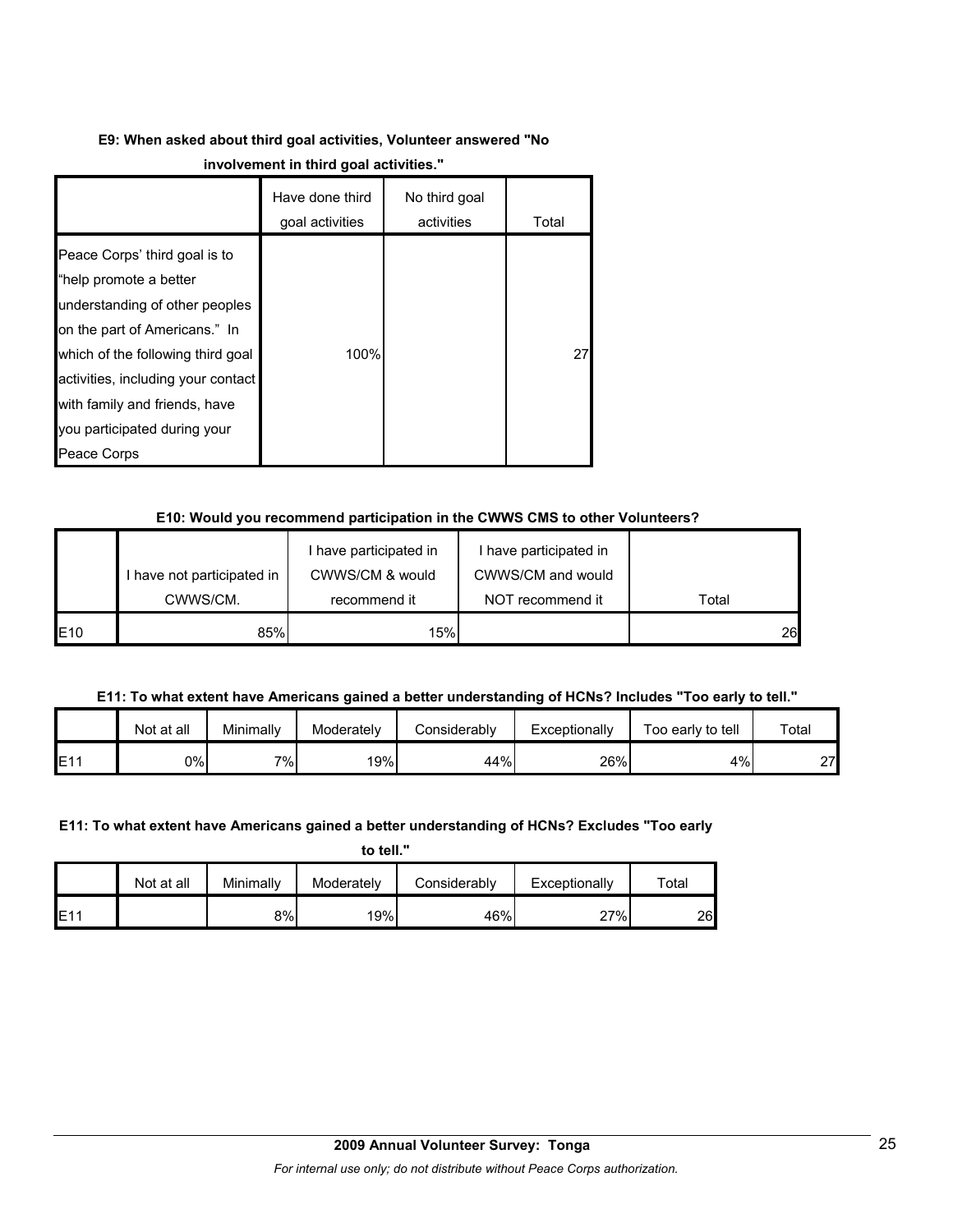|                                                                                | Yes          |
|--------------------------------------------------------------------------------|--------------|
| Coverdell World Wise Schools staff (Useful)                                    | 5            |
| Contact with other Peace Corps staff in Washington, D.C. (Useful)              | $\mathbf{2}$ |
| Information at staging (Useful)                                                | 10           |
| Information from your post sent to you before departure (Useful)               | 11           |
| Internet (Useful)                                                              | 25           |
| Invitation kits (Useful)                                                       | 18           |
| Material in staging packet (Useful)                                            | 15           |
| Peace Corps staff at post (e.g., World Wise School contact) (Useful)           | 71           |
| Recruiting (Useful)                                                            | 71           |
| Resources available from Coverdell World Wise Schools (Useful)                 | 3            |
| Resources available on Peace Corps website (e.g., third goal section) (Useful) | 8            |
| Training on third goal (Useful)                                                | 8            |

#### **E12: Which of the following resources have been useful to you in your third goal activities?**

#### **E12: Which of the following resources would/will be helpful to you in your third goal activities?**

|                                                                                 | Yes |
|---------------------------------------------------------------------------------|-----|
| Coverdell World Wise Schools staff (Would be helpful)                           | 9   |
| Contact with other Peace Corps staff in Washington, D.C. (Would be helpful)     | 11  |
| Information at staging (Would be helpful)                                       | 6   |
| Information from your post sent to you before departure (Would be helpful)      |     |
| Internet (Would be helpful)                                                     |     |
| Invitation kits (Would be helpful)                                              |     |
| Material in staging packet (Would be helpful)                                   |     |
| Peace Corps staff at post (e.g., World Wise School contact) (Would be helpful)  |     |
| Recruiting (Would be helpful)                                                   |     |
| Resources available from Coverdell World Wise Schools (Would be helpful)        | 6   |
| Resources available on Peace Corps website (e.g., third goal section) (Would be | 6   |
| helpful)                                                                        |     |
| Training on third goal (Would be helpful)                                       |     |
| Other: Please specify below (Would/will be helpful)                             |     |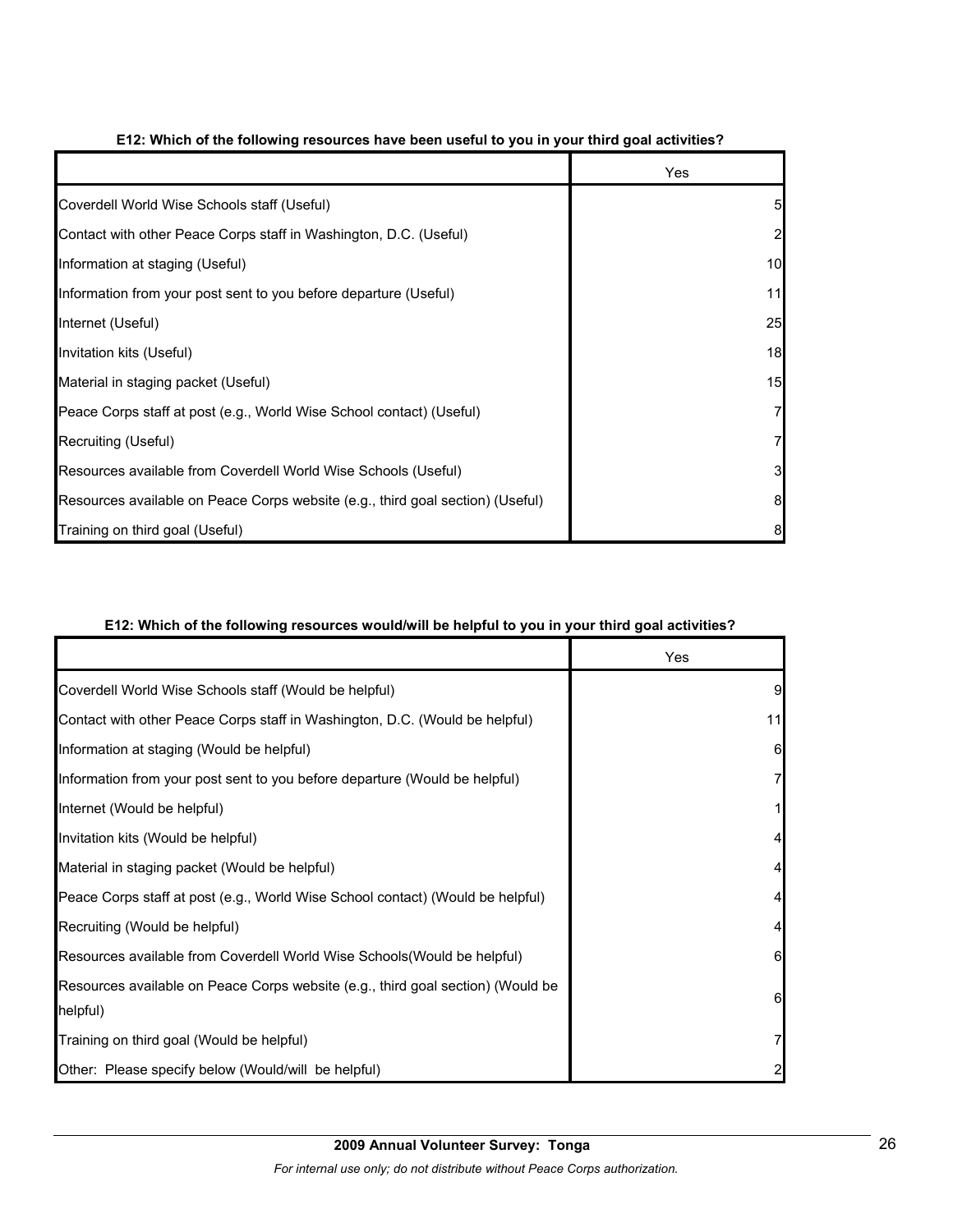|            | . .                                                      |         |    |
|------------|----------------------------------------------------------|---------|----|
| Column N % | Count                                                    | Row N % |    |
|            |                                                          |         |    |
|            |                                                          |         |    |
|            |                                                          |         |    |
|            |                                                          |         |    |
|            |                                                          |         |    |
|            |                                                          |         |    |
|            |                                                          |         |    |
|            |                                                          |         |    |
|            |                                                          | 100%    |    |
|            | E12_OTHER Open-ended results. Not responsive to request. |         | 27 |

#### **E12: Other useful/helpful resources? Other (specify)**

#### **E13: Do you know about the Peace Corps Partnership Program (PCPP)?**

|                 | No  | Yes, but I haven't used it. | Yes, I have used it. | Total |  |
|-----------------|-----|-----------------------------|----------------------|-------|--|
| E <sub>13</sub> | 59% | 41%                         |                      | 27    |  |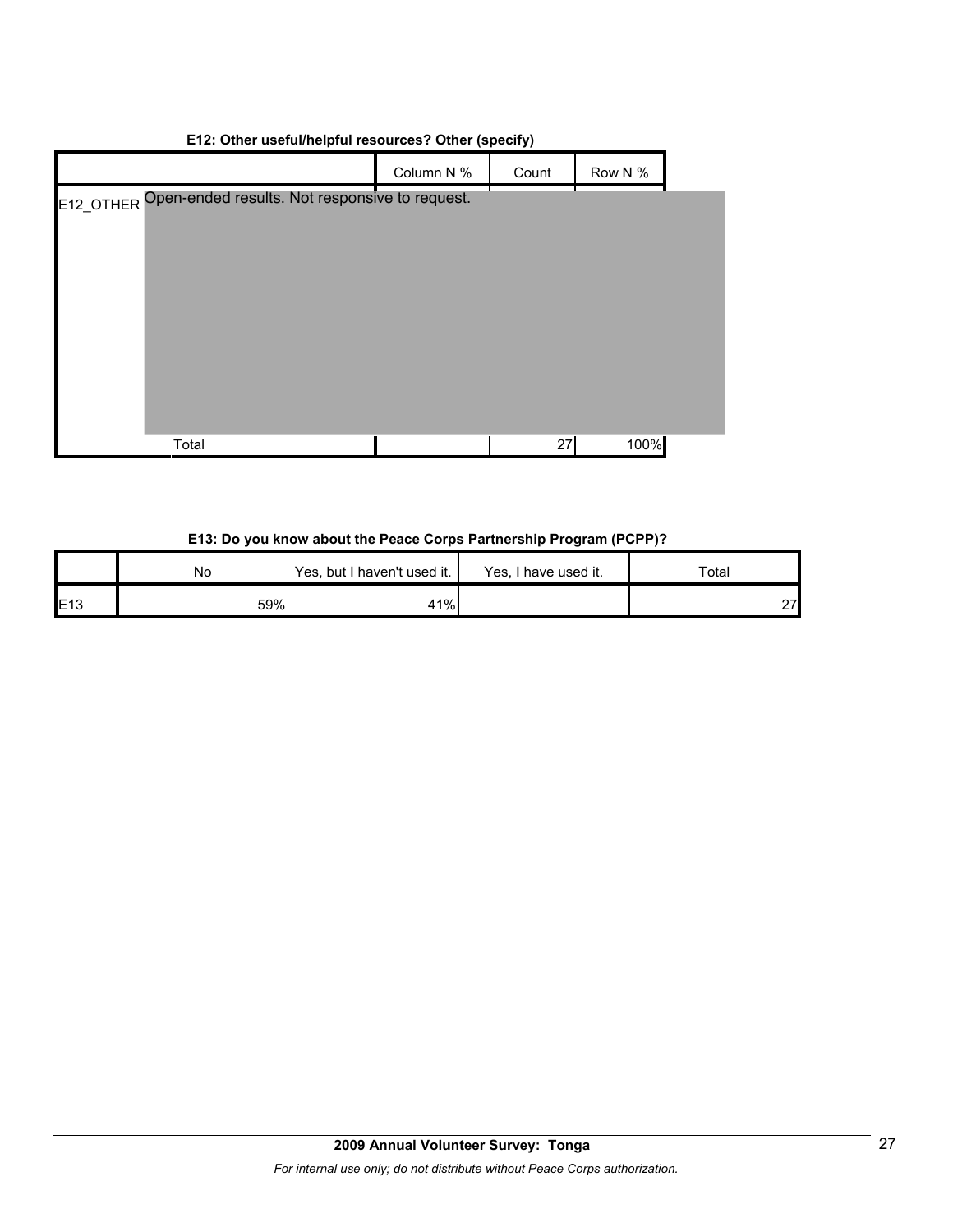## **F. Peace Corps Support**

*This section reports Volunteers' assessments of in-country Peace Corps* 





**F1 (PCVs at post 9+ months): How prepared for your arrival were the host people with whom you work?**

F1: When you arrived at your community, how prepared for your arrival were the host people with whom you work?

|    | Not at all | Minimally | Adequately | Considerably | Exceptionally | Not Used | Total |
|----|------------|-----------|------------|--------------|---------------|----------|-------|
| F2 |            | 12%       | 31%        | 50%          | 8%            |          | 26    |

**F2: How satisfied are you with the health care you received from your PCMO(s)?**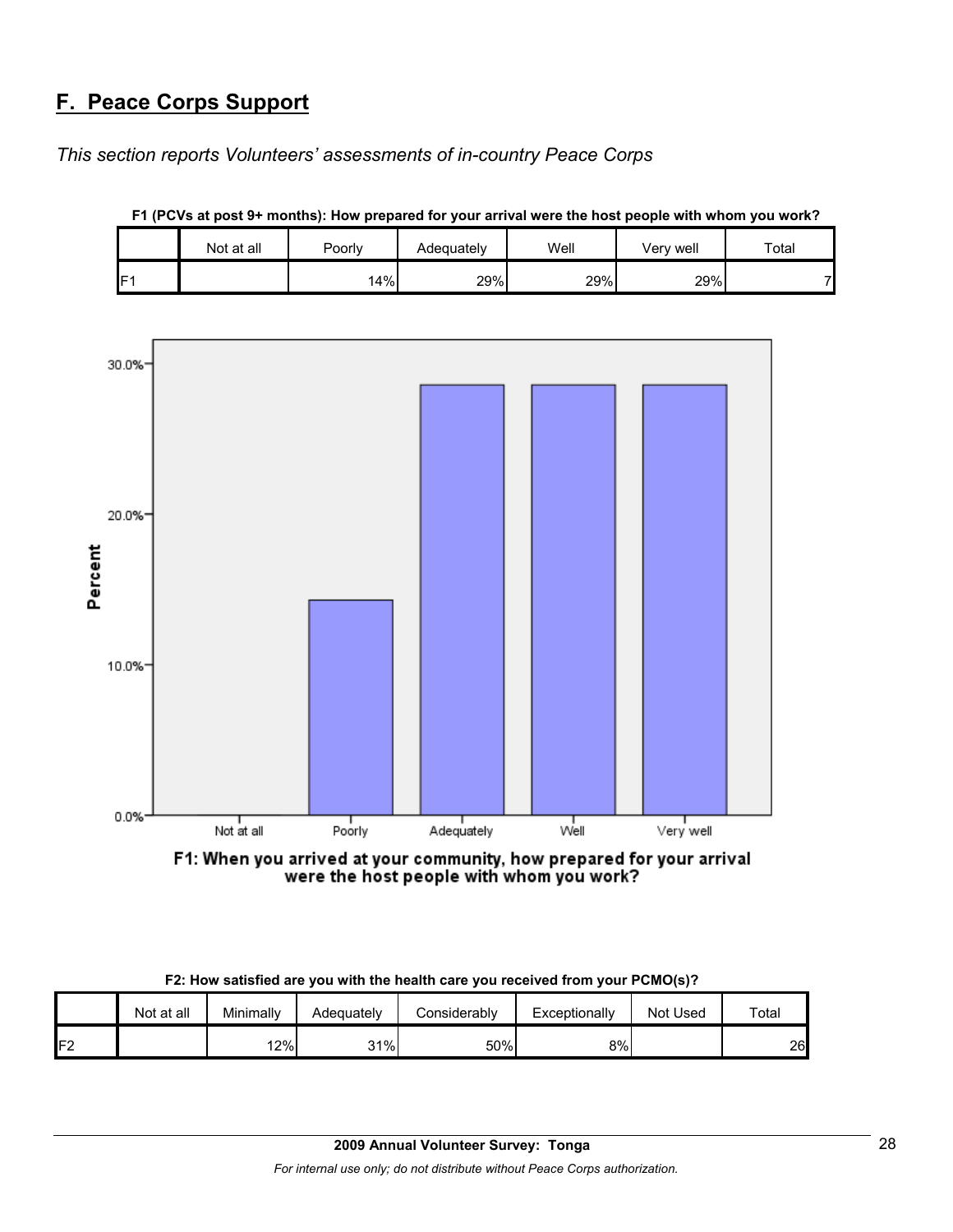|                             | Not at all 1 | $\overline{2}$ | 3   | 4   | Completely 5 | NA  | Total |
|-----------------------------|--------------|----------------|-----|-----|--------------|-----|-------|
| Administrative/logistical   | 4%           | 11%            | 26% | 41% | 19%          |     | 27    |
| Cross-cultural              |              | 4%             | 30% | 48% | 19%          |     | 27    |
| Emotional                   | 7%           | 15%            | 26% | 30% | 15%          | 7%  | 27    |
| Feedback on my work reports | 11%          | 19%            | 37% | 7%  | 11%          | 15% | 27    |
| Job assignment              | 7%           | 26%            | 30% | 19% | 19%          |     | 27    |
| Language learning           |              | 4%             | 33% | 44% | 15%          | 4%  | 27    |
| Medical                     | 4%           | 19%            | 33% | 33% | 11%          |     | 27    |
| Safety and security         |              | 12%            | 31% | 38% | 19%          |     | 26    |
| Site selection/preparation  | 19%          | 19%            | 33% | 19% | 11%          |     | 27    |
| Technical skills            | 4%           | 22%            | 41% | 19% | 15%          |     | 27    |

#### **F3: How satisfied are you with the following support provided by in-country PC staff?**

#### **F4: How satisfied are you with the Peace Corps allocation of time and resources to mental**

| health/adjustment issues? |
|---------------------------|
|---------------------------|

|     | Not at all satisfied |     |     |     | Completely  |       |
|-----|----------------------|-----|-----|-----|-------------|-------|
|     |                      |     |     |     | satisfied 5 | Total |
| IF4 | 4%                   | 30% | 41% | 15% | 11%         | 27    |

## **F5: What level of PC support have you received to help cope with stress from issues such as HIV/AIDS, food insecurity, etc. in your community? (Including PCVs w/no need for support)**

|                | No support | Minimal<br>support | Adequate<br>support | Considerable<br>support | Exceptional<br>support | NA / I have no<br>need for support | Total |
|----------------|------------|--------------------|---------------------|-------------------------|------------------------|------------------------------------|-------|
| F <sub>5</sub> |            | 22%                | 15%                 | 15%                     |                        | 48%                                | 27    |

#### **F5: What level of PC support have you received to help cope with stress from issues such as HIV/AIDS, food**

#### **insecurity, etc. in your community? (Excluding PCVs w/no need for support)**

|     |            |                 |                  | Considerable | Exceptional |       |
|-----|------------|-----------------|------------------|--------------|-------------|-------|
|     | No support | Minimal support | Adequate support | support      | support     | Total |
| IF5 | 0%         | 43%             | 29%              | 29%          | 0%          | 14    |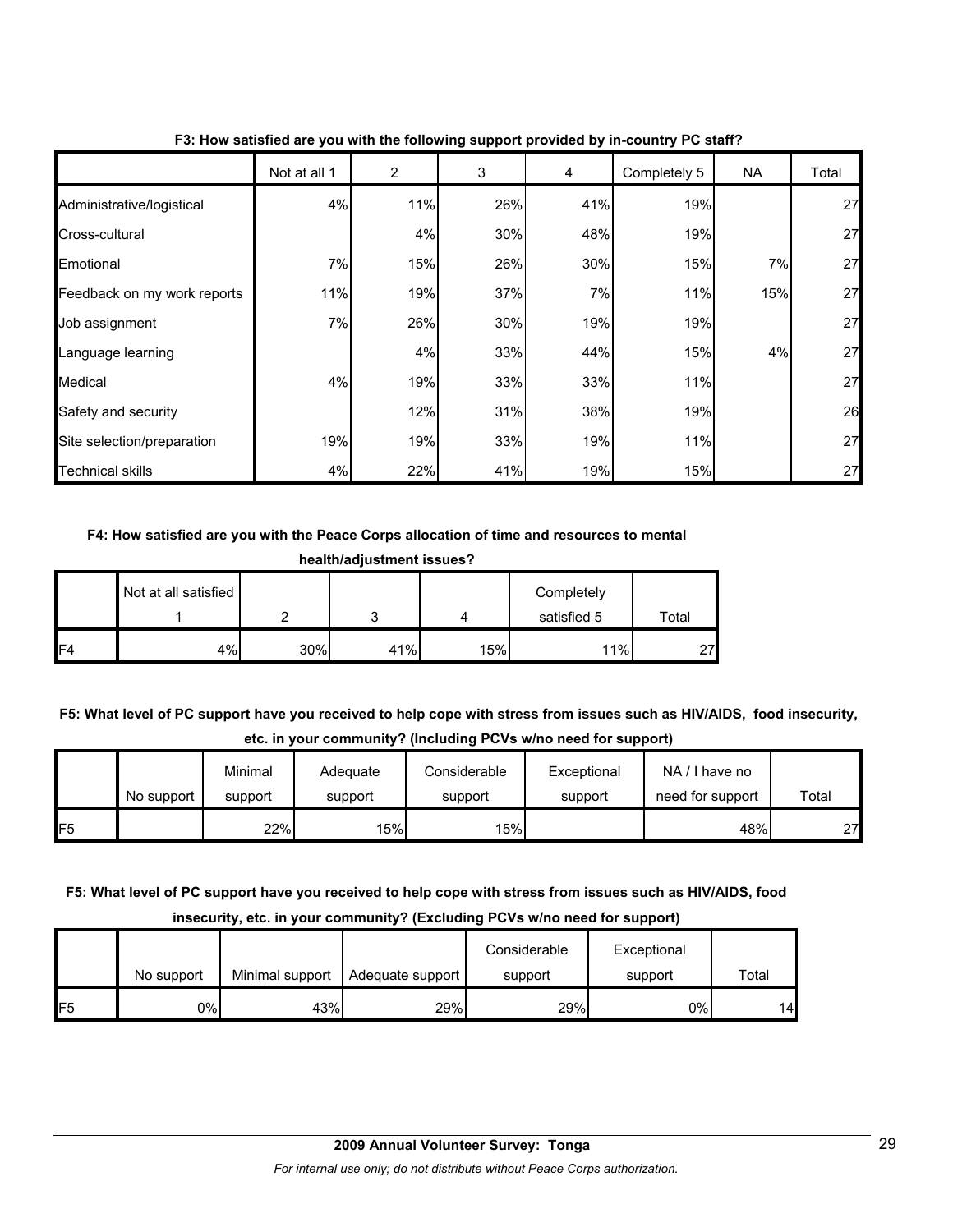### **F6: How would you rate your interaction with the Country Director in**

|                                              | Not adequate | Adequate | Total |
|----------------------------------------------|--------------|----------|-------|
| Responsiveness to my issues                  | 8%           | 92%      | 26    |
| Informative content                          | 0%           | 100%     | 25    |
| My comfort level discussing<br><b>issues</b> | 4%           | 96%      | 25    |
| Adequacy of visits                           | 16%          | 84%      | 25    |

#### **terms of the following?**

#### **F6b: How would you rate your interaction with the PTO/SRPTC in terms of**

|                                       | Not adequate | Adequate | Total |
|---------------------------------------|--------------|----------|-------|
| Responsiveness to my issues           | 12%          | 88%      | 24    |
| Informative content                   | 12%          | 88%      | 24    |
| My comfort level discussing<br>issues | 26%          | 74%      | 23    |
| Adequacy of visits                    | 8%           | 92%      | 24    |

#### **the following?**

#### **F6c: How would you rate your interaction with the APCD/Program**

#### **Manager in terms of the following?**

|                                       | Not adequate | Adequate | Total |
|---------------------------------------|--------------|----------|-------|
| Responsiveness to my issues           | 8%           | 92%      | 26    |
| Informative content                   | 12%          | 88%      | 25    |
| My comfort level discussing<br>issues | 4%           | 96%      | 25    |
| Adequacy of visits                    | 12%          | 88%      | 25    |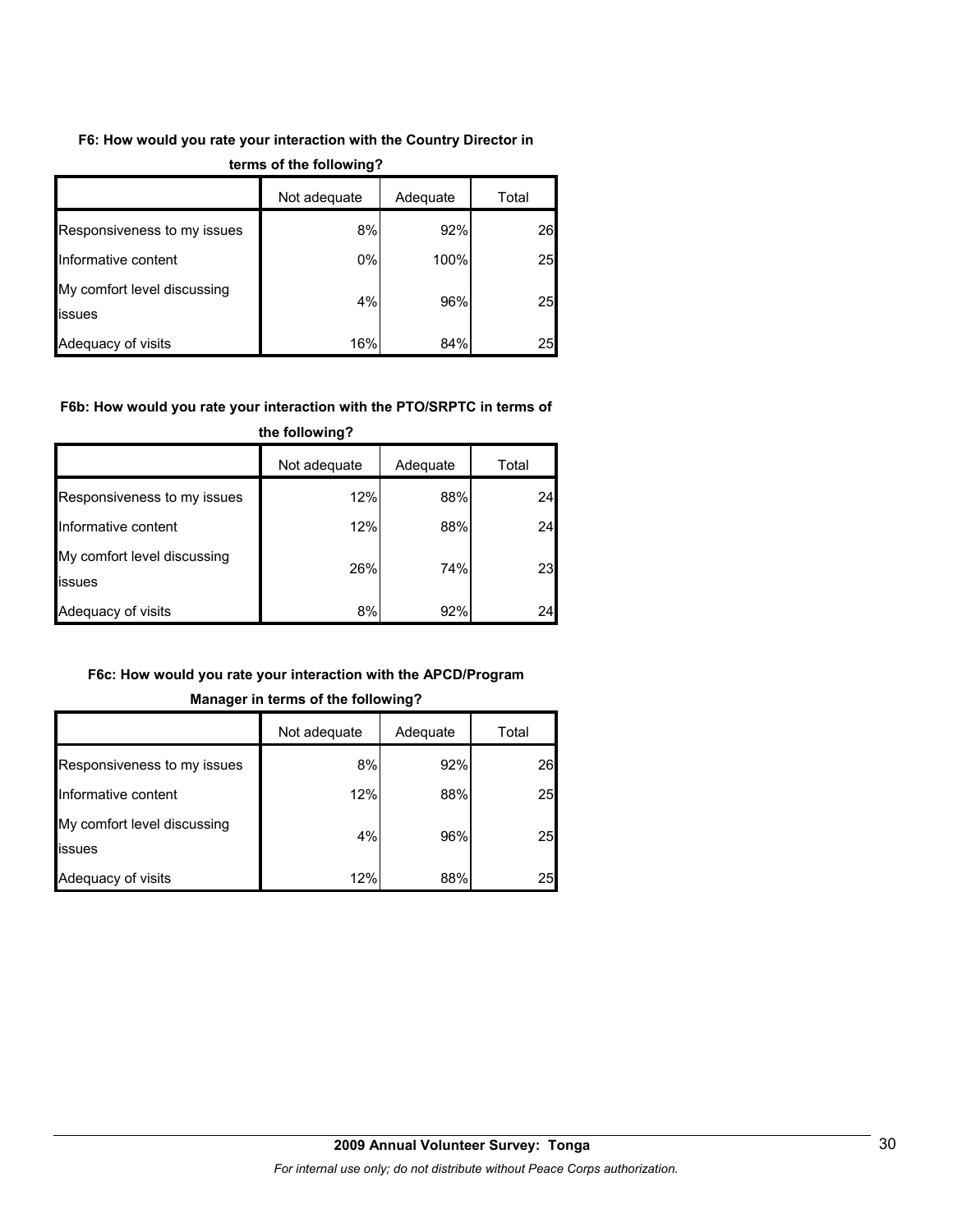### **F6d: How would you rate your interaction with the PCMO in terms of the**

| following?                            |              |          |       |  |
|---------------------------------------|--------------|----------|-------|--|
|                                       | Not adequate | Adequate | Total |  |
| Responsiveness to my issues           | 8%           | 92%      | 25    |  |
| Informative content                   | 28%          | 72%      | 25    |  |
| My comfort level discussing<br>issues | 0%           | 100%     | 24    |  |
| Adequacy of visits                    | 4%           | 96%      | 24    |  |

#### **F6e: How would you rate your interaction with the Safety and Security**

|                                       | Not adequate | Adequate | Total |
|---------------------------------------|--------------|----------|-------|
| Responsiveness to my issues           | 15%          | 85%      | 26    |
| Informative content                   | 24%          | 76%      | 25    |
| My comfort level discussing<br>issues | 16%          | 84%      | 25    |
| Adequacy of visits                    | 20%          | 80%      | 25    |

#### **Coordinator in terms of the following?**

#### **F6f: How would you rate your interaction with the Training Manager in**

|                                       | Not adequate | Adequate | Total |  |
|---------------------------------------|--------------|----------|-------|--|
| Responsiveness to my issues           | 8%           | 92%      | 26    |  |
| Informative content                   | 4%           | 96%      | 25    |  |
| My comfort level discussing<br>issues | 8%           | 92%      | 24    |  |
| Adequacy of visits                    | 4%           | 96%      | 25    |  |

#### **terms of the following?**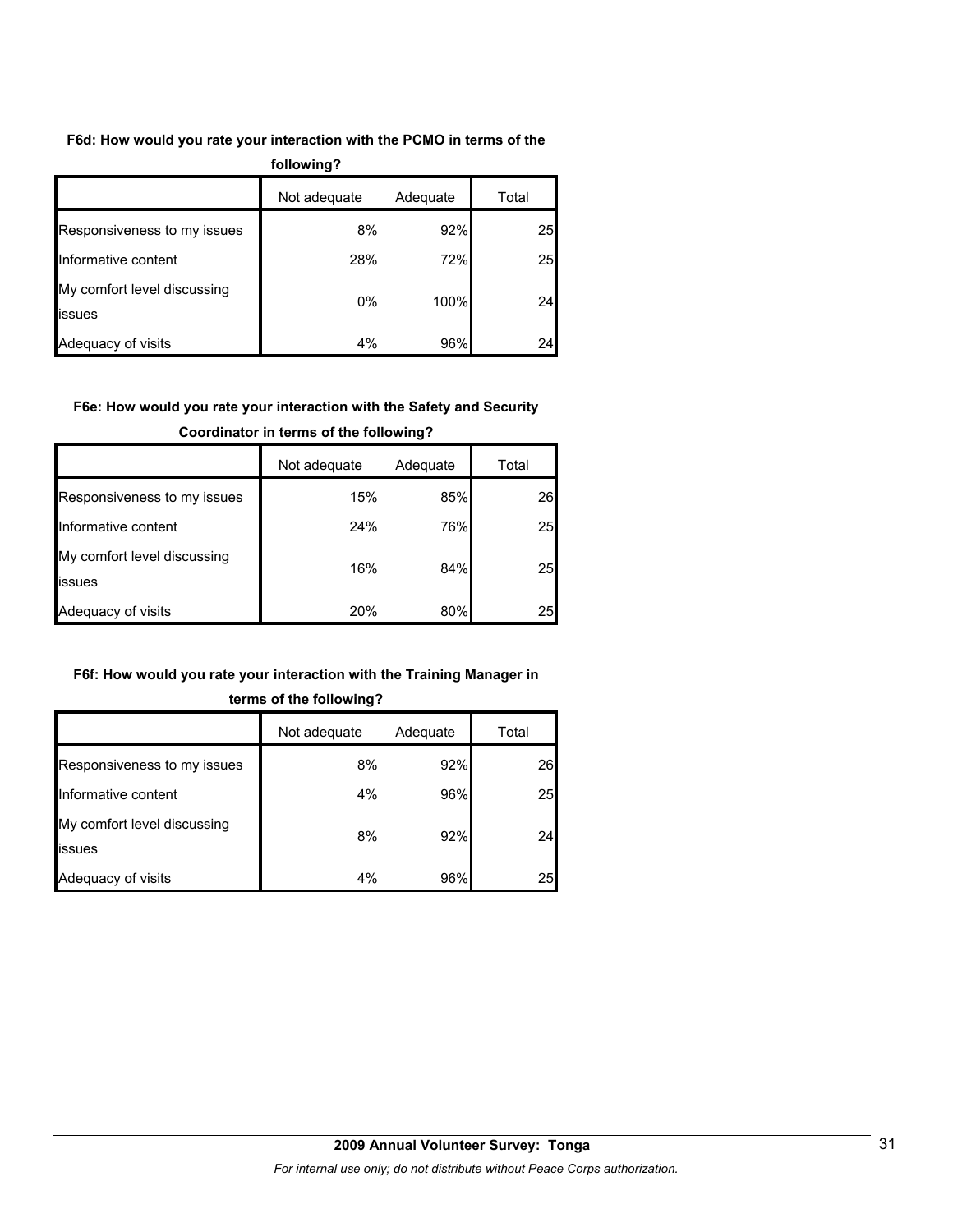#### **F6g: How would you rate your interaction with administrative staff in**

|                                       | Not adequate | Adequate | Total |
|---------------------------------------|--------------|----------|-------|
| Responsiveness to my issues           | 12%          | 88%      | 26    |
| Informative content                   | 12%          | 88%      | 25    |
| My comfort level discussing<br>issues | 12%          | 88%      | 25    |
| Adequacy of visits                    | 8%           | 92%      | 25    |

#### **terms of the following?**

#### **F6h: How would you rate your interaction with other post staff (please**

|                                       | Not adequate | Adequate | Total |
|---------------------------------------|--------------|----------|-------|
| Responsiveness to my issues           | 0%           | 100%     |       |
| Informative content                   | 0%           | 100%     |       |
| My comfort level discussing<br>issues | 0%           | 100%     |       |
| Adequacy of visits                    | 0%           | 100%     |       |

#### **specify) in terms of the following?**

#### **F7: To what extent is your CD aware of Volunteer issues and concerns through interactions with**

**Volunteers?** Not at all | Minimally | Adequately | Considerably | Completely | Total F7 12% 38% 42% 8% 26

## **2009 Annual Volunteer Survey: Tonga**  *For internal use only; do not distribute without Peace Corps authorization.*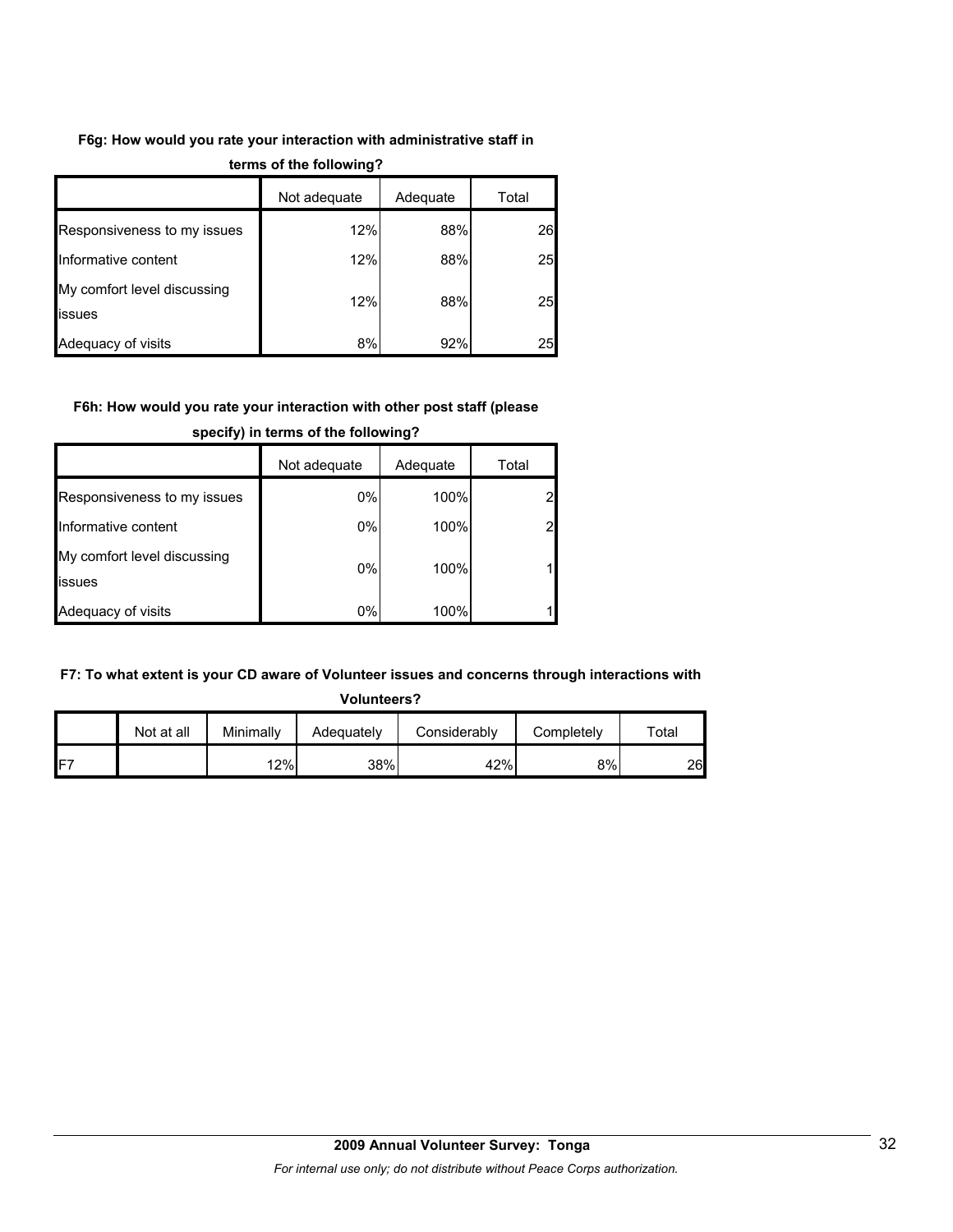| F8: What is the most effective way you use to communicate with PC staff? |
|--------------------------------------------------------------------------|
|                                                                          |

| Most effective | Cellphone (voice)                     | 44%  | 11 |
|----------------|---------------------------------------|------|----|
|                | In-person visits                      | 28%  | 7  |
|                | Email/ Internet                       | 20%  | 5  |
|                | Telephone at residence or work        | 8%   | 2  |
|                | Other. Please specify                 |      |    |
|                | Text messaging                        |      |    |
|                | Telephone not at residence or<br>work |      |    |
|                | Letters                               |      |    |
|                | CB radio                              |      |    |
|                | Total                                 | 100% | 25 |

#### **F8: What is the second most effective way you use to communicate with PC staff?**

| Second most effective | Email/ Internet                       | 36%  | 9  |
|-----------------------|---------------------------------------|------|----|
|                       | Cellphone (voice)                     | 28%  |    |
|                       | In-person visits                      | 24%  | 6  |
|                       | Text messaging                        | 8%   | 2  |
|                       | Telephone at residence or work        | 4%   |    |
|                       | Other. Please specify                 |      |    |
|                       | Telephone not at residence or<br>work |      |    |
|                       | Letters                               |      |    |
|                       | CB radio                              |      |    |
|                       | Total                                 | 100% | 25 |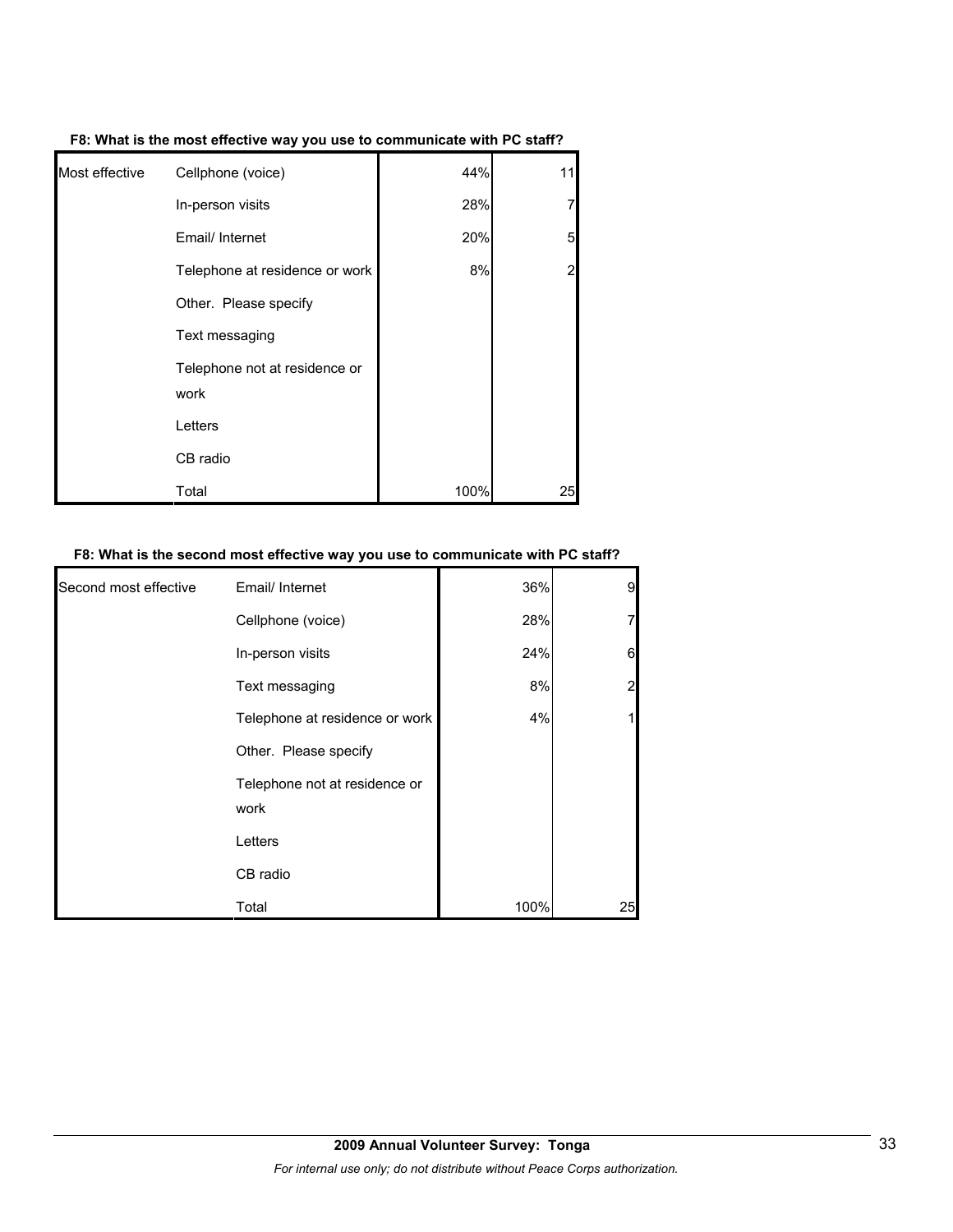| (C11_THREE) Third most | Email/ Internet                       | 44%  | 11 |
|------------------------|---------------------------------------|------|----|
| leffective             | In-person visits                      | 20%  | 5  |
|                        | Cellphone (voice)                     | 16%  |    |
|                        | Telephone at residence or work        | 12%  | 3  |
|                        | Telephone not at residence or<br>work | 4%   |    |
|                        | Letters                               | 4%   |    |
|                        | Other. Please specify                 |      |    |
|                        | Text messaging                        |      |    |
|                        | CB radio                              |      |    |
|                        | Total                                 | 100% | 25 |

#### **F8: What is the third most effective way you use to communicate with PC staff?**

## **F9: How do you rate the effectiveness of your communication resources for contacting in-country PC staff?**

|     | Very poor | Poor | Adequate | Good | Excellent | $\tau$ otal |
|-----|-----------|------|----------|------|-----------|-------------|
| IF9 |           |      | 35%      | 42%  | 23%       | 26          |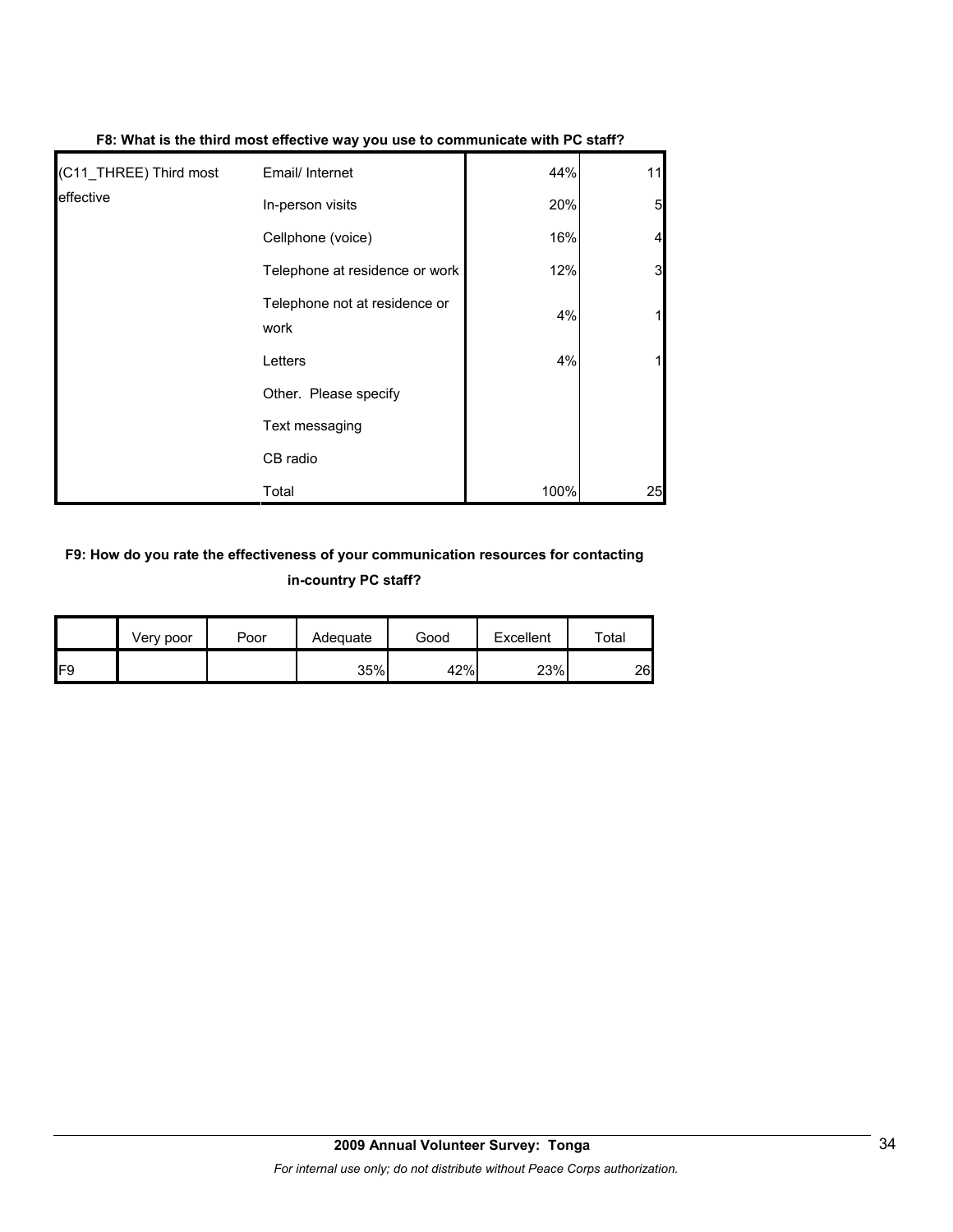## **G. Your Safety and Security**

*This section reports on how safe and informed about their safety Volunteers feel. Their experiences with reported and unreported crimes are summarized.* 

|                                                  | Not at All Safe | Often Safe | Adequately<br>Safe | <b>Usually Safe</b> | Very Safe | Total |
|--------------------------------------------------|-----------------|------------|--------------------|---------------------|-----------|-------|
| Where you live                                   |                 | 4%         | 4%                 | 46%                 | 46%       | 26    |
| Where you work                                   |                 |            | 4%                 | 27%                 | 69%       | 26    |
| When you travel in-country                       |                 | 4%         | 15%                | 42%                 | 38%       | 26    |
| City where main Peace Corps<br>office is located |                 | 12%        | 15%                | 42%                 | 31%       | 26    |

#### **G1: How safe do you feel...?**

#### **G2: Please indicate the number of times you experienced the following types of discrimination/harassment.**

|                    | Never  | Once  | 2-5 times | 6-10 times | 11-25 times | $26+$ times | Total |
|--------------------|--------|-------|-----------|------------|-------------|-------------|-------|
| Age                | 95.5%  |       | 4.5%      |            |             |             | 22    |
| Anti-American      | 76.2%  | 14.3% | 9.5%      |            |             |             | 21    |
| <b>Disability</b>  | 100.0% |       |           |            |             |             | 21    |
| Gender             | 77.3%  | 4.5%  | 13.6%     |            |             | 4.5%        | 22    |
| Racial/color       | 77.3%  | 13.6% | 4.5%      |            | 4.5%        |             | 22    |
| Religious          | 81.0%  | 4.8%  | 4.8%      | 4.8%       | 4.8%        |             | 21    |
| Sexual (verbal)    | 72.7%  |       | 13.6%     | 4.5%       | 4.5%        | 4.5%        | 22    |
| Sexual (physical)  | 90.5%  | 4.8%  | 4.8%      |            |             |             | 21    |
| Sexual orientation | 95.0%  |       | 5.0%      |            |             |             | 20    |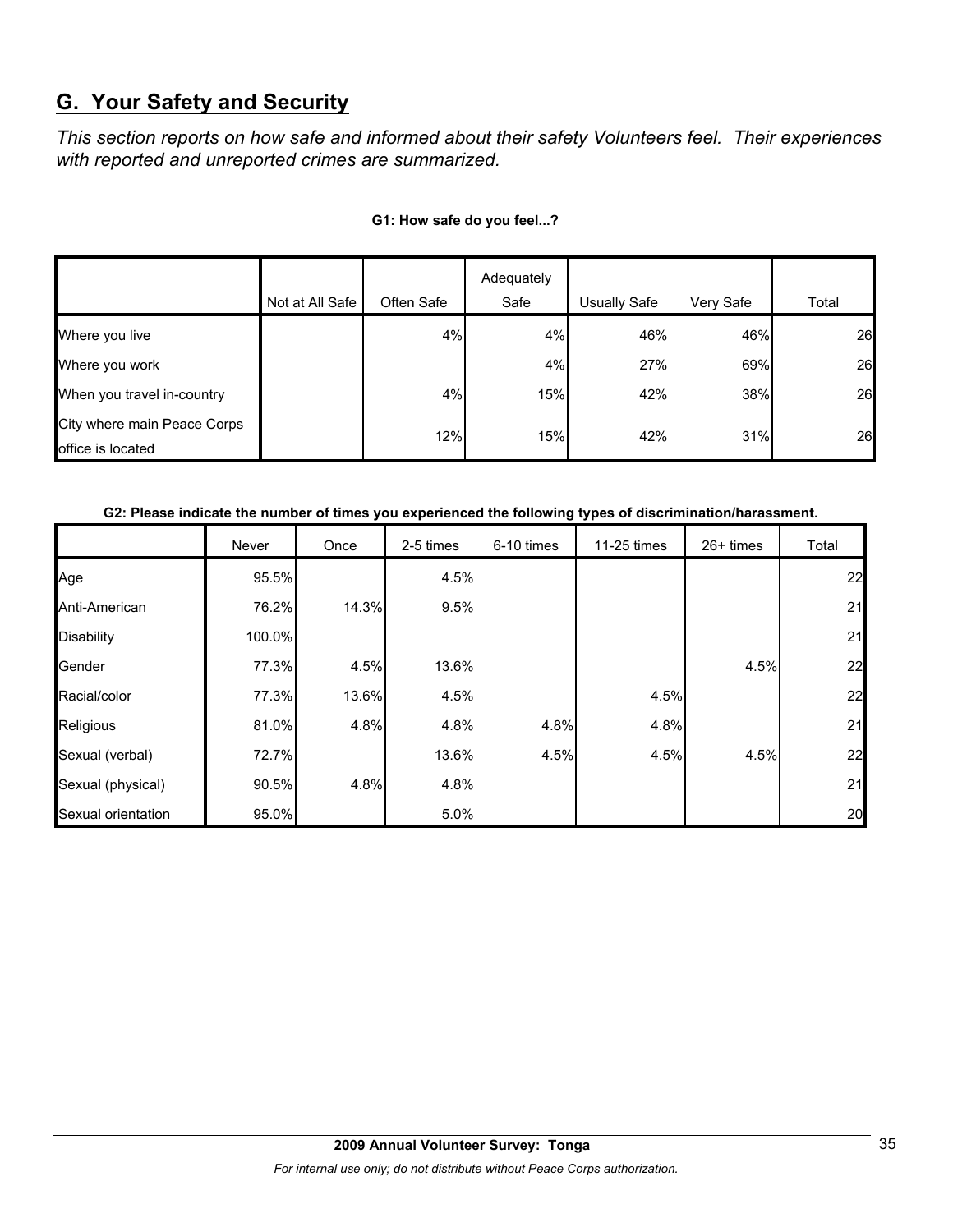|                    | Never  | Once | 2-5 times | 6-10 times | 11-25 times | 26+ times | Total          |
|--------------------|--------|------|-----------|------------|-------------|-----------|----------------|
| Age                | 100.0% |      |           |            |             |           | $\mathbf{1}$   |
| Anti-American      | 100.0% |      |           |            |             |           | 5              |
| Gender             | 100.0% |      |           |            |             |           | $\overline{4}$ |
| Racial/color       | 100.0% |      |           |            |             |           | 3              |
| Religious          | 66.7%  |      |           | 33.3%      |             |           | 3              |
| Sexual (verbal)    | 100.0% |      |           |            |             |           | 2              |
| Sexual (physical)  | 100.0% |      |           |            |             |           | 1              |
| Sexual orientation | 100.0% |      |           |            |             |           |                |

**G2: Please indicate the number of times you reported discrimination/harassment events to PC.**

### **G3: Please indicate the number of times you experienced the following types of crimes.**

|                    | Never  | Once  | 2-5 times | 6-10 times | 11-25 times | 26+ times | Total |
|--------------------|--------|-------|-----------|------------|-------------|-----------|-------|
| <b>Burglary</b>    | 65.2%  | 34.8% |           |            |             |           | 23    |
| Theft              | 62.5%  | 25.0% | 12.5%     |            |             |           | 24    |
| Robbery            | 100.0% |       |           |            |             |           | 21    |
| Physical assault   | 90.5%  | 4.8%  | 4.8%      |            |             |           | 21    |
| Aggravated assault | 90.9%  | 9.1%  |           |            |             |           | 22    |
| Sexual assault     | 95.2%  | 4.8%  |           |            |             |           | 21    |
| Rape               | 100.0% |       |           |            |             |           | 20    |

### **G3: Please indicate the number of times you reported the following crimes to Peace Corps.**

|                    | Never  | Once   | 2-5 times | 6-10 times | 11-25 times | 26+ times | Total |
|--------------------|--------|--------|-----------|------------|-------------|-----------|-------|
| <b>Burglary</b>    | 12.5%  | 87.5%  |           |            |             |           | 8     |
| Theft              | 25.0%  | 75.0%  |           |            |             |           | 8     |
| Physical assault   | 100.0% |        |           |            |             |           | 11    |
| Aggravated assault |        | 100.0% |           |            |             |           | 11    |
| Sexual assault     |        | 100.0% |           |            |             |           | 1     |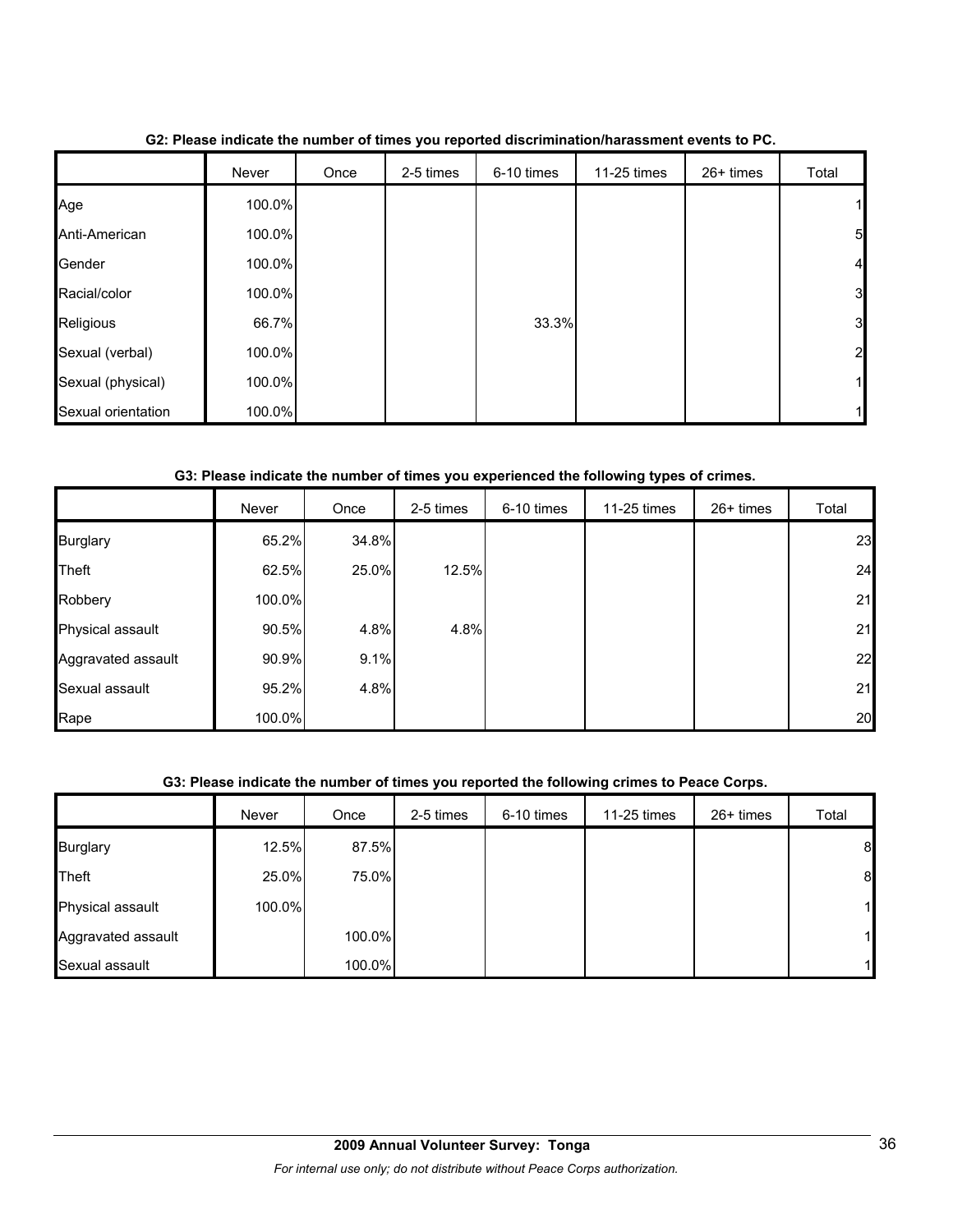|            |                                                             | PCV Responses | % Reason Not<br>Rptd | Total PCVs<br>Responding |
|------------|-------------------------------------------------------------|---------------|----------------------|--------------------------|
| \$NoRpBurg | I felt it was too minor or<br>common to report              |               | 100%                 |                          |
|            | I did not think the PC could<br>help                        |               |                      |                          |
|            | I believed it could result in<br>changing sites             |               |                      |                          |
|            | Concerns of a possible breach<br>in confidentiality         |               |                      |                          |
|            | Reporting might result in<br>disciplinary action against me |               |                      |                          |
|            | It might hurt my relationship<br>with the community         |               |                      |                          |
|            | Other                                                       |               |                      |                          |
|            | Total                                                       |               |                      |                          |

## **G4: If you did not report your experience with burglary, please your reason(s) for not reporting.**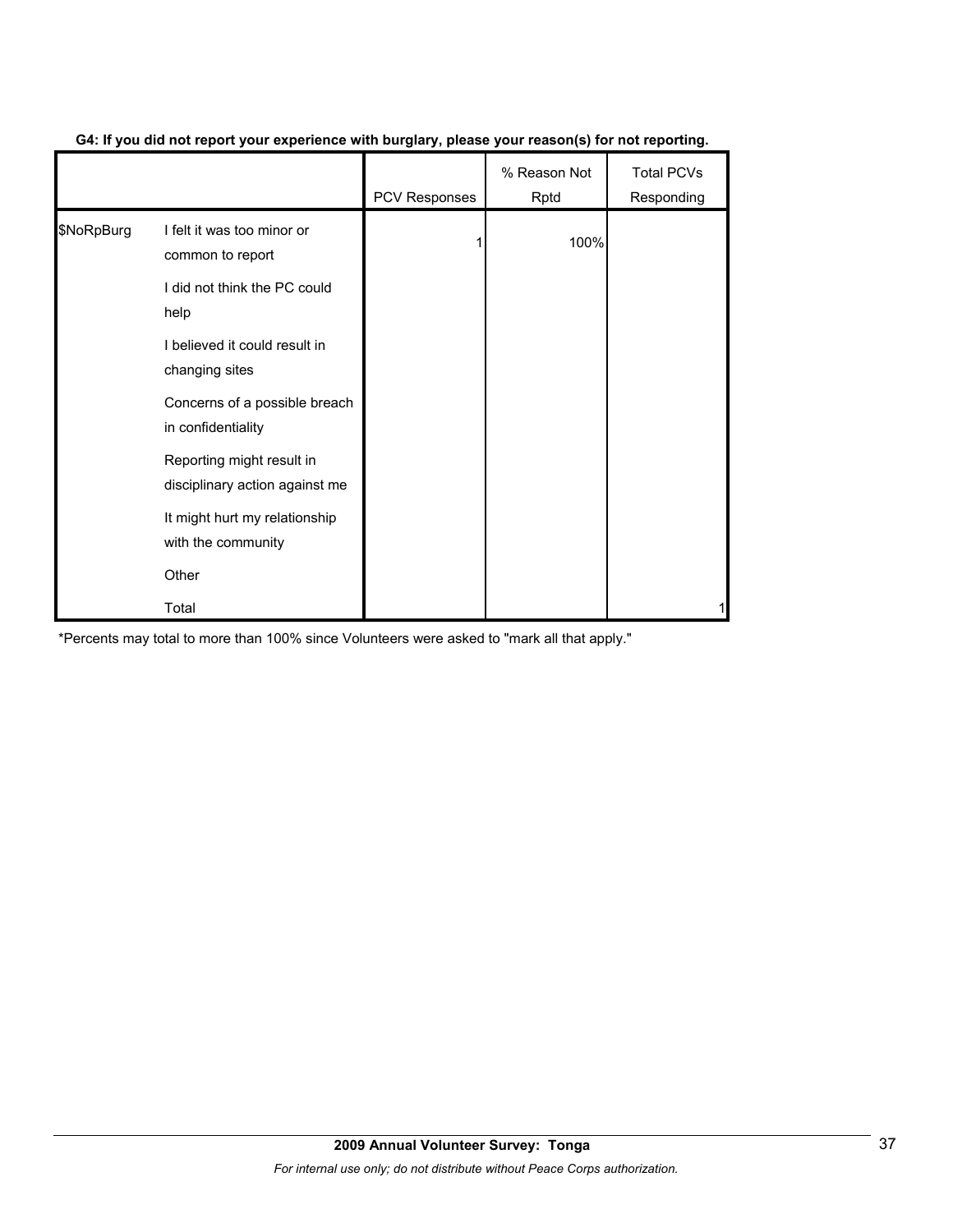|             |                                                             | PCV Responses | % Reason Not<br>Rptd | <b>Total PCVs</b><br>Responding |
|-------------|-------------------------------------------------------------|---------------|----------------------|---------------------------------|
| \$NoRpTheft | I felt it was too minor or<br>common to report              | 5             | 83%                  |                                 |
|             | I did not think the PC could help                           |               | 33%                  |                                 |
|             | It might hurt my relationship<br>with the community         | 2             | 33%                  |                                 |
|             | Other                                                       |               | 33%                  |                                 |
|             | I believed it could result in<br>changing sites             |               |                      |                                 |
|             | Concerns of a possible breach<br>in confidentiality         |               |                      |                                 |
|             | Reporting might result in<br>disciplinary action against me |               |                      |                                 |
|             | Total                                                       |               |                      | 6                               |

#### **G4: If you did not report your experience with theft, please your reason(s) for not reporting.**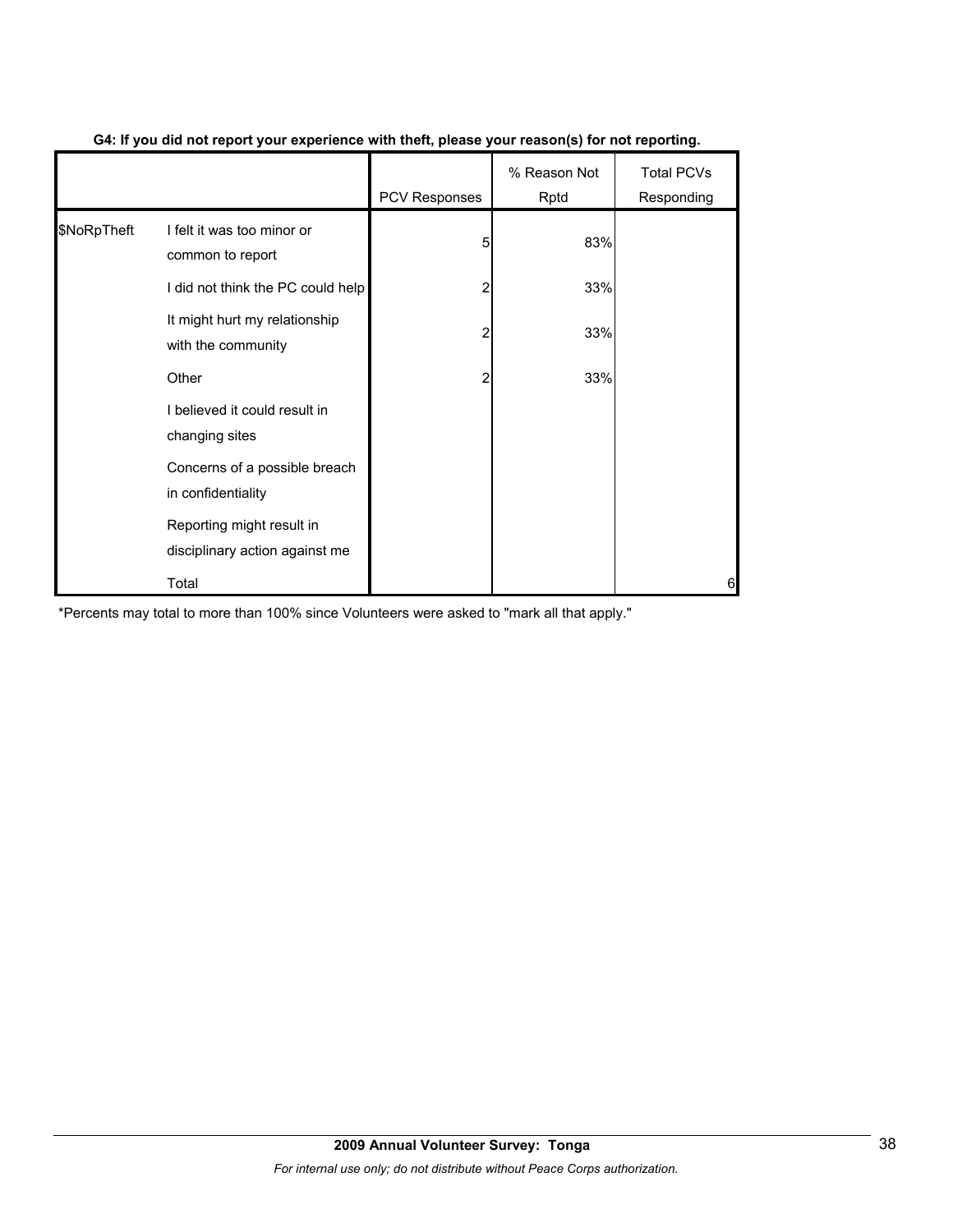|            |                                                             | <b>PCV Responses</b> | % Reason Not<br>Rptd | <b>Total PCVs</b><br>Responding |
|------------|-------------------------------------------------------------|----------------------|----------------------|---------------------------------|
| \$NoRpRobb | I did not think the PC could help                           |                      |                      |                                 |
|            | I believed it could result in<br>changing sites             |                      |                      |                                 |
|            | I felt it was too minor or<br>common to report              |                      |                      |                                 |
|            | Concerns of a possible breach<br>in confidentiality         |                      |                      |                                 |
|            | Reporting might result in<br>disciplinary action against me |                      |                      |                                 |
|            | It might hurt my relationship<br>with the community         |                      |                      |                                 |
|            | Other                                                       |                      |                      |                                 |
|            | Total                                                       |                      |                      |                                 |

## **G4: If you did not report your experience with robbery, please your reason(s) for not reporting.**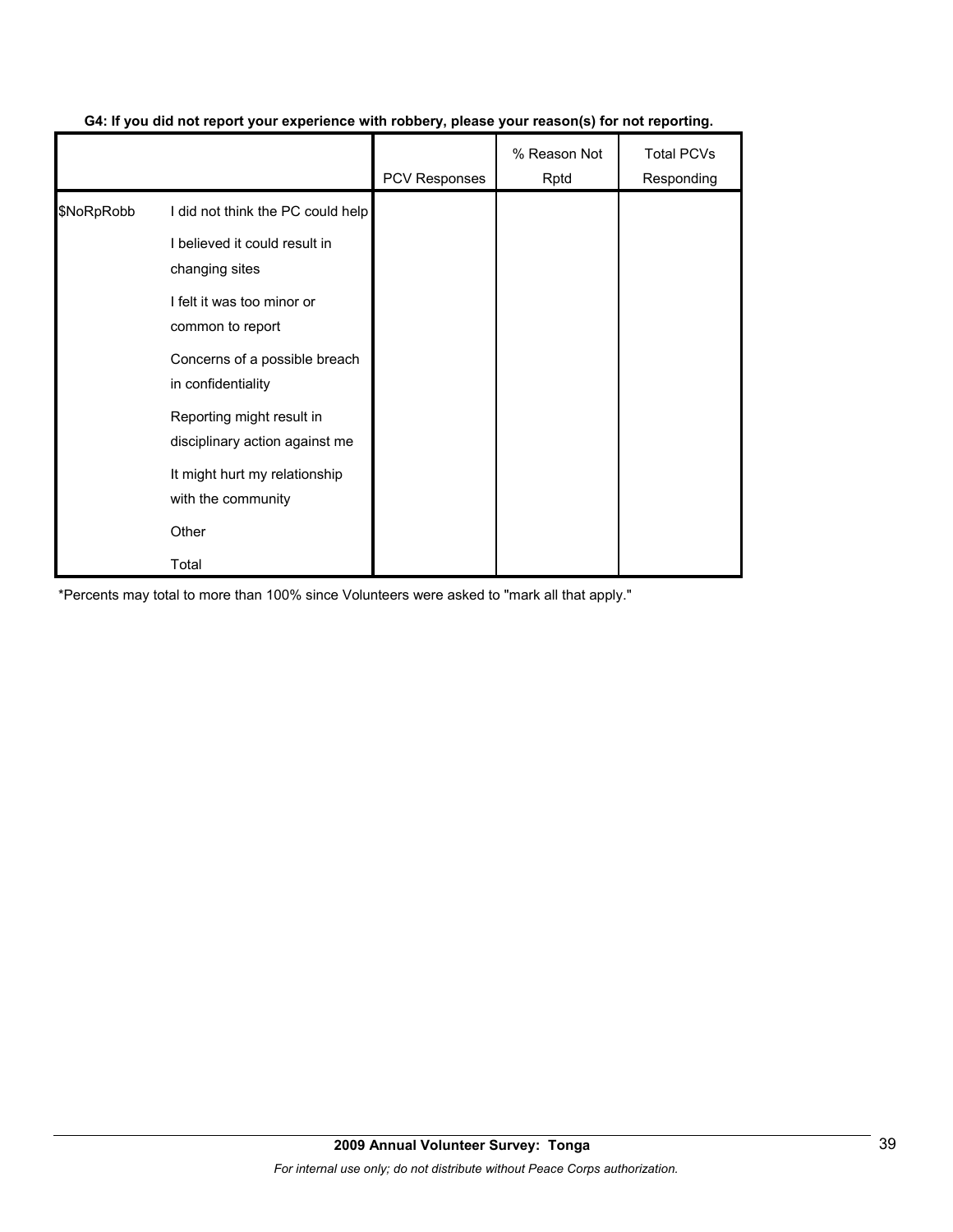| G4: If you did not report your experience with physical assault, please your reason(s) for not |  |
|------------------------------------------------------------------------------------------------|--|
|                                                                                                |  |

**reporting.**

|            |                                                             | PCV Responses | % Reason Not<br>Rptd | <b>Total PCVs</b><br>Responding |
|------------|-------------------------------------------------------------|---------------|----------------------|---------------------------------|
| \$NoRpPhAs | I did not think the PC could help                           |               | 100%                 |                                 |
|            | I felt it was too minor or<br>common to report              |               | 50%                  |                                 |
|            | I believed it could result in<br>changing sites             |               |                      |                                 |
|            | Concerns of a possible breach<br>in confidentiality         |               |                      |                                 |
|            | Reporting might result in<br>disciplinary action against me |               |                      |                                 |
|            | It might hurt my relationship<br>with the community         |               |                      |                                 |
|            | Other                                                       |               |                      |                                 |
|            | Total                                                       |               |                      | 2                               |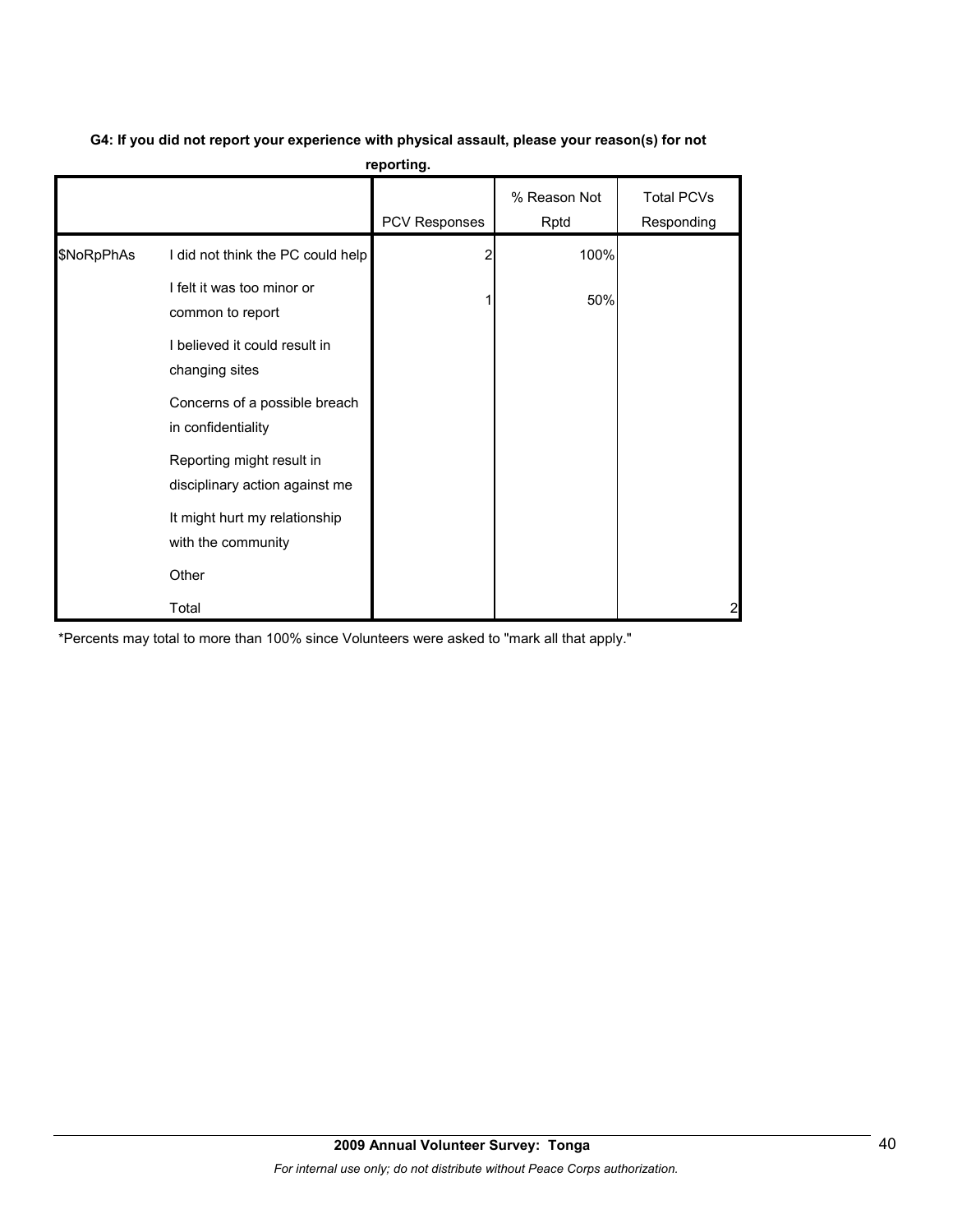| G4: If you did not report your experience with aggravated assault, please your reason(s) for not |
|--------------------------------------------------------------------------------------------------|
| reporting.                                                                                       |

|            |                                                             | .                    |                      |                                 |
|------------|-------------------------------------------------------------|----------------------|----------------------|---------------------------------|
|            |                                                             | <b>PCV Responses</b> | % Reason Not<br>Rptd | <b>Total PCVs</b><br>Responding |
| \$NoRpAgAs | I felt it was too minor or<br>common to report              |                      | 100%                 |                                 |
|            | I did not think the PC could help                           |                      |                      |                                 |
|            | I believed it could result in<br>changing sites             |                      |                      |                                 |
|            | Concerns of a possible breach<br>in confidentiality         |                      |                      |                                 |
|            | Reporting might result in<br>disciplinary action against me |                      |                      |                                 |
|            | It might hurt my relationship<br>with the community         |                      |                      |                                 |
|            | Other                                                       |                      |                      |                                 |
|            | Total                                                       |                      |                      |                                 |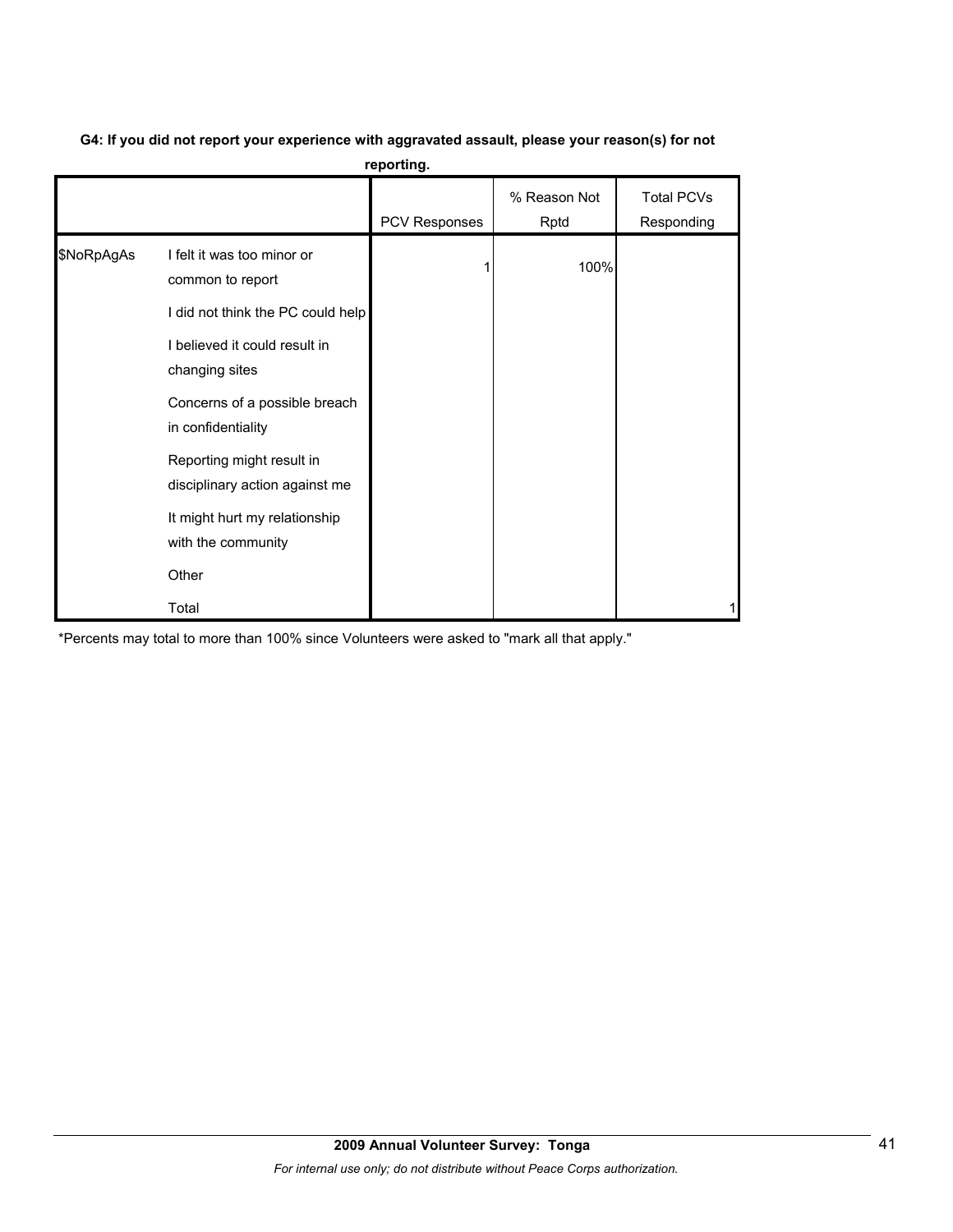|            |                                                             | <b>PCV Responses</b> | % Reason Not<br>Rptd | <b>Total PCVs</b><br>Responding |
|------------|-------------------------------------------------------------|----------------------|----------------------|---------------------------------|
| \$NoRpSxAs | Other                                                       |                      | 100%                 |                                 |
|            | I did not think the PC could help                           |                      |                      |                                 |
|            | I believed it could result in<br>changing sites             |                      |                      |                                 |
|            | I felt it was too minor or<br>common to report              |                      |                      |                                 |
|            | Concerns of a possible breach<br>in confidentiality         |                      |                      |                                 |
|            | Reporting might result in<br>disciplinary action against me |                      |                      |                                 |
|            | It might hurt my relationship<br>with the community         |                      |                      |                                 |
|            | Total                                                       |                      |                      |                                 |

#### **G4: If you did not report your experience with sexual assault, please your reason(s) for not reporting.**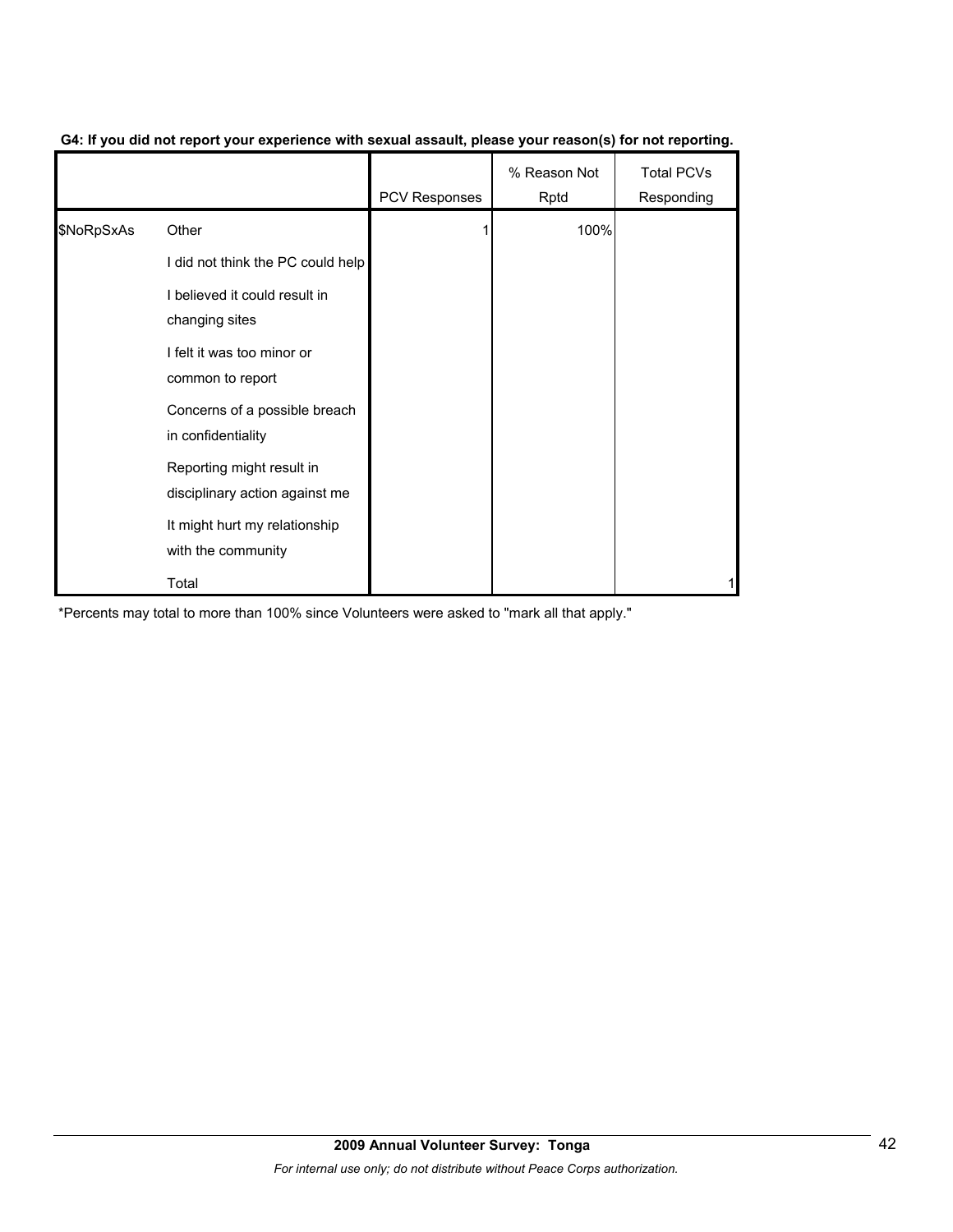|            |                                                             | <b>PCV Responses</b> | % Reason Not<br>Rptd | <b>Total PCVs</b><br>Responding |
|------------|-------------------------------------------------------------|----------------------|----------------------|---------------------------------|
| \$NoRpRape | I did not think the PC could help                           |                      |                      |                                 |
|            | I believed it could result in<br>changing sites             |                      |                      |                                 |
|            | I felt it was too minor or<br>common to report              |                      |                      |                                 |
|            | Concerns of a possible breach<br>in confidentiality         |                      |                      |                                 |
|            | Reporting might result in<br>disciplinary action against me |                      |                      |                                 |
|            | It might hurt my relationship<br>with the community         |                      |                      |                                 |
|            | Other                                                       |                      |                      |                                 |
|            | Total                                                       |                      |                      |                                 |

#### **G4: If you did not report your experience with rape, please your reason(s) for not reporting.**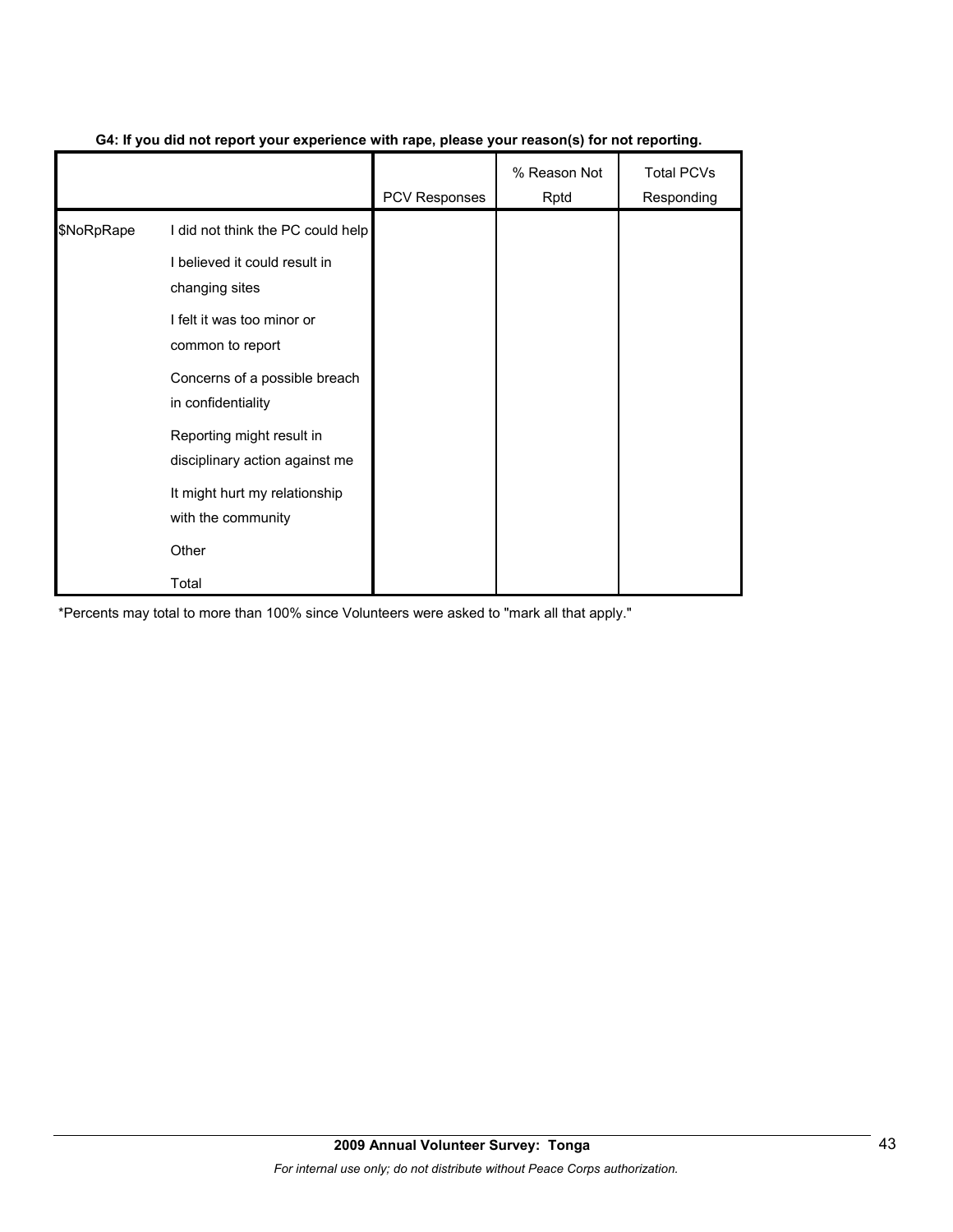## **H. Volunteers working in HIV/AIDS**

*This section reports Volunteers' involvement in HIV/AIDS and their perceived effectiveness of their HIV/AIDS related activities.* 

#### **H1: Which of the following best describes your involvement in HIV/AIDS activities?**

|     |                  |                  | Involved in       |                    |       |
|-----|------------------|------------------|-------------------|--------------------|-------|
|     |                  | HIV/AIDS work is | HIV/AIDS efforts, |                    |       |
|     | HIV/AIDS work is | part of my       | not               | Not involved in    |       |
|     | my primary       | secondary        | primary/secondary | any HIV/AIDS       |       |
|     | assignment.      | activities.      | work              | related activities | Total |
| IH1 |                  | 19%              | 26%               | 56%                |       |

#### **H2: How well has PC training prepared you to undertake your HIV/AIDS activities?**

|                | Not at all | Poorly | Adequately | Well | Verv well | <b>NA</b> | Total           |
|----------------|------------|--------|------------|------|-----------|-----------|-----------------|
| H <sub>2</sub> | 8%         | 25%    | 25%        | 8%   | 8%        | 25%       | 12 <sup>1</sup> |

## **H3: In working with HC individuals or groups, how would you rate the effectiveness of your specific HIV/AIDS activities? (Including the "Don't Know" responses)**

|                 |                  | Sometimes |                 | Almost always |            |                 |
|-----------------|------------------|-----------|-----------------|---------------|------------|-----------------|
|                 | Seldom effective | effective | Often effective | effective     | Don't know | Total           |
| IH <sub>3</sub> |                  | 25%       | 42%             | 8%I           | 25%        | 12 <sub>l</sub> |

## **H3: In working with HC individuals or groups, how would you rate the effectiveness of your specific HIV/AIDS activities? (Excluding the "Don't Know" responses)**

|            | Seldom effective | Sometimes<br>effective | Often effective | Almost always<br>effective | Total |
|------------|------------------|------------------------|-----------------|----------------------------|-------|
| <b>IH3</b> |                  | 33%                    | 56%             | $11\%$                     | 9     |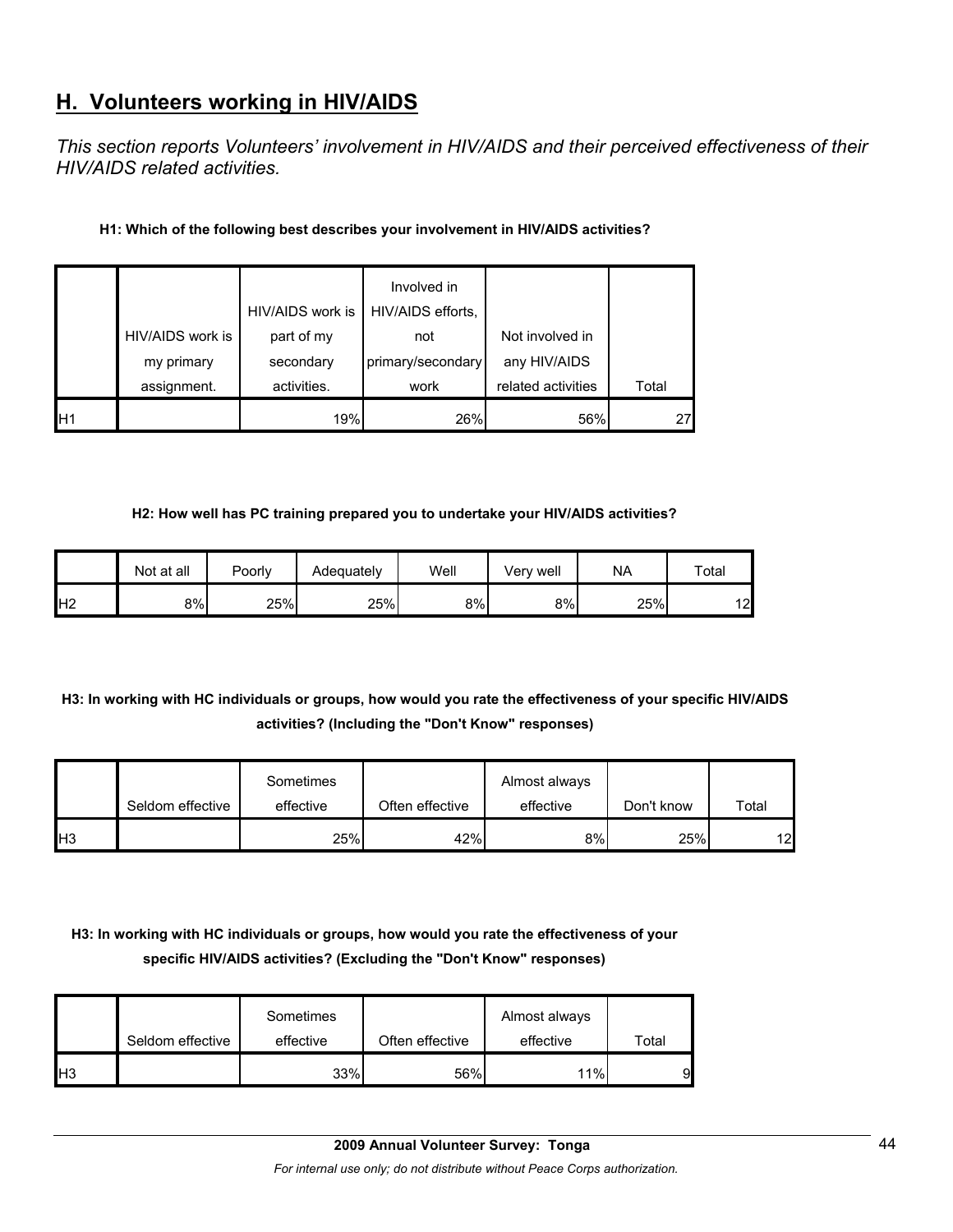## **I. Your Life in the Peace Corps**

*This section reports on Volunteers' descriptions of and adjustments to their living conditions, including stress factors and how Volunteers cope with stress* 

| I1: Have you lived with a host country individual or family? |  |  |  |  |  |  |  |
|--------------------------------------------------------------|--|--|--|--|--|--|--|
|--------------------------------------------------------------|--|--|--|--|--|--|--|

|                | Never lived with a<br>host country | Yes, I lived with a<br>host country<br>individual or family | Yes, in my<br>community (not | Yes, both during<br>PST and later in |       |
|----------------|------------------------------------|-------------------------------------------------------------|------------------------------|--------------------------------------|-------|
|                | individual or family               | only                                                        | during PST).                 | my community.                        | Total |
| $\blacksquare$ |                                    | 76%                                                         |                              | 24%                                  | 25    |

### **I2: How often do you interact with HCNs in community/family social events?**

|     | Several times a |      | Several times a |       | Less than once a |       |       |
|-----|-----------------|------|-----------------|-------|------------------|-------|-------|
|     | Daily           | week | Weekly          | month | Monthly          | month | Total |
| ll2 | 28%             | 40%  | 12%             | 4%    | 8%               | 8%    | 25    |

## **I3: How well can you communicate in the language used by most people in your**

**community?** 

|     | Not at all | Poorly | Adequately | Well | Verv well | Total |
|-----|------------|--------|------------|------|-----------|-------|
| ll3 |            | 16%    | 64%        | 16%  | 4%        | 25    |

#### **I4: Do you have the following at your worksite?**

|               | Never | Sometimes or<br>more often | Total |
|---------------|-------|----------------------------|-------|
| Electricity   |       | 100%                       | 24    |
| Running water | 21%   | 79%                        |       |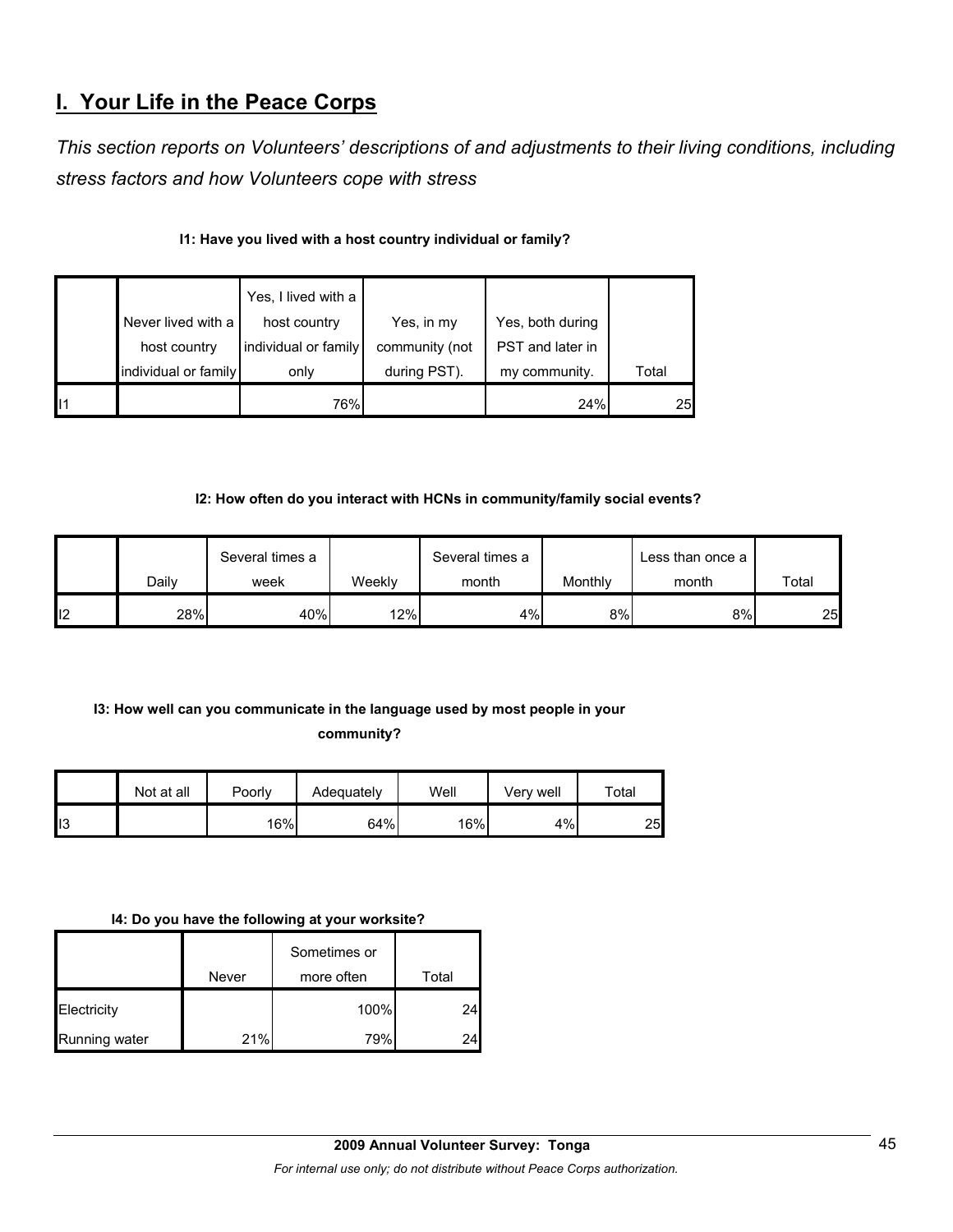## **I4: Do you have the following at your residence?**

|               | Never | Sometimes or<br>more often | Total |
|---------------|-------|----------------------------|-------|
| Electricity   |       | 100%                       | 23    |
| Running water | 8%    | 92%                        | 25    |

## **I5: How well do your PC experiences match the expectations you had before you became a Volunteer?**

|                | Not at all | Minimally | Moderately | Considerably | Exceptionally | $\tau$ otal |
|----------------|------------|-----------|------------|--------------|---------------|-------------|
| $\mathsf{II}5$ | 8%l        | 16%       | 48%        | 28%          |               | 25          |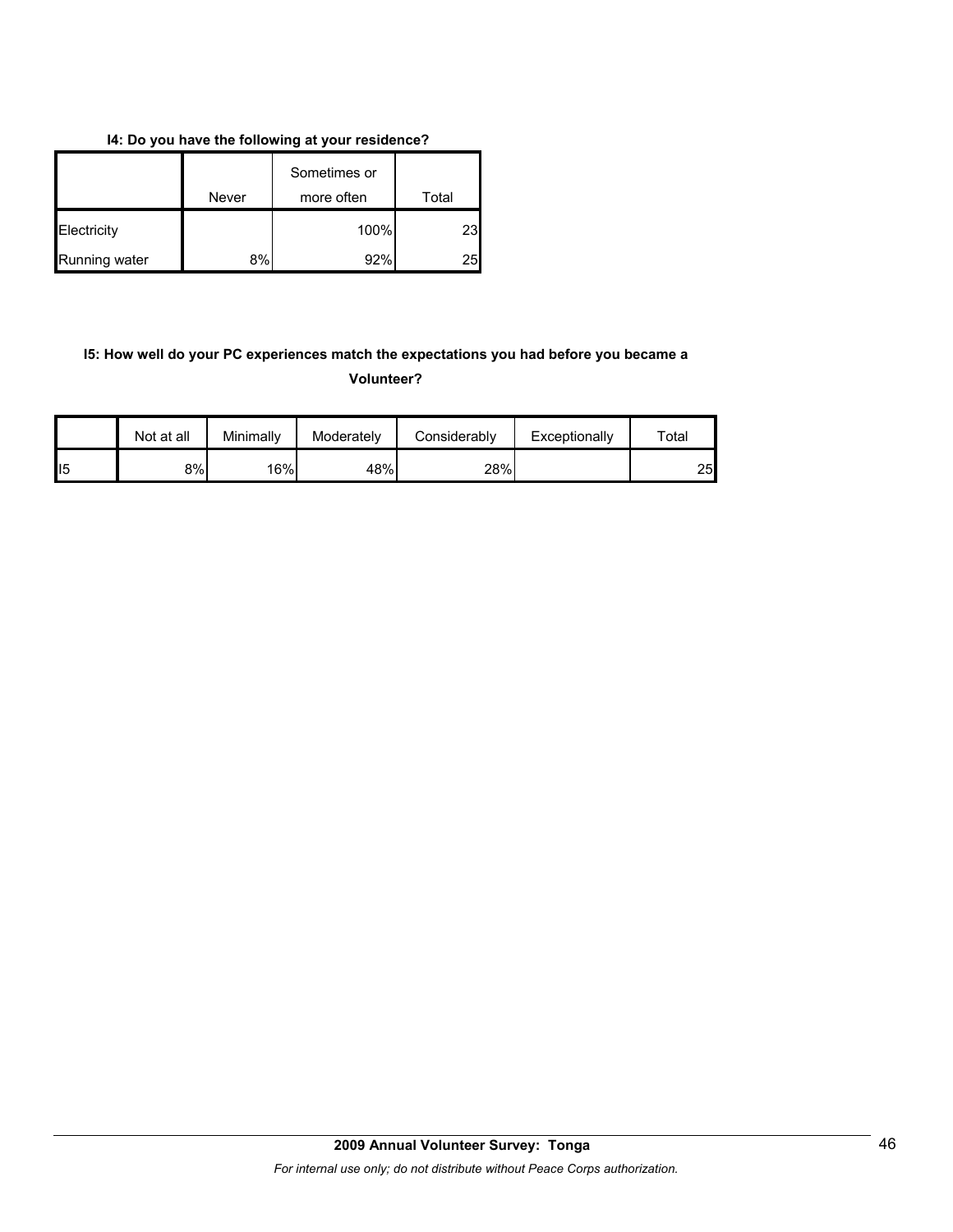## **I7: To what extent do the following create stress and/or emotional health issues for you?**

|                                                                                                        | Not at all<br>stressful 1 | 2   | 3   | 4     | Exceptionally<br>stressful 5 | <b>NA</b> | Total        |
|--------------------------------------------------------------------------------------------------------|---------------------------|-----|-----|-------|------------------------------|-----------|--------------|
| <b>Cultural issues</b>                                                                                 | 4%                        | 24% | 40% | 28%   | 4%                           |           | 25           |
| Dealing with violence in<br>country (e.g., civil unrest,<br>domestic violence, corporal<br>punishment) | 50%                       | 23% | 15% | 8%    |                              | 4%        | 26           |
| Health/medical problems                                                                                | 8%                        | 35% | 27% | 23%   | 8%                           |           | 26           |
| Issues including family,<br>friends, loved ones in U.S.                                                | 31%                       | 19% | 42% | $8\%$ |                              |           | 26           |
| Isolation/loneliness                                                                                   | 19%                       | 35% | 15% | 19%   | 8%                           | 4%        | 26           |
| Local language                                                                                         | 12%                       | 38% | 38% | 12%   |                              |           | 26           |
| Primary assignment                                                                                     | 15%                       | 23% | 31% | 19%   | 12%                          |           | 26           |
| Romantic relationships in-<br>country                                                                  | 31%                       | 15% |     | 23%   | 15%                          | 15%       | 26           |
| Interactions with other<br><b>Volunteers</b>                                                           | 28%                       | 32% | 40% |       |                              |           | 25           |
| Interactions with PC Staff                                                                             | 23%                       | 35% | 31% | 12%   |                              |           | 26           |
| Safety and security                                                                                    | 58%                       | 31% | 12% |       |                              |           | 26           |
| Other: Please specify below                                                                            |                           |     | 33% |       |                              | 67%       | $\mathbf{3}$ |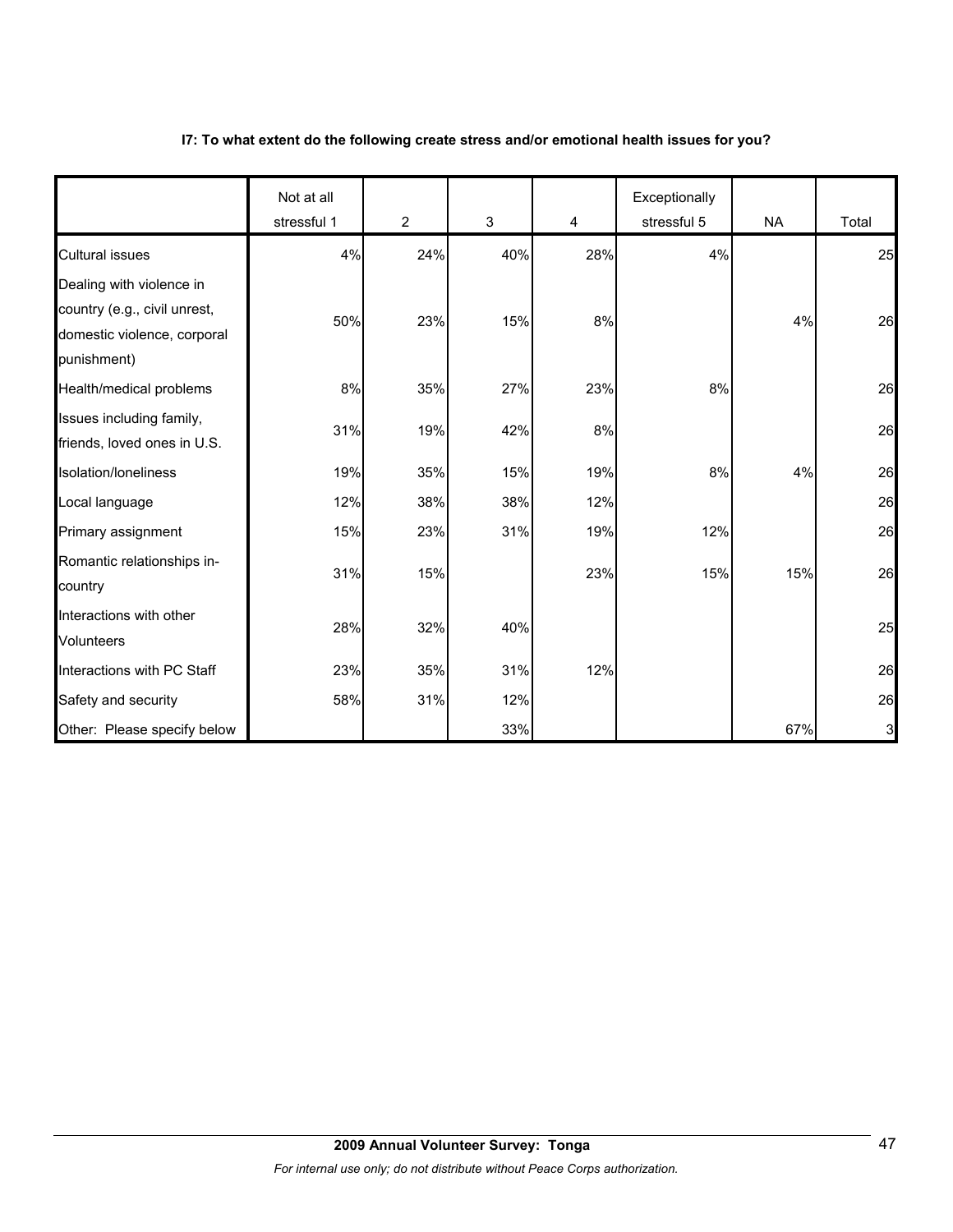|                |                                               | <b>PCV Responses</b> | % Using This<br><b>Stress Reducer</b> | <b>Total PCVs</b><br>Responding |
|----------------|-----------------------------------------------|----------------------|---------------------------------------|---------------------------------|
| \$I8LessStress | Pursue personal hobbies                       | 22                   | 85%                                   |                                 |
|                | Talk with friends and family in<br>US         | 21                   | 81%                                   |                                 |
|                | Talk with PCVs in my<br>community             | 19                   | 73%                                   |                                 |
|                | Leave the community for a time                | 16                   | 62%                                   |                                 |
|                | Talk with PCVs outside my<br>community        | 15                   | 58%                                   |                                 |
|                | Do sports                                     | 15                   | 58%                                   |                                 |
|                | Talk with co-workers or friends<br>(not PCVs) | 12                   | 46%                                   |                                 |
|                | Get involved in other projects                | 12                   | 46%                                   |                                 |
|                | Pray                                          | 10                   | 38%                                   |                                 |
|                | Talk with PC in-country staff                 | 8                    | 31%                                   |                                 |
|                | Meditate                                      | 6                    | 23%                                   |                                 |
|                | Talk with my host family                      | 3                    | 12%                                   |                                 |
|                | Do other activity (specify)                   | 3                    | 12%                                   |                                 |
|                | Talk with Office of Special<br>Services staff |                      | 4%                                    |                                 |
|                | Total                                         |                      |                                       | 26                              |

#### **I8: Please mark all of the typical ways in which you cope with stress.**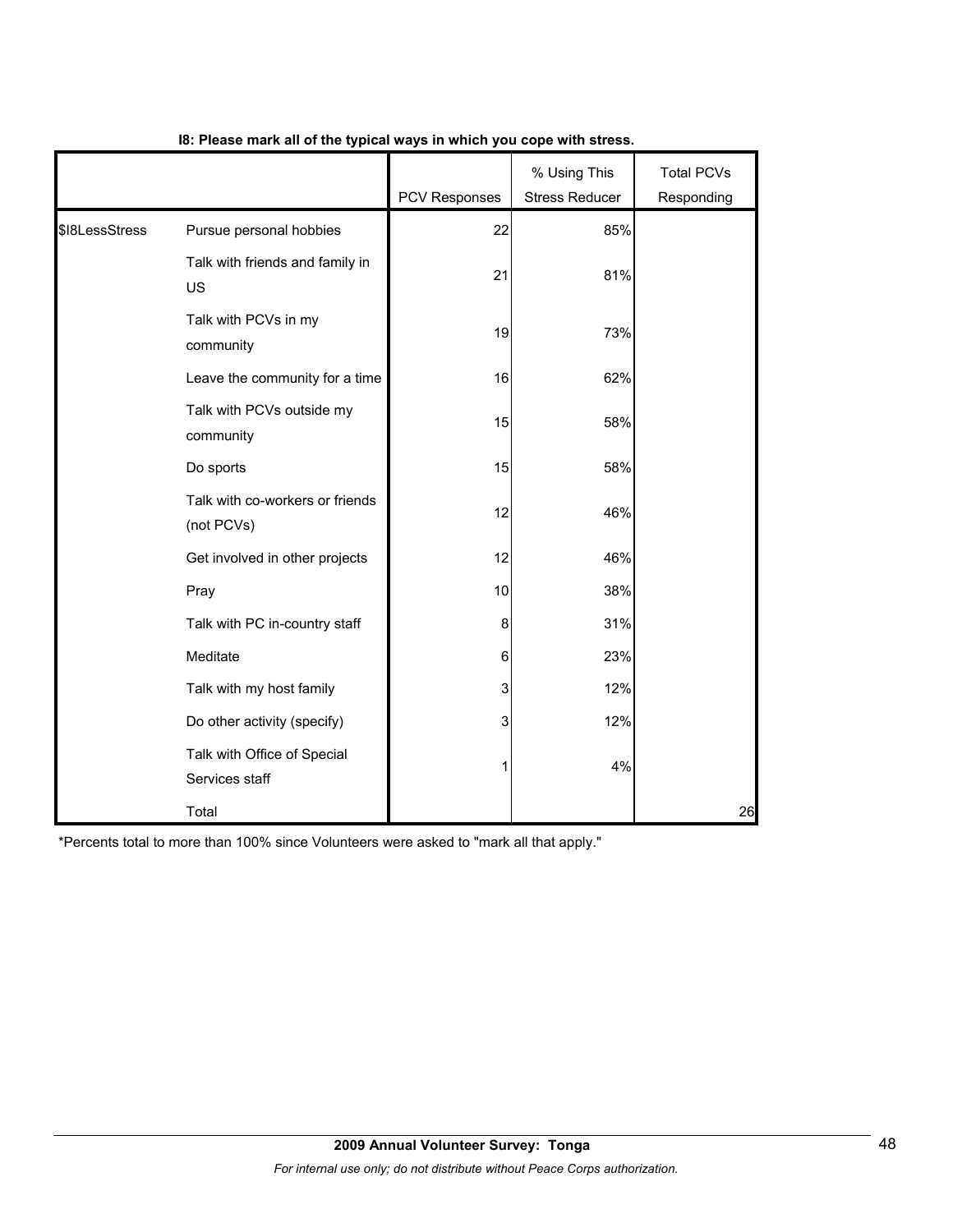#### **I8: Others I talk with to reduce stress**

|                      |                                                | Percent | Number |  |
|----------------------|------------------------------------------------|---------|--------|--|
| <b>I8.OTHRS.TEXT</b> | Open-ended results. Not responsive to request. |         |        |  |
|                      |                                                |         |        |  |
|                      |                                                |         |        |  |
|                      |                                                |         |        |  |
|                      |                                                |         |        |  |
|                      |                                                |         |        |  |
|                      |                                                |         |        |  |
|                      | Total                                          | 100%    | 27     |  |



#### **I8: When asked about ways of coping with stress, Volunteers**

**who answered "No stress"** 

|                    | No   | Yes, I have no<br>stress | Total |
|--------------------|------|--------------------------|-------|
| <b>I8.NOSTRESS</b> | 100% |                          |       |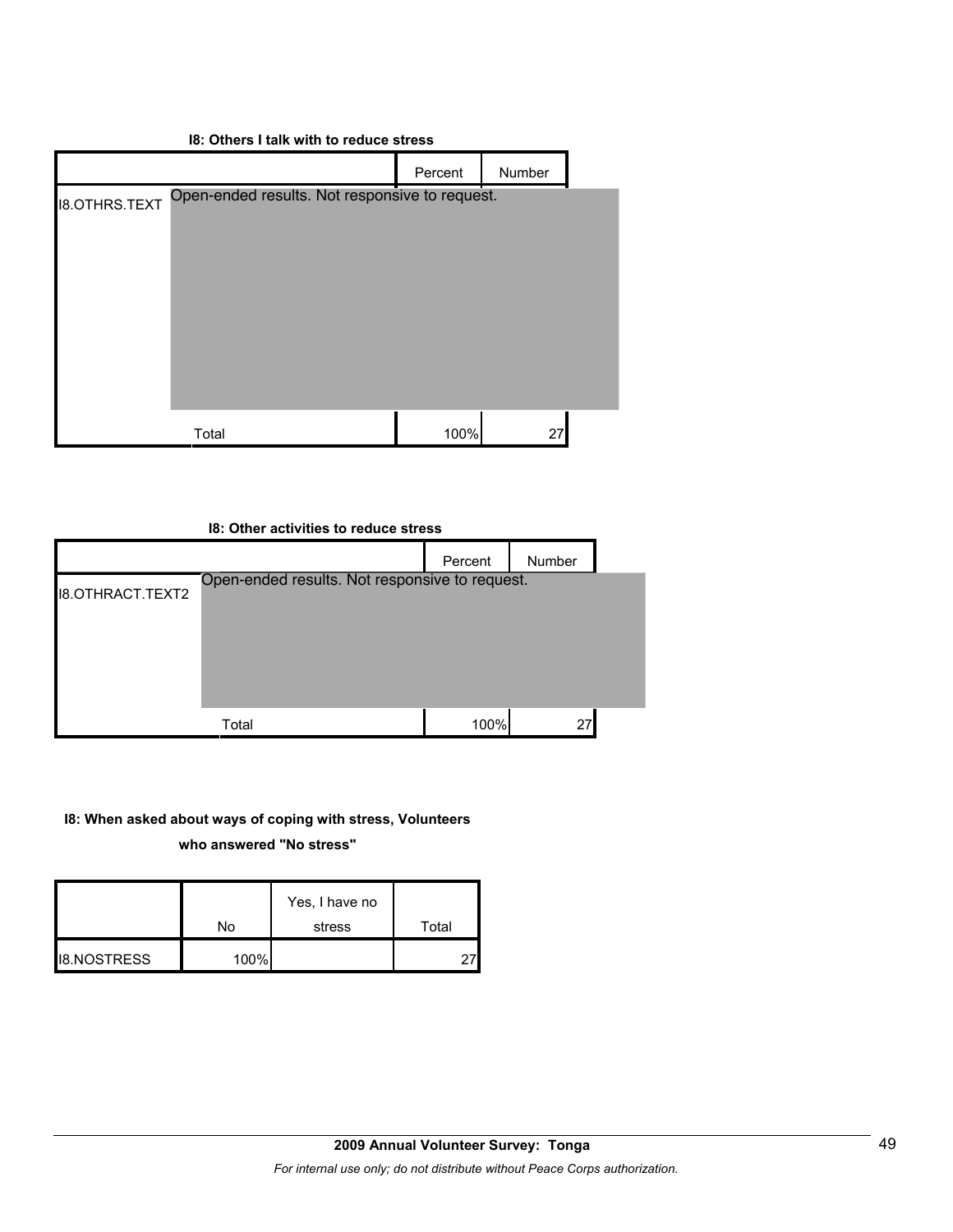## **J. Overall Assessment of Peace Corps Service**

*This section reports Volunteers' level of satisfaction with their Peace Corps service and their expectations about completing their service.* 

|     | Not at all | Minimally | Moderately | Considerably | Exceptionally | ™otal |
|-----|------------|-----------|------------|--------------|---------------|-------|
| '1A |            | 4%        | 23%        | 35%          | 38%           | 26    |





service?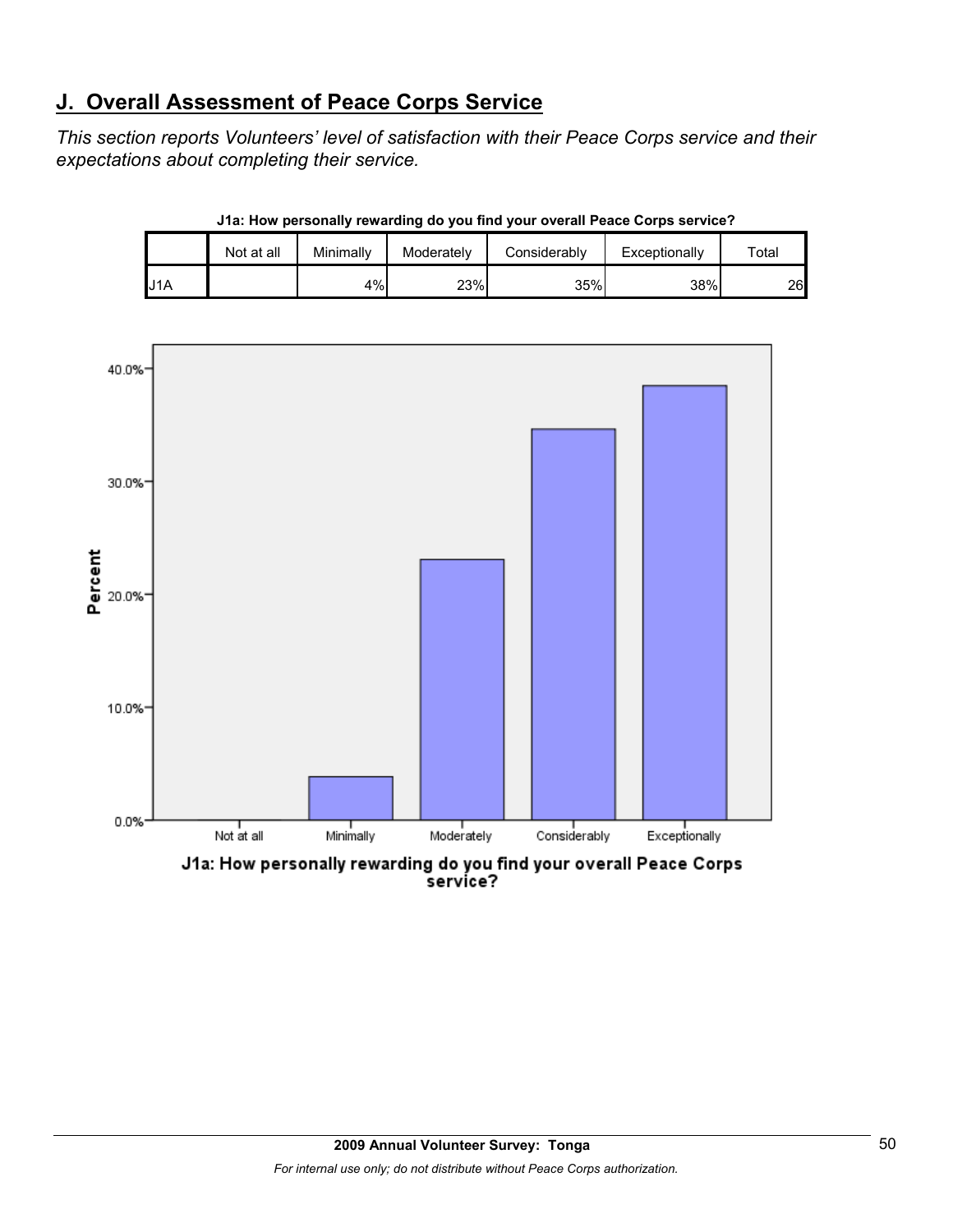

**J1b: How personally rewarding do you find your community involvement?**

J1B | | 15% 42% 38% 4% 26

Not at all | Minimally | Moderately | Considerably | Exceptionally | Total

J1b: How personally rewarding do you find your community involvement?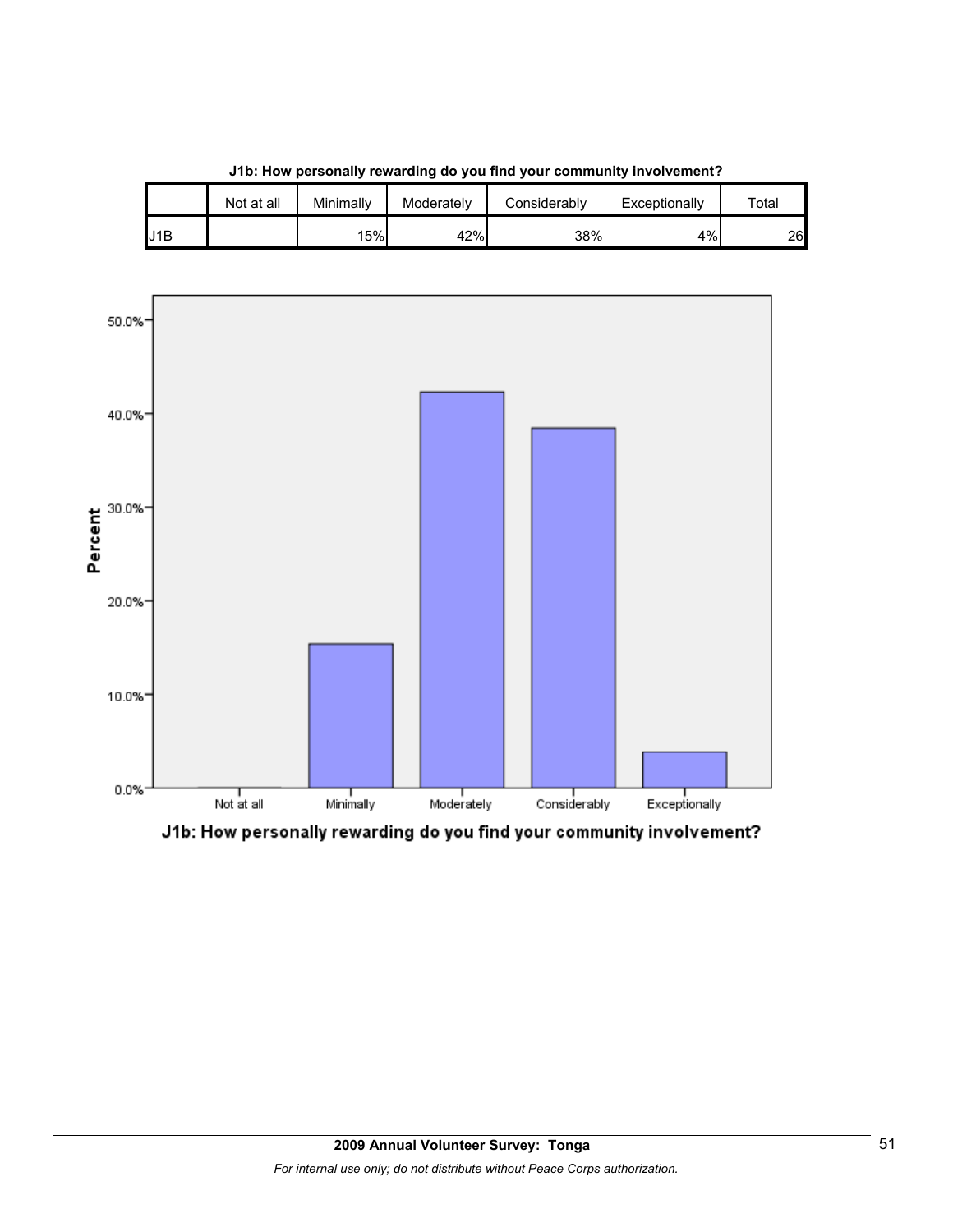

**J1c: How personally rewarding do you find your experience with other Volunteers?**

J1C | | 4% 46% 35% 15% 26

Not at all | Minimally | Moderately | Considerably | Exceptionally | Total

J1c: How personally rewarding do you find your experience with other<br>Volunteers?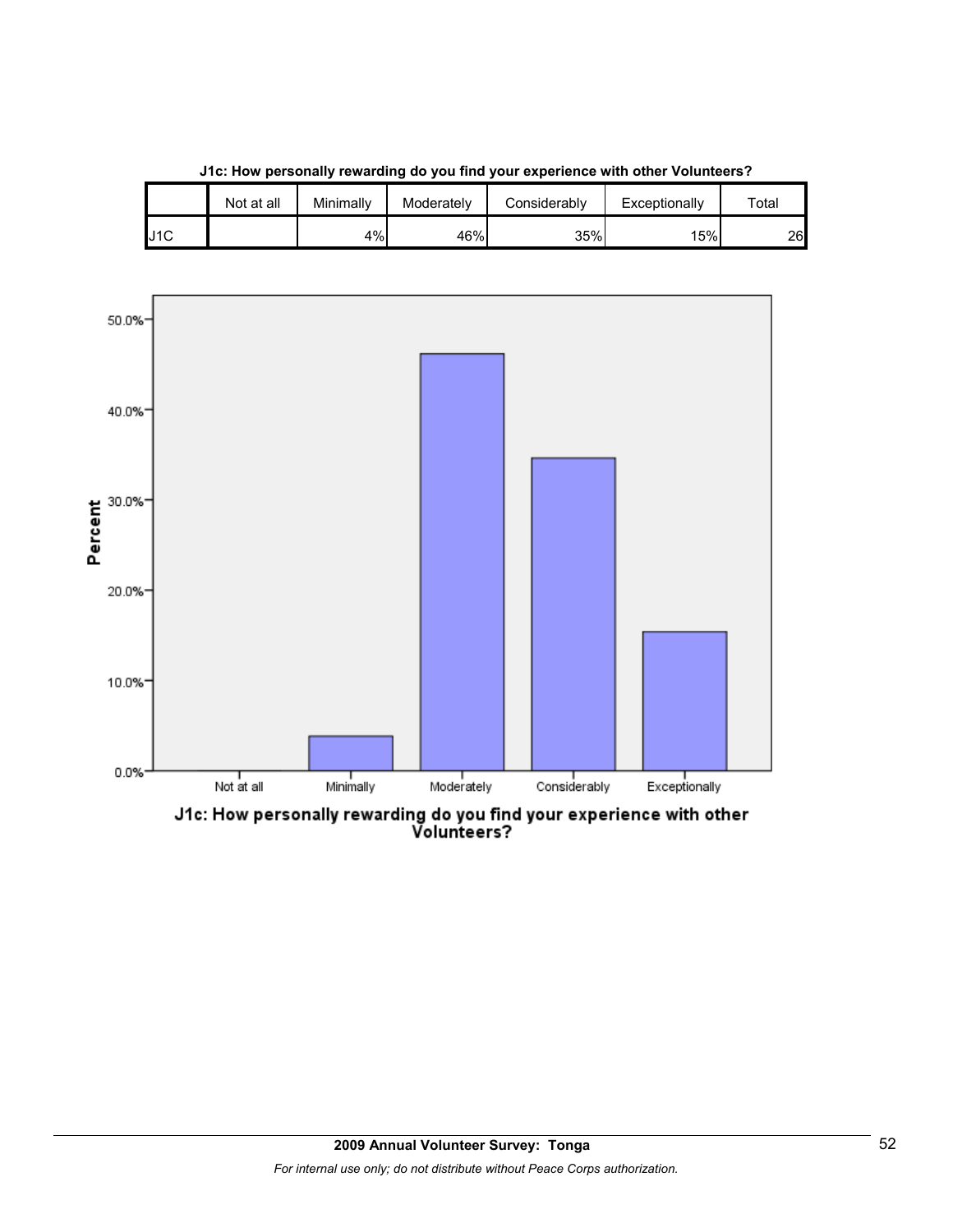

**J1d: How personally rewarding do you find your work with counterparts/community partners?**

Not at all | Minimally | Moderately | Considerably | Exceptionally | Total

J1d: How personally rewarding do you find your work with<br>counterparts/community partners?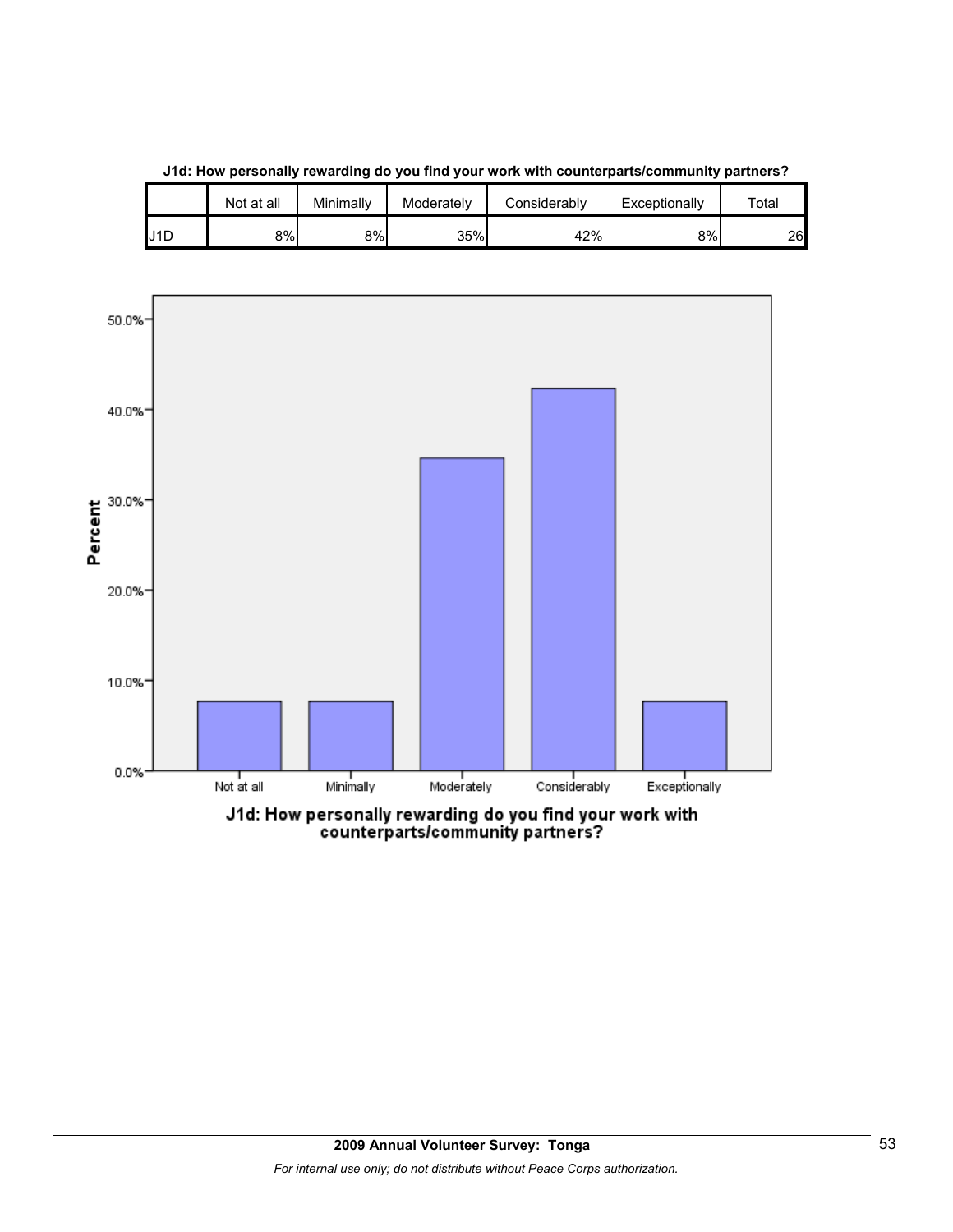

| J1e: How personally rewarding do you find your experience with other HCNs? |  |  |
|----------------------------------------------------------------------------|--|--|
|                                                                            |  |  |

Not at all | Minimally | Moderately | Considerably | Exceptionally | Total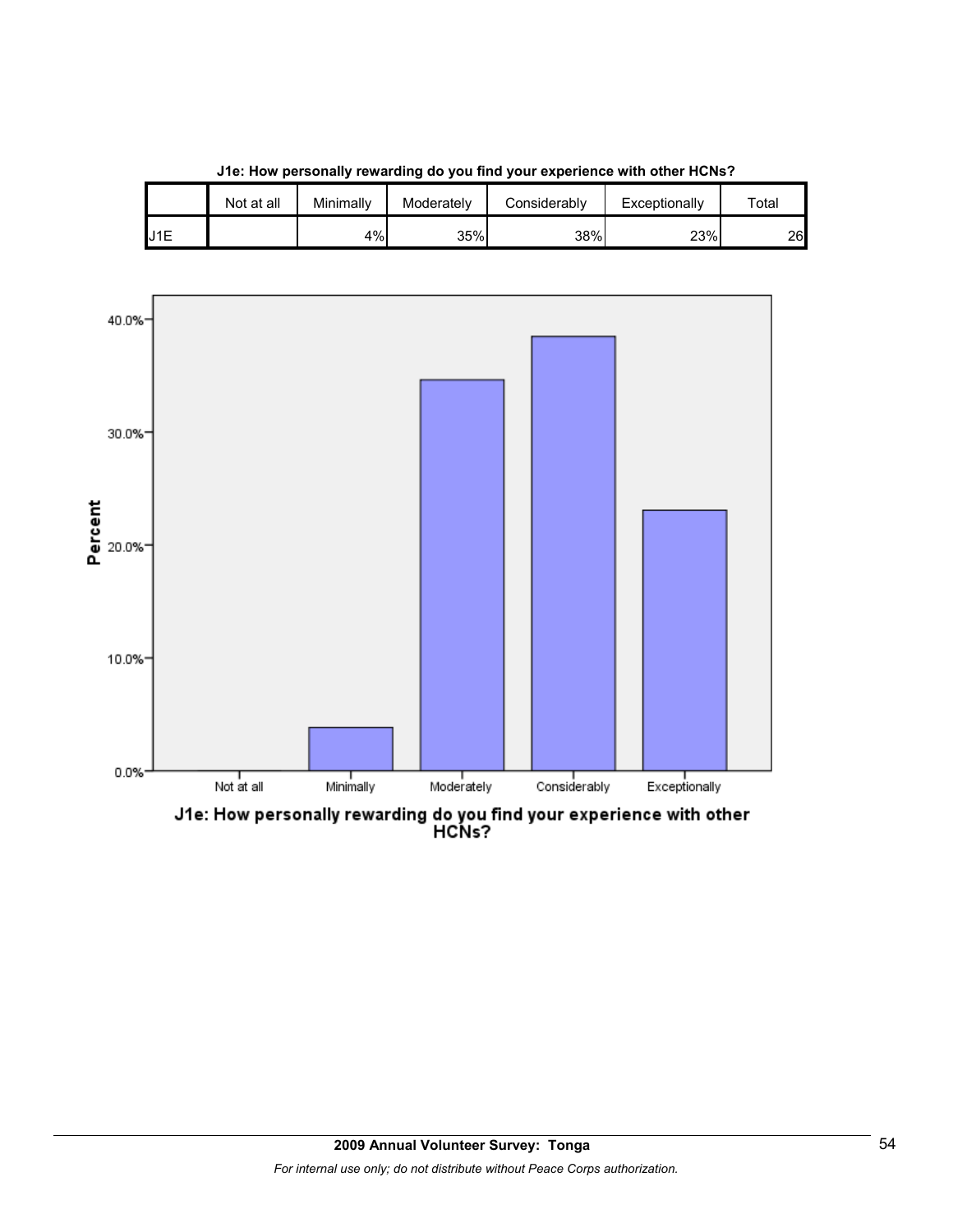

**J2a (PCVs at post 9 months+ months): Please rate how well you think you achieved Goal 1.**

J2a (PCVs at post 9 months+ months): Rate how well you think you<br>achieved Goal 1.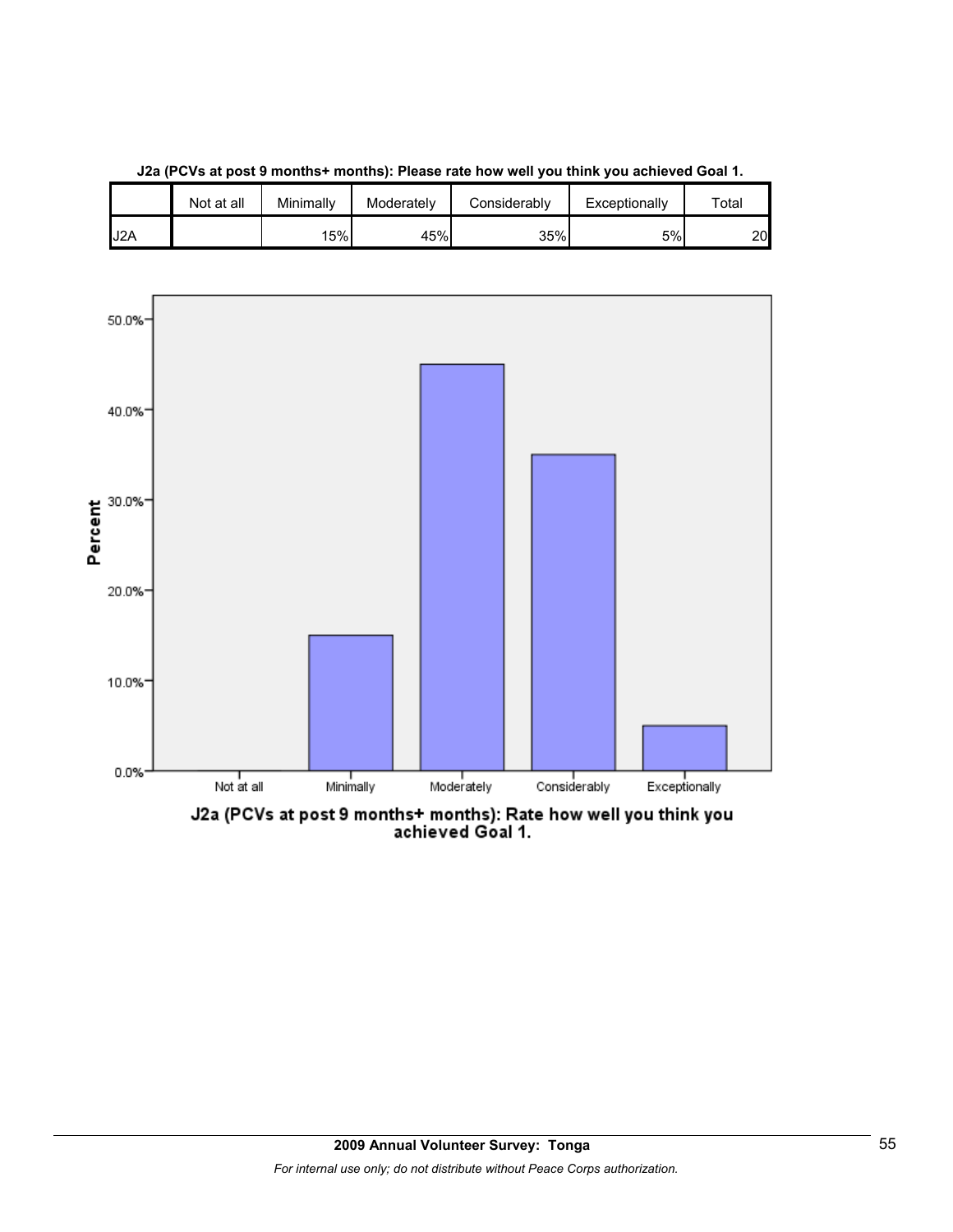

**J2b: (PCVs at post 9 months+ months): Please rate how well you think you achieved Goal 2.**

Not at all | Minimally | Moderately | Considerably | Exceptionally | Total

J2b (PCVs at post 9 months+ months): Rate how well you think you<br>achieved Goal 2.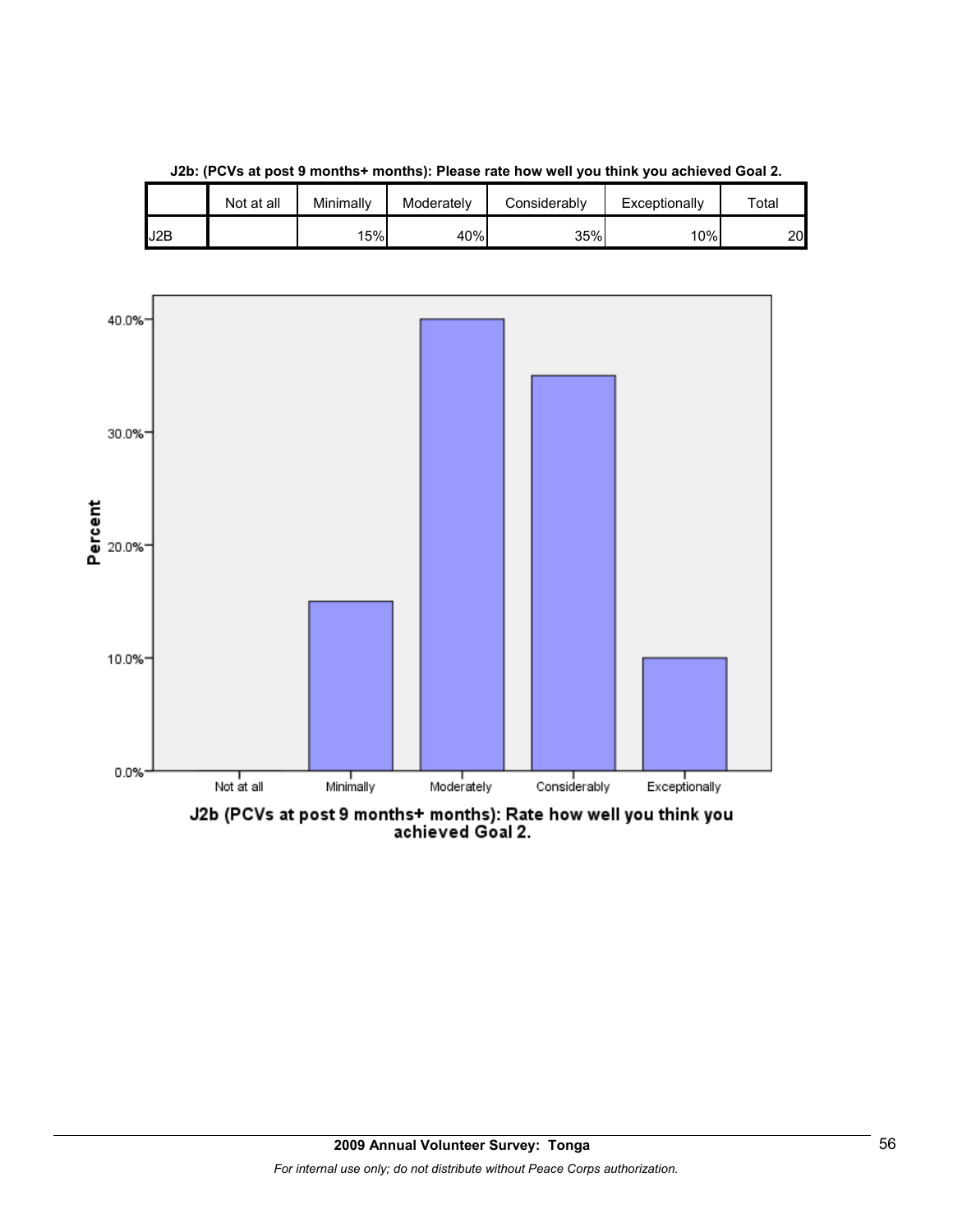

**J2c (PCVs at post 9 months+ months): Please rate how well you think you achieved Goal 3.**

J2c (PCVs at post 9 months+ months): Please rate how well you think you<br>achieved Goal 3.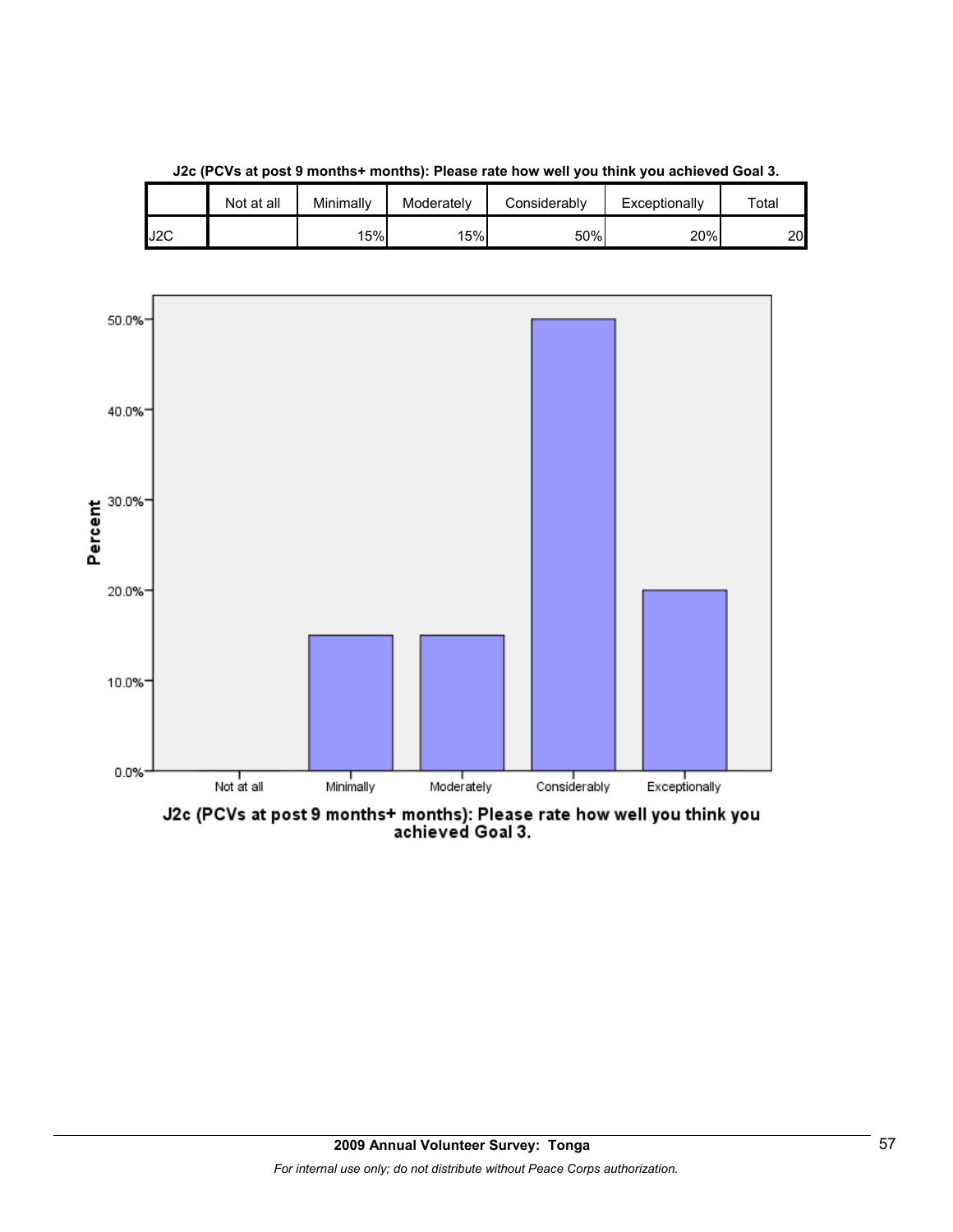**J3: Today, would you make the same decision to join the Peace Corps?**

|     | No | Not likely | Possibly | Probably | Definitely | Total |
|-----|----|------------|----------|----------|------------|-------|
| IJ3 |    | 4%         | 12%      | 28%      | 56%        | 25    |

#### **J4: Would you recommend Peace Corps service to others you think are qualified?**

|     | No | Not likely | Possibly | Probably | Definitely | $\tau$ otal |
|-----|----|------------|----------|----------|------------|-------------|
| IJ4 |    | 4%         | 8%       | 38%      | 50%        | 26          |

### **J5: Do you intend to complete your Peace Corps service?**

|                | No | Not sure | Yes | Might extend | Total |
|----------------|----|----------|-----|--------------|-------|
| J <sub>5</sub> |    | 15%      | 81% | 4%           | 26    |

#### **J6: Would your host country benefit most if the Peace Corps program was---?**

|    |              |         | Refocused/redesig |                  |          |       |
|----|--------------|---------|-------------------|------------------|----------|-------|
|    | Discontinued | Reduced | ned               | Maintained as is | Expanded | Total |
| J6 | 12%          | 4%      | י%ד               | 4%               | 4%       | 26    |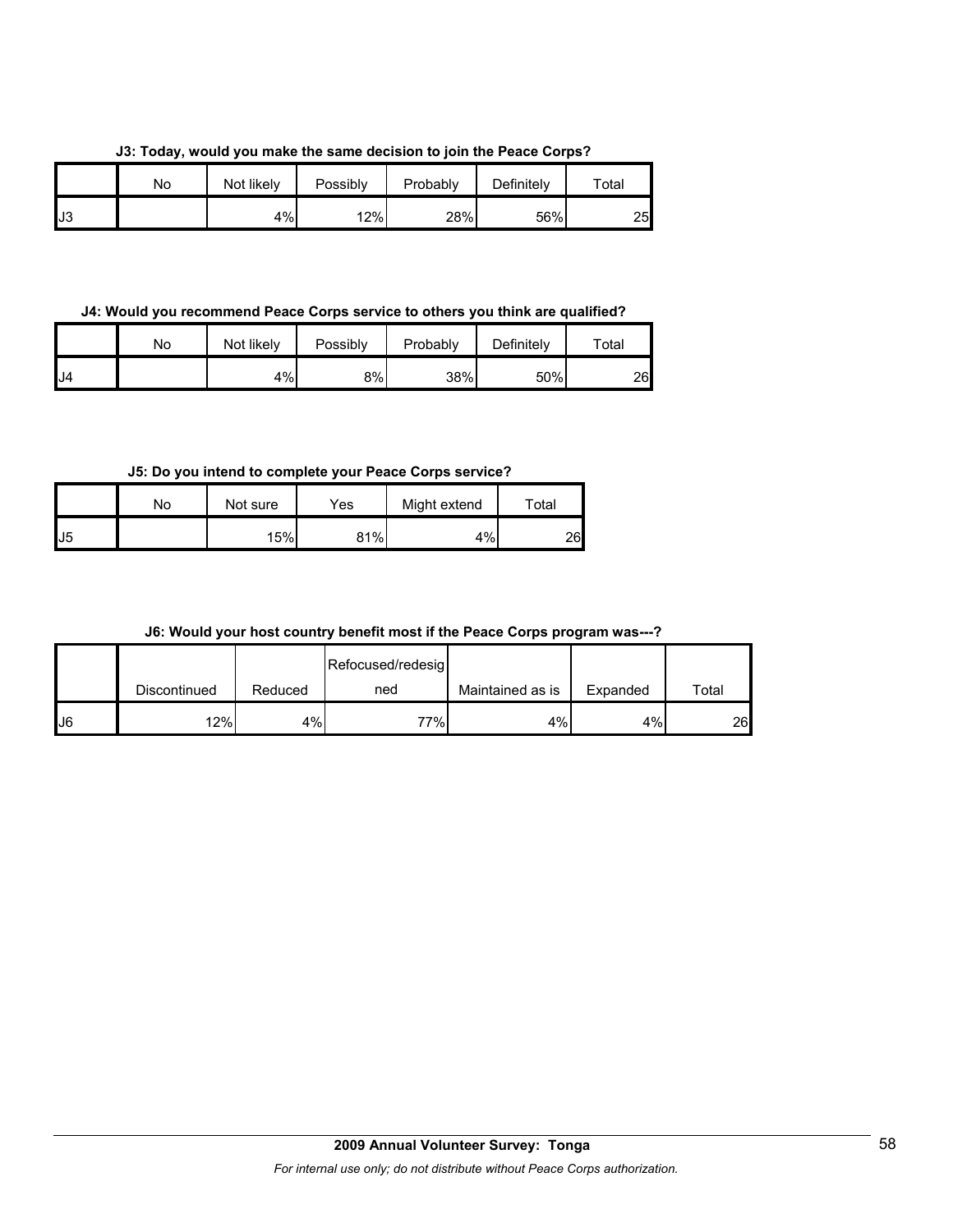## **K. Activities After Peace Corps Service**

*This section reports on Volunteers' plans for after they have completed their Peace Corps Service.* 

#### **K1a: What are your plans after your Peace Corps service? Work in**

**government.**

| Government    |                         |                    |   |  |
|---------------|-------------------------|--------------------|---|--|
| In the $U.S.$ | In your host<br>country | In another country |   |  |
|               |                         |                    |   |  |
| 100%          | 0%                      | 0%                 | 6 |  |

\* Percent of cases was used. Percentages will be greater than 100 since

Volunteers were asked to select all that applied.

## **K1b: What are your plans after your Peace Corps service? Work in the private sector.**

| <b>Private Sector</b> |              |                    |  |  |
|-----------------------|--------------|--------------------|--|--|
|                       | In your host |                    |  |  |
| In the $U.S.$         | country      | In another country |  |  |
| 100%                  | $0\%$        | 0%                 |  |  |

\* Percent of cases was used. Percentages will be greater than 100 since

Volunteers were asked to select all that applied.

#### **K1c: What are your plans after your Peace Corps service? Work for an**

**NGO.**

| <b>NGO</b>  |                         |                    |   |  |
|-------------|-------------------------|--------------------|---|--|
| In the U.S. | In your host<br>country | In another country |   |  |
| 80%         | 0%                      | 20%                | 5 |  |

\* Percent of cases was used. Percentages will be greater than 100 since

Volunteers were asked to select all that applied.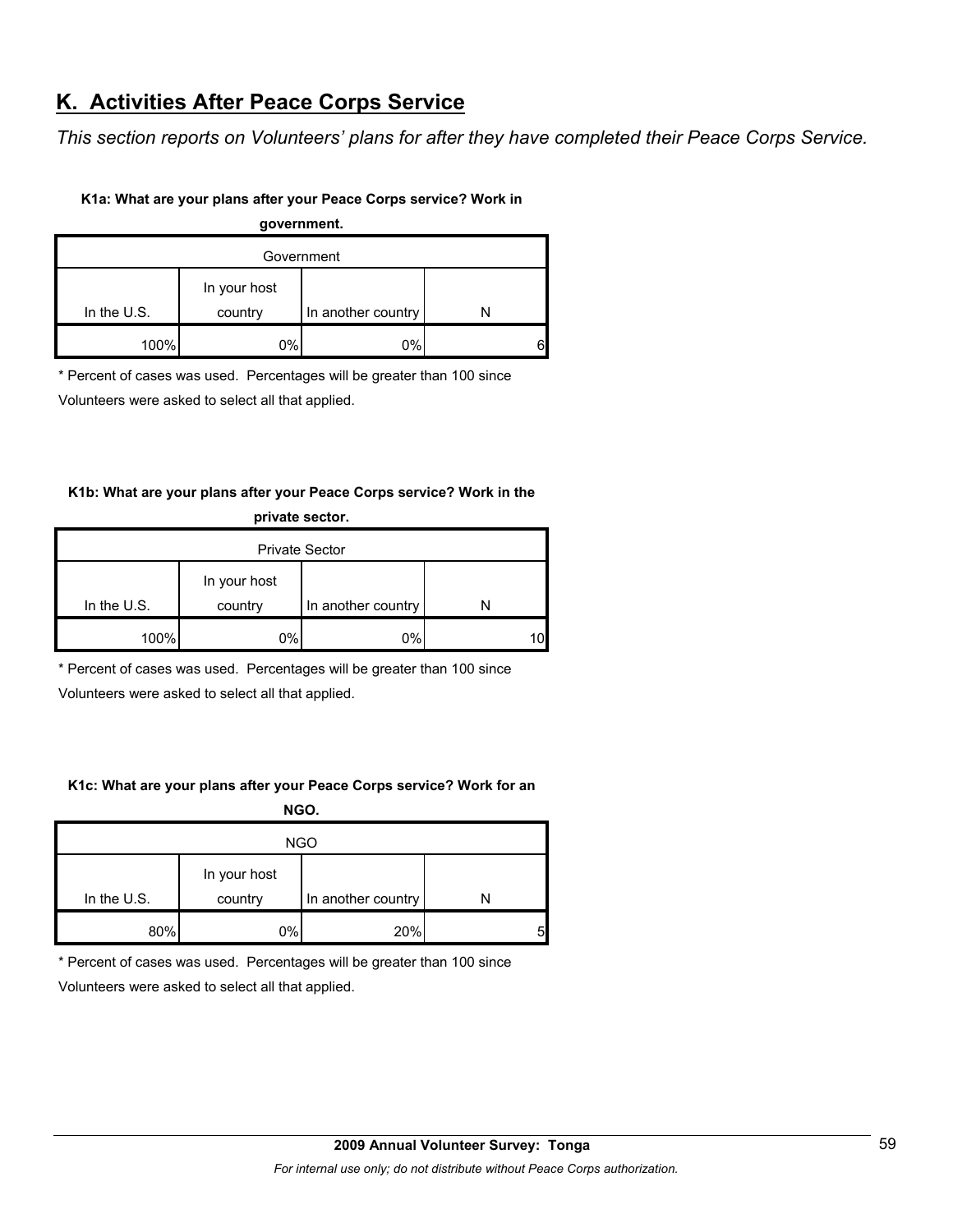#### **K1d: What are your plans after your Peace Corps service? Work for PC**

| Response.            |              |                    |   |
|----------------------|--------------|--------------------|---|
| Peace Corps Response |              |                    |   |
|                      | In your host |                    |   |
| In the $U.S.$        | country      | In another country |   |
| 100%                 | 0%           | 60%                | 5 |

\* Percent of cases was used. Percentages will be greater than 100 since

Volunteers were asked to select all that applied.

## **K1e: What are your plans after your Peace Corps service? Continue to participate in volunteer activities.**

| <b>Volunteer Activities</b> |              |                    |   |  |
|-----------------------------|--------------|--------------------|---|--|
|                             | In your host |                    |   |  |
| In the $U.S.$               | country      | In another country |   |  |
| 100%                        | 11%          | 11%                | 9 |  |

\* Percent of cases was used. Percentages will be greater than 100 since

Volunteers were asked to select all that applied.

## **K1f: What are your plans after your Peace Corps service? Graduate**

#### **school/academic credentialing.**

| Graduate School |              |                    |  |  |
|-----------------|--------------|--------------------|--|--|
|                 | In your host |                    |  |  |
| In the $U.S.$   | country      | In another country |  |  |
| 86%             | $0\%$        | 29%                |  |  |

\* Percent of cases was used. Percentages will be greater than 100 since

Volunteers were asked to select all that applied.

#### **K1g: What are your plans after your Peace Corps service? Travel.**

| Travel      |              |                    |    |  |
|-------------|--------------|--------------------|----|--|
|             | In your host |                    |    |  |
| In the U.S. | country      | In another country |    |  |
| 71%         | $7\%$        | 64%                | 14 |  |

\* Percent of cases was used. Percentages will be greater than 100 since

Volunteers were asked to select all that applied.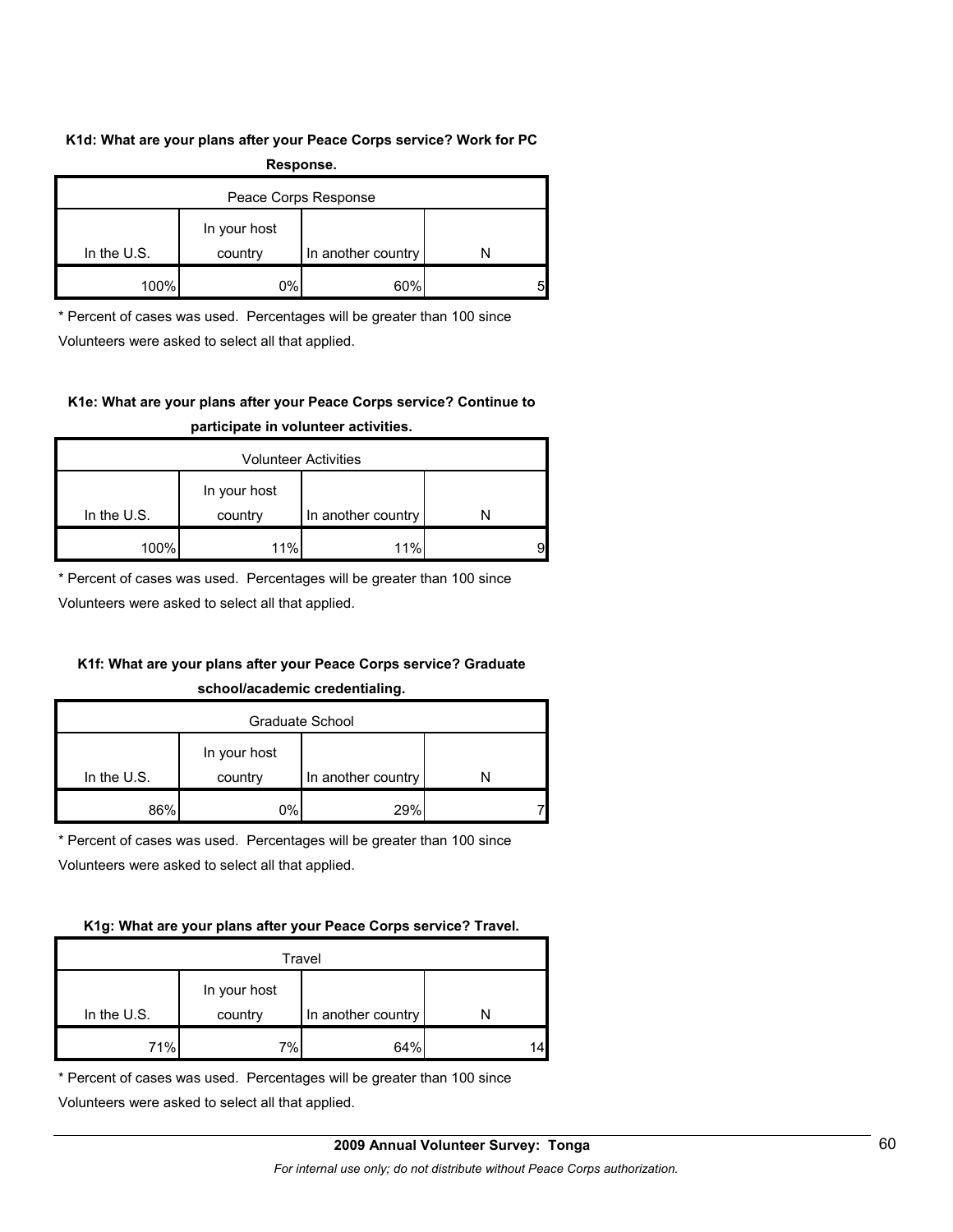#### **K1h: What are your plans after your Peace Corps service? Other.**

| Other         |              |                    |   |  |
|---------------|--------------|--------------------|---|--|
|               | In your host |                    |   |  |
| In the $U.S.$ | country      | In another country |   |  |
| 100%          | 0%l          | 50%                | ◠ |  |

\* Percent of cases was used. Percentages will be greater than 100 since Volunteers were asked to select all that applied.

## **K2: How prepared do you feel to share your Peace Corps experience and knowledge of your host country with others in the United States when you return?**

|                                  | Not at all | Minimally | Moderately | Considerably | Total |
|----------------------------------|------------|-----------|------------|--------------|-------|
| How prepared do you feel to      | 0%         | 0%        | 27%        | 73%          |       |
| share your Peace Corps           |            |           |            |              |       |
| experience and knowledge of      |            |           |            |              |       |
| your host country with others in |            |           |            |              | 15    |
| the United States when you       |            |           |            |              |       |
| return?                          |            |           |            |              |       |

#### **K3: How well do you feel Peace Corps has prepared you for life in the U. S. after you return?**

|                                 | Not at all | Minimally | Moderately | Considerably | Exceptionally | Total |
|---------------------------------|------------|-----------|------------|--------------|---------------|-------|
| How well do you feel Peace      | 8%l        | 31%       | 46%        | 15%          | 0%            |       |
| Corps has prepared you for life |            |           |            |              |               |       |
| in the U.S. after your return?  |            |           |            |              |               | 13    |

#### **K6: Have your life/career goals changed because of your Peace**

**Corps service?**

|                             | No  | Yes | Total |
|-----------------------------|-----|-----|-------|
| Have your life/career goals | 43% | 57% |       |
| changed because of your     |     |     |       |
| Peace Corps service?        |     |     |       |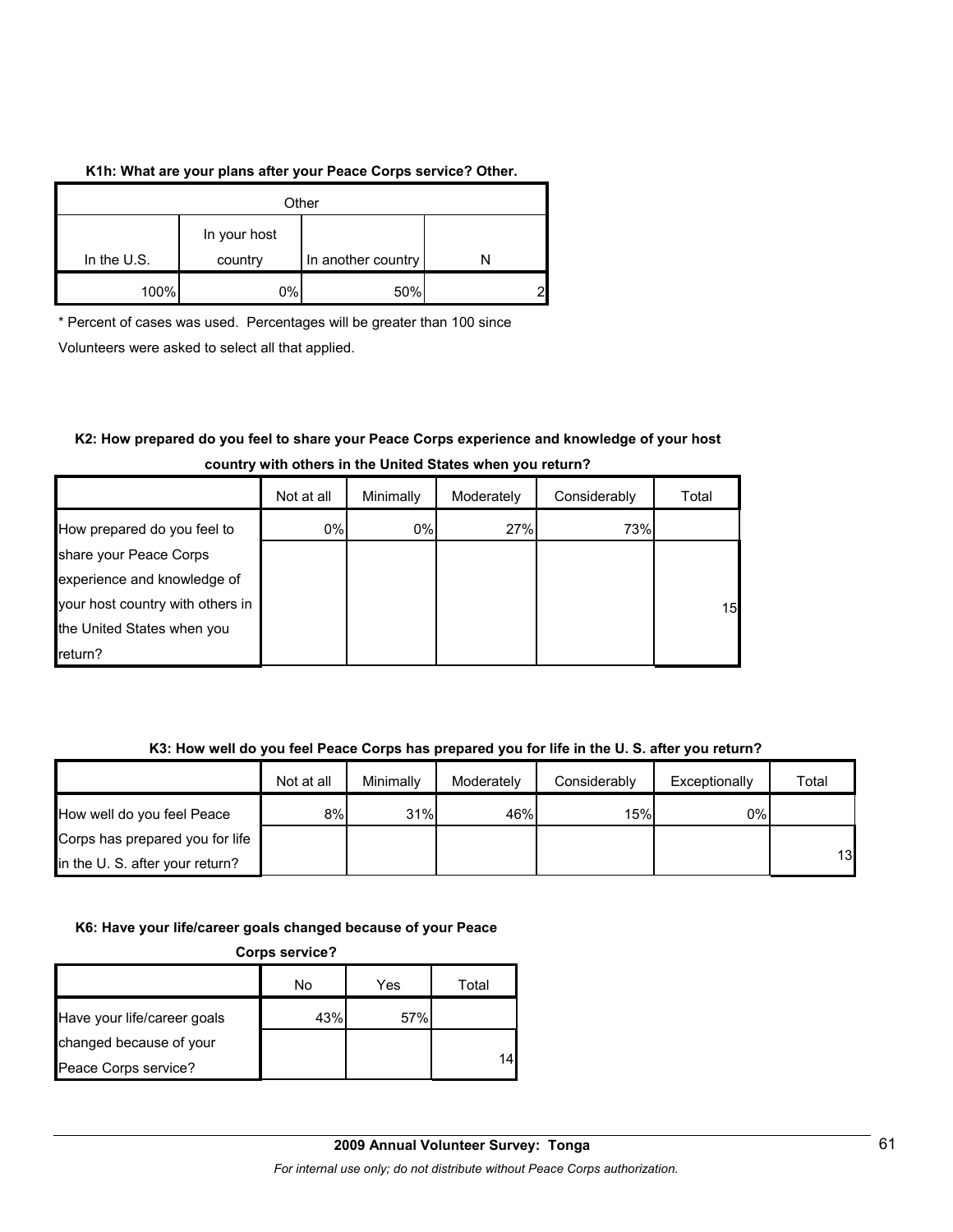|                                                  | Not informed | Somewhat<br>informed | Well informed | N  |
|--------------------------------------------------|--------------|----------------------|---------------|----|
| Peace Corps Response                             | 71%          | 29%                  | 0%            | 14 |
| Peace Corps' Fellows/USA<br>program              | 29%          | 43%                  | 29%           | 14 |
| Noncompetitive eligibility                       | 29%          | 71%                  | 0%            | 14 |
| <b>RPCV Career Center in</b><br>Washington, D.C. | 79%          | 21%                  | 0%            | 14 |
| <b>Returned Volunteer Services</b>               | 64%          | 36%                  | 0%            | 14 |

#### **K8: How did you first learn about the Fellows/USA program?**

| Learn about Fellows/USA | Word of mouth                                 | 70%   |    |
|-------------------------|-----------------------------------------------|-------|----|
| program                 | PC Website                                    | 50%   |    |
|                         | University website                            | 30%   |    |
|                         | From a recruiter                              | 10%   |    |
|                         | At PST                                        | 10%   |    |
|                         | At COS Conference                             | 10%   |    |
|                         | From staff in the host country's<br>PC office | 10%   |    |
|                         | Other                                         | 10%   |    |
|                         | Hotline                                       | $0\%$ |    |
|                         | At IST                                        | $0\%$ |    |
|                         | Mid-service mailing from PC                   | 0%    |    |
|                         | At post's information resource<br>center      | 0%    |    |
|                         | N                                             |       | 10 |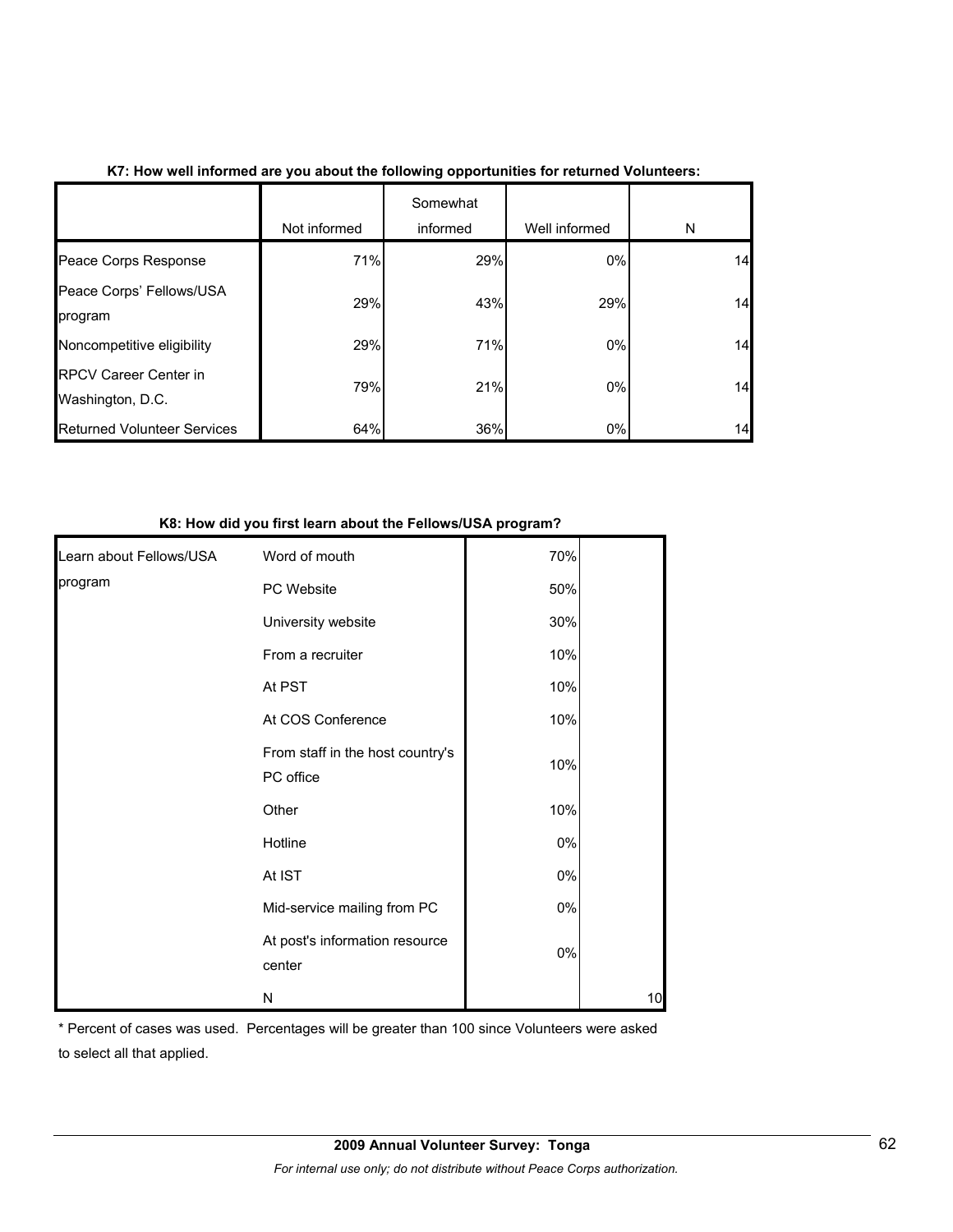#### **K9: Which of the following resources do you think will be helpful as you exit**

| K9 Resources | Electronic newsletter with job<br>postings and career advice              | 85% |    |
|--------------|---------------------------------------------------------------------------|-----|----|
|              | <b>RPCV Handbook</b>                                                      | 77% |    |
|              | Applying to federal government<br>with RPCV noncompetitive<br>eligibility | 77% |    |
|              | RPCV job search webinars                                                  | 77% |    |
|              | Access to free job bulletins                                              | 77% |    |
|              | RPCV career conferences                                                   | 69% |    |
|              | Career Resource Manual                                                    | 54% |    |
|              | List of RPCVs willing to talk to<br>me about their careers                | 54% |    |
|              | Guide to speaking about my PC<br>service to others (third goal)           | 46% |    |
|              | <b>Connection with RPCVs</b><br>through a mentoring program               | 38% |    |
|              | Self-assessment software (SIGI<br>3)                                      | 31% |    |
|              | Other                                                                     | 8%  |    |
|              | <b>NOT SURE</b>                                                           | 0%  |    |
|              | N                                                                         |     | 13 |

**Peace Corps service?**